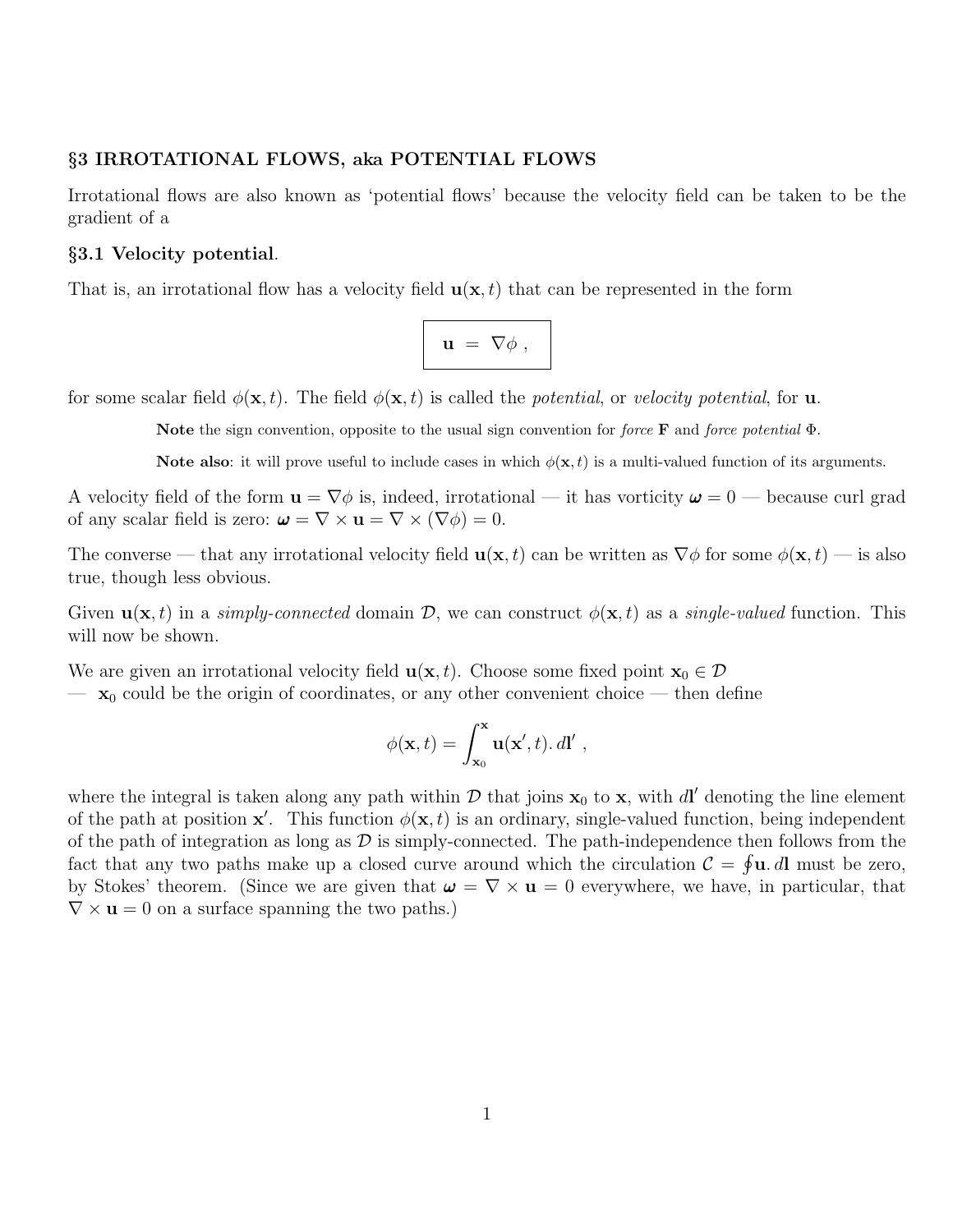

A simply-connected domain  $D$  is one in which any closed curve can be shrunk continuously to a point while staying in  $D$ . The simplest example of a domain that is not simply connected is a 2-D domain with an island, as in the picture on the left. A closed curve encircling such an island cannot be shrunk to a point in the way envisaged, and there is no surface spanning such a curve and lying within the domain. A domain that is not simply-connected, as in the picture, is called multiply-connected.

In a multiply-connected domain, the path for the integral defining  $\phi$  can go to one side or the other

of an island; indeed it can wind round an island any number of times. Then  $\phi$  can be multi-valued,

and will be multi-valued whenever the circulation  $C$  for a closed curve encircling an island is nonzero:  $\mathcal{C} = \oint_{\text{island}} \mathbf{u} \cdot d\mathbf{l} \neq 0$ . An example in which such nonzero circulation C of crucial importance, making multi-valued potentials  $\phi$  useful, is the flow round a lifting aerofoil (bottom of p. 17, details in §3.8 below).

Kelvin's circulation theorem suggests — and experiments confirm — that there is a significant set of circumstances in which irrotational, or potential, flows are good models of real flows. Very often this is because, to good approximation, the flow has started from rest and because, furthermore, viscosity is negligible on all the relevant closed curves within the fluid domain  $\mathcal{D}$ .

# Examples:

- Airflow just ahead of an aircraft, and above and below the wings
- Flow of water toward a small drainage hole in the bottom of a large tank containing water previously at rest
- Flow towards the end of a straw (thin tube) through which air is being sucked
- Water wave motion, for waves propagating into water previously at rest

All these examples depend — of course — on viscosity being small enough. Potential flow would be a bad, a grossly inaccurate, model for everyday (domestic-scale) flows of fluids like golden syrup or treacle. \*There is one exception to the last statement: viscous flow in a narrow gap between two planes.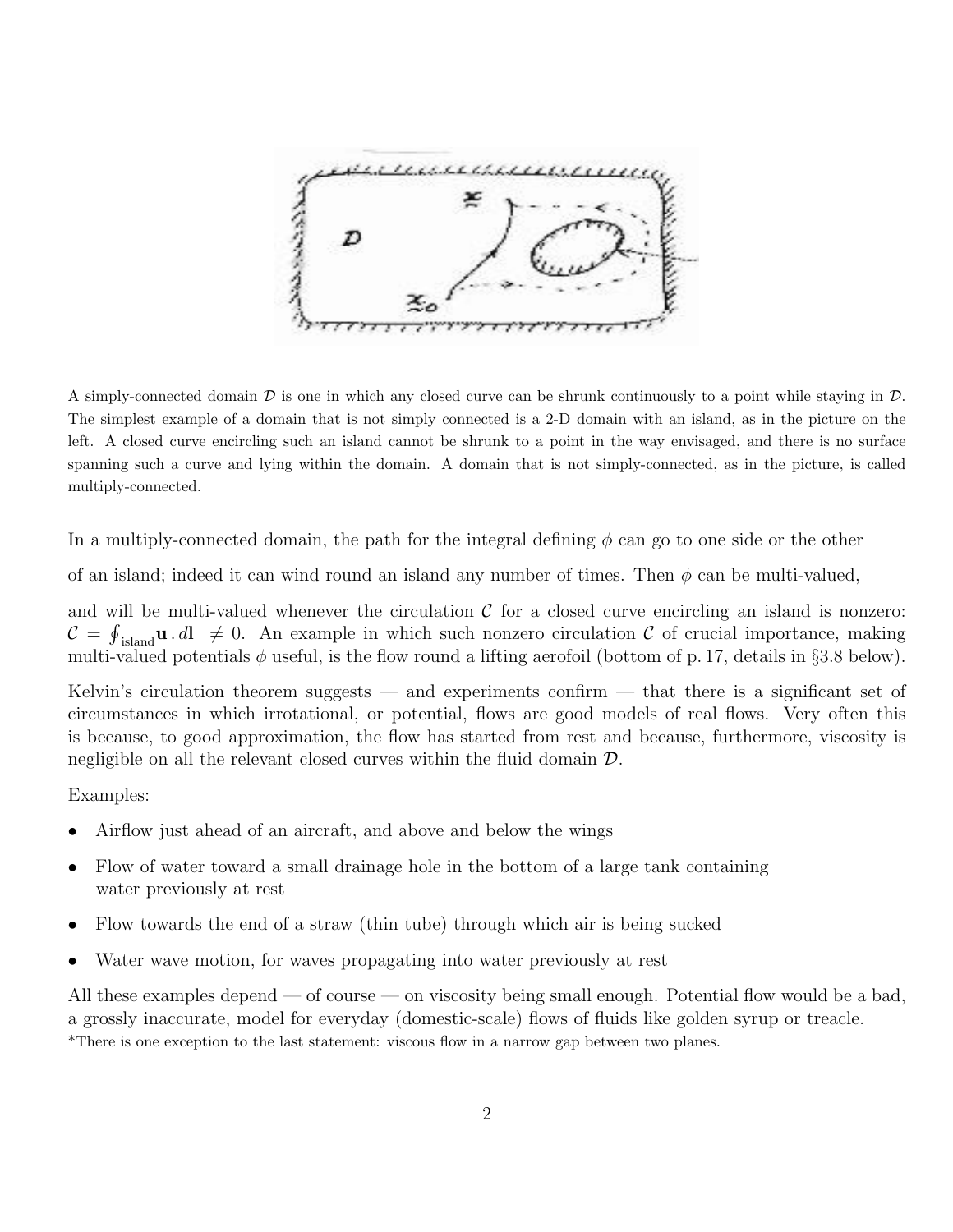For irrotational flow to be a good model we need  $\nabla \times \mathbf{F}$  negligible in the vorticity equation

$$
\frac{D\omega}{Dt} = (\omega \cdot \nabla) \mathbf{u} + \nabla \times \mathbf{F} .
$$

where **F** includes, besides gravity, the force per unit mass from internal friction (viscosity).

\*In the simplest case of a uniformly viscous flow under gravity or other conservative force field, the viscous contribution to **F** can be shown to be equal to  $\nabla^2$ **u** times a constant coefficient called the 'kinematic viscosity' having dimensions of length<sup>2</sup>/time. In that case,  $\nabla \times \mathbf{F} \propto \nabla^2 \boldsymbol{\omega}$  (which happens to be zero for potential flows — a fact that historically seems to have caused some confusion, for perhaps a century or so, until early in the twentieth century when pioneers in aerodynamics (especially Ludwig Prandtl) saw the importance of what happens to material curves very close to boundaries, where flow is hardly ever irrotational, and began to develop the 'boundary layer theory' needed to understand this. For the time being, in these lectures, we can adopt the usual attitude to scientific model-making: simply adopt a set of assumptions, including, in this case, the assumption that  $\omega = 0$  everywhere, then ask how far the resulting model fits reality in various cases. (For further discussion of, and insight into, scientific model-making as such — and such insight has great importance in today's and tomorrow's world — see the animated image on my home page, http://www.atmos-dynamics.damtp.cam.ac.uk/people/mem/, and associated links).\*

Let us now look at some basic properties of irrotational flows.

Mass conservation  $\nabla \cdot \mathbf{u} = 0$  gives  $\nabla \cdot (\nabla \phi) = 0$ , i.e.,

$$
\nabla^2 \phi = 0 ,
$$

i.e.,  $\phi$  is a harmonic function, in the sense of satisfying Laplace's equation.

The boundary condition for impermeable boundaries, also called the 'kinematic boundary condition', is that

$$
\mathbf{U}.\mathbf{n} = \mathbf{u}.\mathbf{n} = \mathbf{n}.(\nabla \phi) \equiv \frac{\partial \phi}{\partial n} ,
$$

where U is the velocity of points on boundary as before.\*This exemplifies what is called a Neumann boundary condition for Laplace's equation.\* If the flow is irrotational, this is the only boundary condition we need.

We can now apply techniques from Part IB Methods. For complex geometries, we can solve numerically — see Part II(a) or (b) Numerical Analysis.

#### §3.2 Some examples

Because  $\phi$  satisfies Laplace's equation  $\nabla^2 \phi = 0$ , we can apply all the mathematical machinery of potential theory, developed in 1B Methods:

# A: Spherical geometry, axisymmetric flow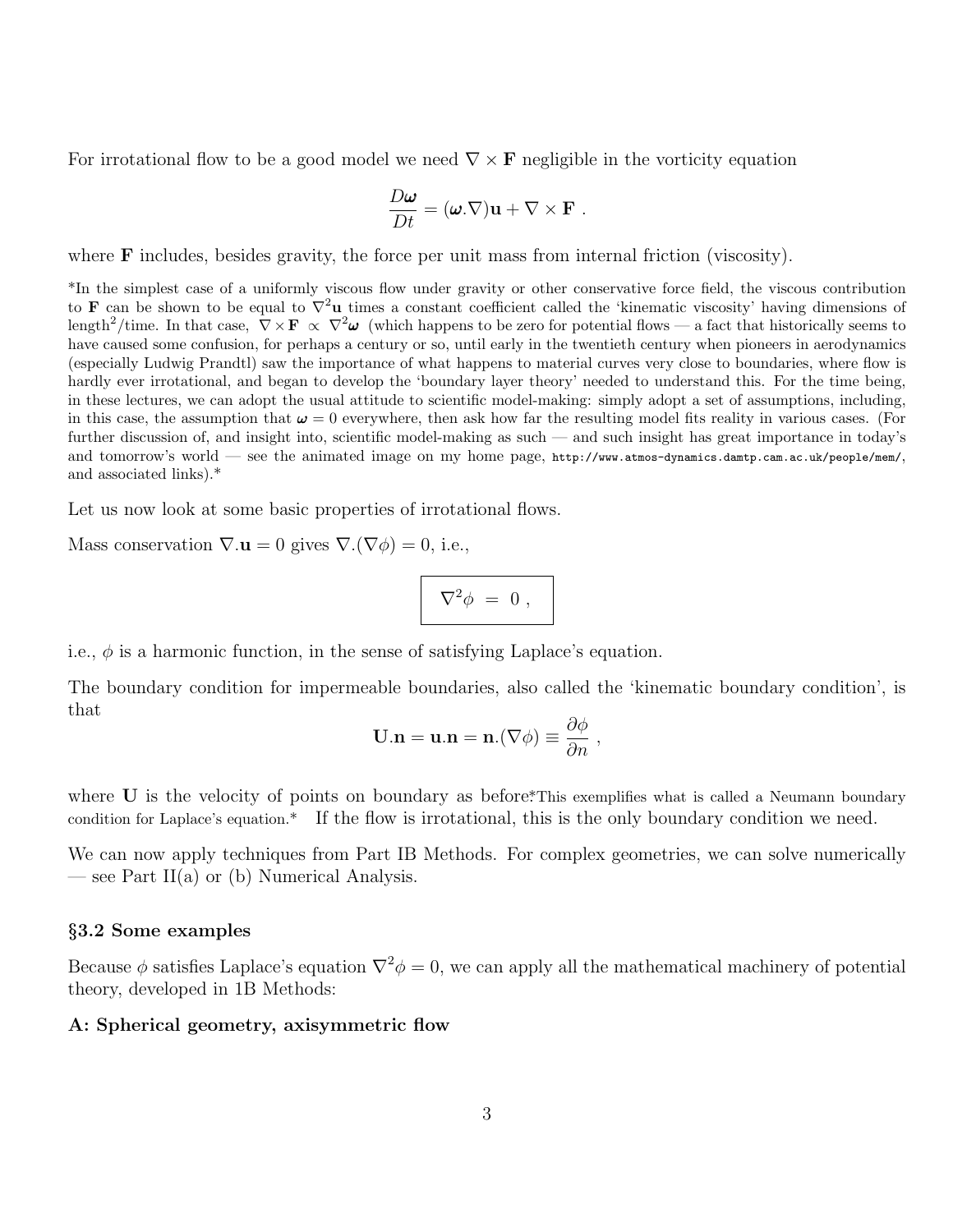Recall the general axisymmetric solution of Laplace's equation obtained by separation-of-variable methods in the usual spherical polar coordinates, by trying  $\phi = R(r) \Theta(\theta)$ , etc.,

$$
\phi = \sum_{n=0}^{\infty} \left\{ A_n r^n + B_n r^{-(n+1)} \right\} P_n(\cos \theta),
$$

where  $A_n$ ,  $B_n$  are arbitrary constants,  $P_n$  is the Legendre polynomial of degree n, r is the spherical radius  $(r^2 = x^2 + y^2 + z^2)$ , so that  $z = r \cos \theta$ , and  $\theta$  is the co-latitude. (Recall that  $P_0(\mu) = 1$ ,  $P_1(\mu) = \mu$ ,  $P_2(\mu) = \frac{3}{2}\mu^2 - \frac{1}{2}$  $\frac{1}{2}$ , etc.)

Let us look more closely at the kinds of flows represented by the first three nontrivial terms, those with coefficients  $B_0$ ,  $A_1$ , and  $B_1$ .

(i) all A's, B's zero except  $B_0$  [Notation:  $\mathbf{e}_r = \text{unit radial vector} = \mathbf{x}/|\mathbf{x}| = \mathbf{x}/r$ ]:

$$
\phi = \frac{B_0}{r} = \frac{B_0}{|\mathbf{x}|} , \qquad \Rightarrow \qquad \mathbf{u} = \nabla \phi = -\frac{B_0 \mathbf{x}}{|\mathbf{x}|^3} = -\frac{B_0 \mathbf{e}_r}{r^2} . (*)
$$

This represents source or sink flow, i.e., depending on the sign of the coefficient  $B_0$ , it represents radial outflow from a point source  $(B_0 < 0)$ , or inflow to a point sink  $(B_0 > 0)$ , at the origin. Mass appears or disappears, at the singularity at the origin, according as  $B_0 \leq 0$ . The velocity field is radially symmetric in both cases:



source flow  $(B_0 < 0)$  sink flow  $(B_0 > 0)$ 

Let us check that incompressibility and mass conservation are satisfied: the outward mass flux across any surface containing the origin should be independent of the choice of surface. For simplicity, take a sphere of radius R. The outward mass flux is  $\rho \nabla \phi = -\rho B_0/R^2$  per unit area, hence  $-(\rho B_0/R^2)(4\pi R^2)$  in total,  $=-4\pi \rho B_0$ , independent of R as expected.

(ii) all A's, B's zero except  $A_1$ :

$$
\phi = A_1 r \cos \theta = A_1 z \ , \qquad \Rightarrow \qquad \mathbf{u} = \nabla \phi = A_1 \mathbf{e}_z
$$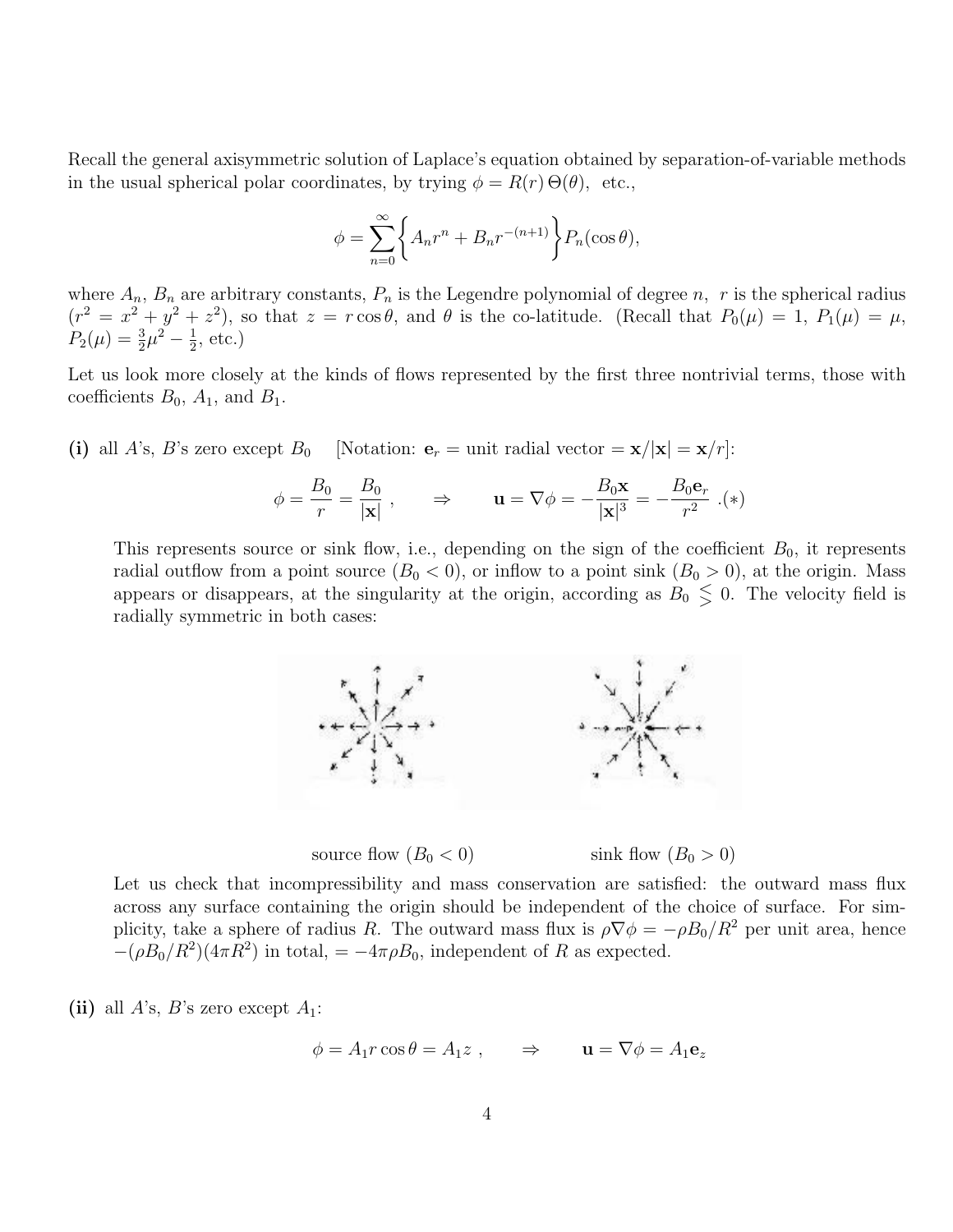where z is the Cartesian co-ordinate parallel to the symmetry axis, and  ${\bf e}_z = (0, 0, 1)$  a unit axial vector. So this simply represents uniform flow in axial or z direction, a u field like this:

(iii) all A's, B's zero except  $B_1$ :

$$
\phi = \frac{B_1 \cos \theta}{r^2} = \frac{B_1 z}{r^3} , \qquad \Rightarrow \qquad \mathbf{u} = B_1 \left( \frac{\mathbf{e}_z}{r^3} - \frac{3z \mathbf{e}_r}{r^4} \right) (**)
$$

Note that apart from the different coefficient  $B_1$  this is  $-\partial/\partial z$  of case (i), eqs. (\*) above. (To check this, hold x and y constant in  $r^2 = x^2 + y^2 + z^2$ , then  $2rdr = 2zdz \Rightarrow \frac{\partial r}{\partial z} = \frac{z}{r} \Rightarrow \frac{\partial (r^{-1})}{\partial z} =$  $-z/r^3$ , etc.)

So the solution  $(**)$  can be regarded as the limiting case of a superposition — note that we can use superposition, because Laplace's equation is linear  $-$  a superposition of two copies of the solution (\*) above with their origins separated by a infinitesimal distance  $\delta z$  and with equal and opposite coefficients  $B_0 = \pm B_1/\delta z$ .

Specifically,  $\phi = B_1 z/r^3$  can be regarded as the result of adding together the two potentials

$$
\phi = \frac{-B_1/\delta z}{\{x^2 + y^2 + (z + \frac{1}{2}\delta z)^2\}^{1/2}} \quad \text{and} \quad \phi = \frac{+B_1/\delta z}{\{x^2 + y^2 + (z - \frac{1}{2}\delta z)^2\}^{1/2}}.
$$

and then taking the limit  $\delta z \downarrow 0$ . The resulting solution  $\phi = B_1 z/r^3$  is often, therefore, called a 'dipole', or occasionally a 'doublet' (and case (i), the single mass source or sink, is correspondingly called a 'monopole') (rarely a 'singlet'). The velocity field of the dipole looks like this, when  $B_1 < 0$ :



(iv) Uniform flow past a sphere  $r = a$ ; this turns out to be a combination of (ii) and (iii) above: Irrotational and incompressible, so  $\nabla^2 \phi = 0$  in  $r > a$ .

Uniform flow at  $\infty$ , so  $\phi \to Ur \cos \theta$  as  $r \to \infty$ , i.e., tends toward case (ii) as  $r \to \infty$ .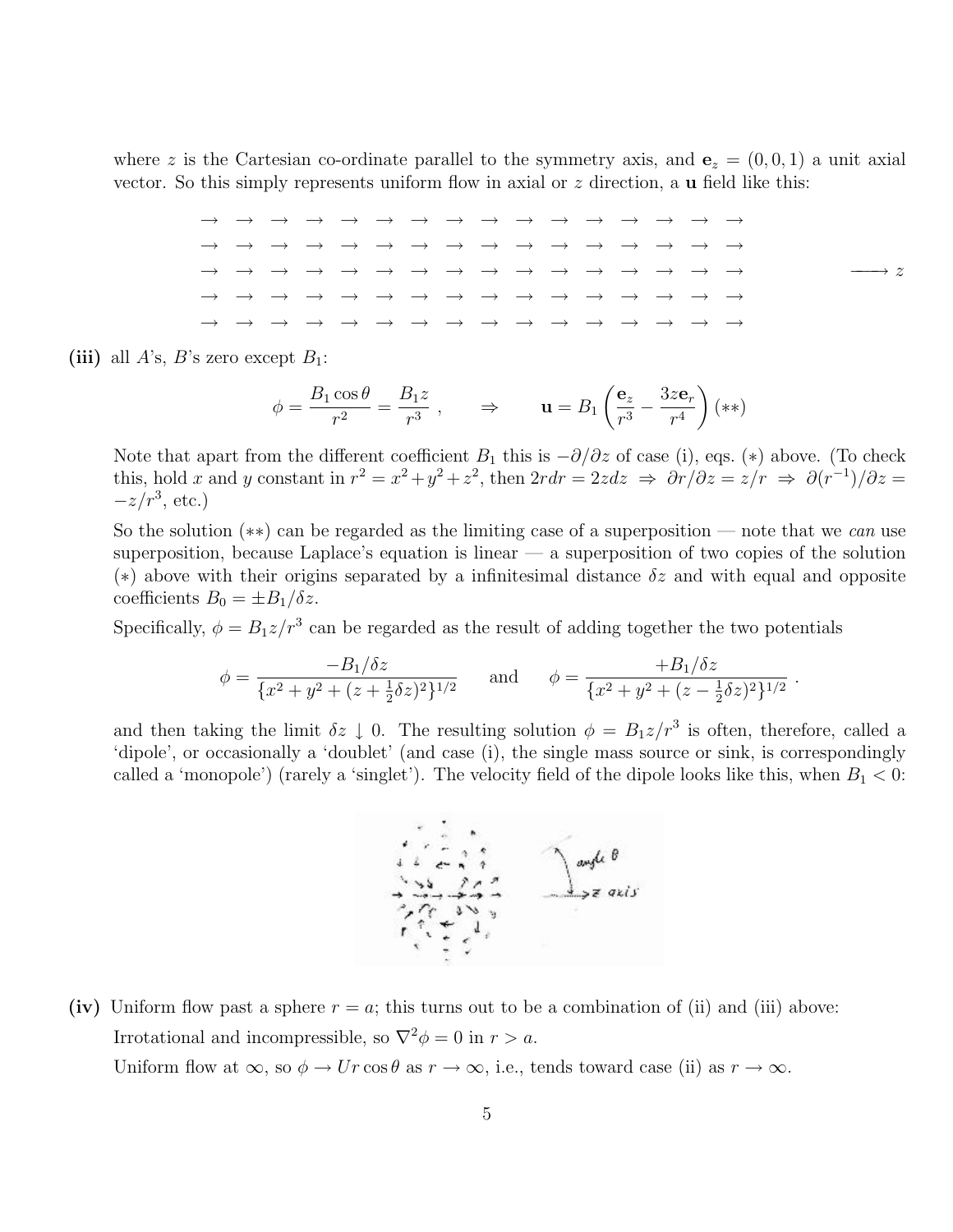No normal flow across surface of sphere, so  $\partial \phi / \partial r = 0$  on  $r = a$ .

Now  $\cos \theta$  (=  $P_1(\cos \theta)$ ) is the only Legendre polynomial  $\alpha \cos \theta$ . Therefore it is worth trying a solution that superposes (ii) and (iii) above, i.e. of form

$$
\phi = (A_1r + \frac{B_1}{r^2})\cos\theta
$$

If this is to fit the boundary condition at  $\infty$ , we must choose  $A_1 = U$ . If it is also to fit the boundary condition at  $r = a$ , then we must choose  $\partial \phi / \partial r = (A_1 - 2B_1 r^{-3}) \cos \theta = 0 \quad \forall \ \theta$ , hence  $A_1 = 2B_1 a^{-3}$ , hence  $B_1 = a^3 U/2$ . Therefore

solution is 
$$
\phi = U \left( r + \frac{a^3}{2r^2} \right) \cos \theta
$$
.

The corresponding velocity field  $\nabla \phi$  — it is convenient to calculate its components in spherical polars, to check that we have satisfied the boundary condition at  $r = a$  — is



[As a consistency check, you can verify that these expressions for the spherical components of  $\nabla \phi$ correspond to a linear combination of the velocity fields derived in (ii) and (iii) above when  $A_1 = U$ and  $B_1 = a^3 U/2.$ 

\*Experiment shows that this is not a good model for steady flow round a solid sphere, essentially because rotational fluid from near the surface is carried very quickly into the wake behind the sphere. But it is a good model when the solid sphere is replaced by a spherical bubble. It can also be a good model for a rapidly oscillating flow past a solid sphere, such as would be induced by a sound wave whose wavelength  $\gg a$ . This can be modelled by the above solution, unchanged except to make U a function of time that oscillates sufficiently rapidly about zero (so that fluid particles travel distances  $\ll a$  during one oscillation, which will be the case if the oscillation frequency  $\gg U/a$ .\*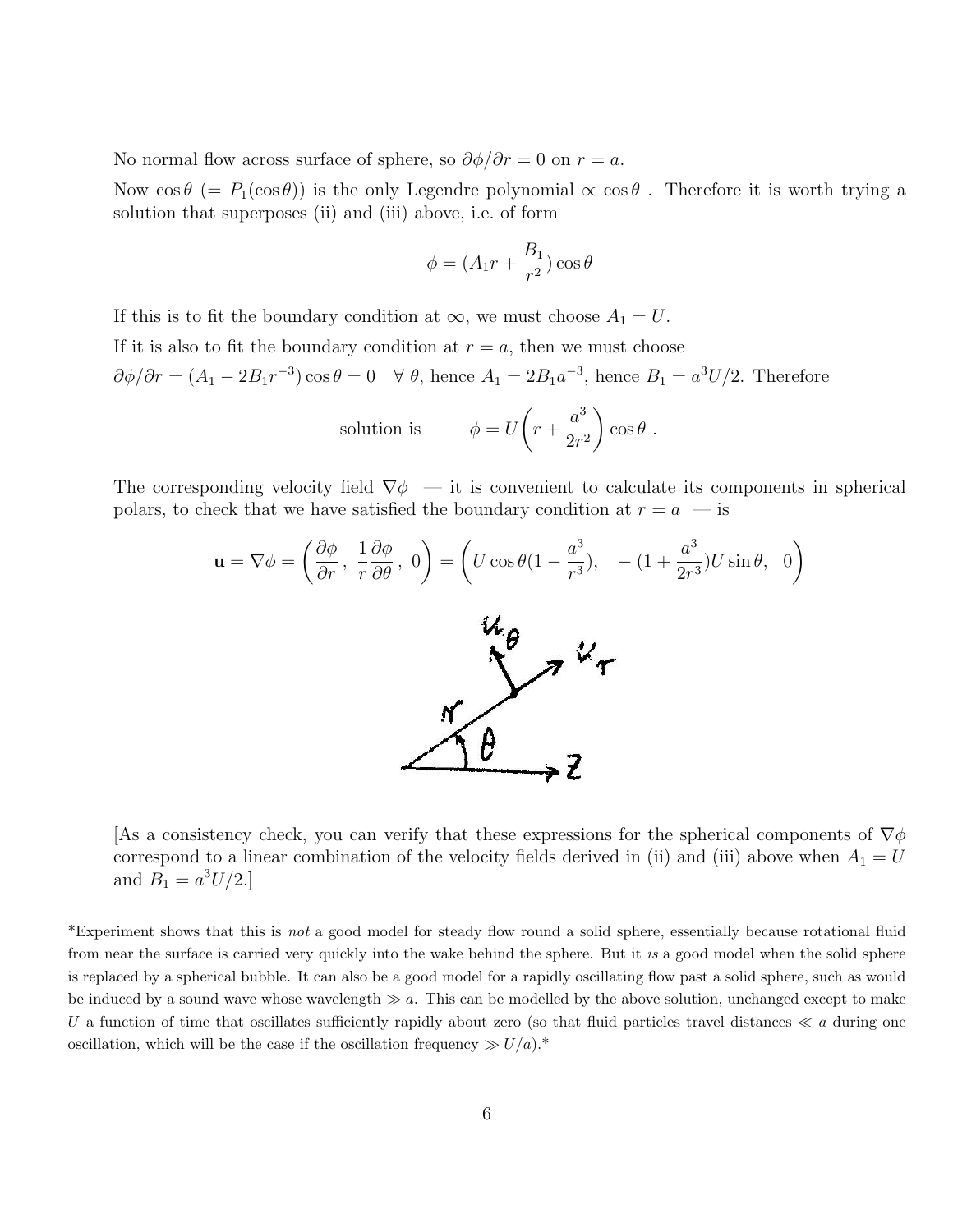

#### B: Cylindrical (circular 2-D) geometry

Much the same pattern as before, except that, as always in 2-D potential theory, the solutions involve logarithms as well as powers of the radial coordinate r; and potentials can be multi-valued. Also, there is no particular direction corresponding to the axis of symmetry in case A.

Recall the general solution obtained by separation of variables in 2-D cylindrical polars  $r, \theta$ :

$$
\phi = A_0 \log r + B_0 \theta + \sum_{n=1}^{\infty} \left\{ A_n r^n \cos(n\theta + \alpha_n) + B_n r^{-n} \cos(n\theta + \beta_n) \right\}
$$



[\*or replace cosine terms by equivalent complex forms, terms  $\propto e^{in\theta}$  times  $r^n$  or  $r^{-n}$ ). Powers, or other analytic functions, of a complex variable  $z = x + iy$  or its complex conjugate  $\overline{z} = x - iy$  are solutions of Laplace's equation in two dimensions.<sup>\*</sup> Again, consider just the first few terms:

(i) all A's, B's zero except  $A_0$ :

$$
\phi = A_0 \log r \qquad \quad \mathbf{u} = \nabla \phi = \frac{A_0 \mathbf{e}_r}{r} = \frac{A_0 \mathbf{x}}{r^2} \ ,
$$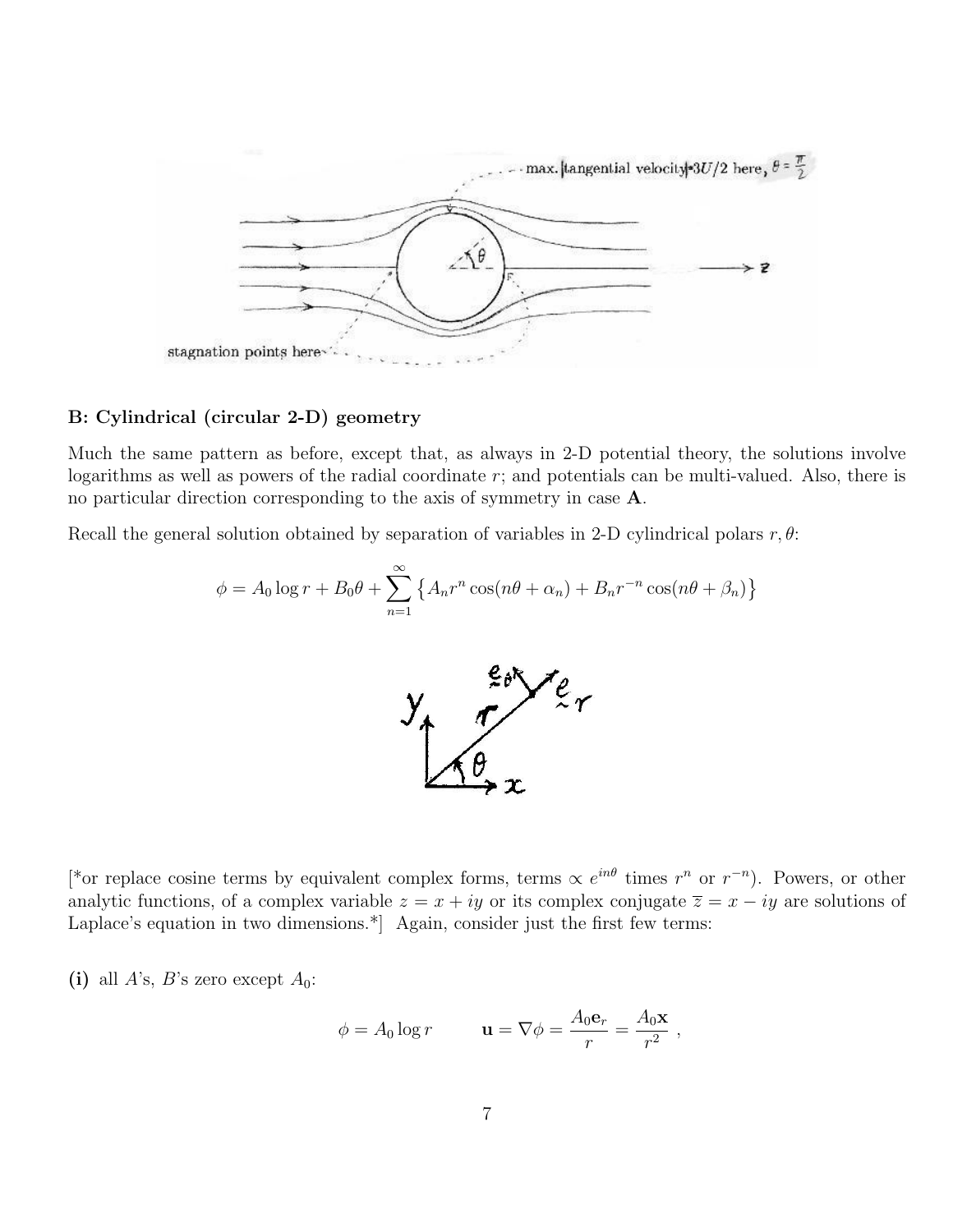

Represents radial source flow if  $A_0 > 0$  — flow radially outward from a 2-D mass source (line source in 3-D). Total outflow across circle of radius R is  $2\pi R \times (A_0/R) = 2\pi A_0$  (independent of R), 2-D version of case  $\mathbf{A}(i)$  above. Radial sink flow (if  $A_0 < 0$ ):



(ii) all A's, B's zero except  $B_0$ :



Note that  $\phi$  is multi-valued — recall earlier remarks about islands in 2-D — whereas **u** is singlevalued, as it must be in order to make physical sense.

This represents circular flow, with flow speed  $B_0/r$ . The circulation  $\mathcal{C} = \oint \mathbf{u} \cdot d\mathbf{l}$  round any circle of radius R is nonzero. It is  $2\pi R \times (B_0/R) = 2\pi B_0$  (independent of R),  $= \kappa$ , say.

This flow has  $\nabla \times \mathbf{u} = 0$  except at  $R = 0$ , where there is a  $\delta$ -function singularity in the vorticity, of strength  $\kappa$ . [This follows from Stokes' theorem applied to an arbitrarily small circle, or other closed curve, surrounding the origin. The flow is sometimes described as a 'line vortex'  $-$  or a 'point vortex' on the understanding that we are imagining the physical domain to be a 2-D space. A superposition of such flows may serve as a simple model of more general vorticity distributions.

(iii) all A's, B's zero except  $A_1$ :

 $\phi = A_1 r \cos(\theta + \alpha_1) = A_1 r (\cos \theta \cos \alpha_1 - \sin \theta \sin \alpha_1) = A_1 (x \cos \alpha_1 - y \sin \alpha_1)$ ,

Represents uniform flow with velocity  $U = A_1$  in direction  $\theta = -\alpha_1$ . Like spherical case **A**(ii).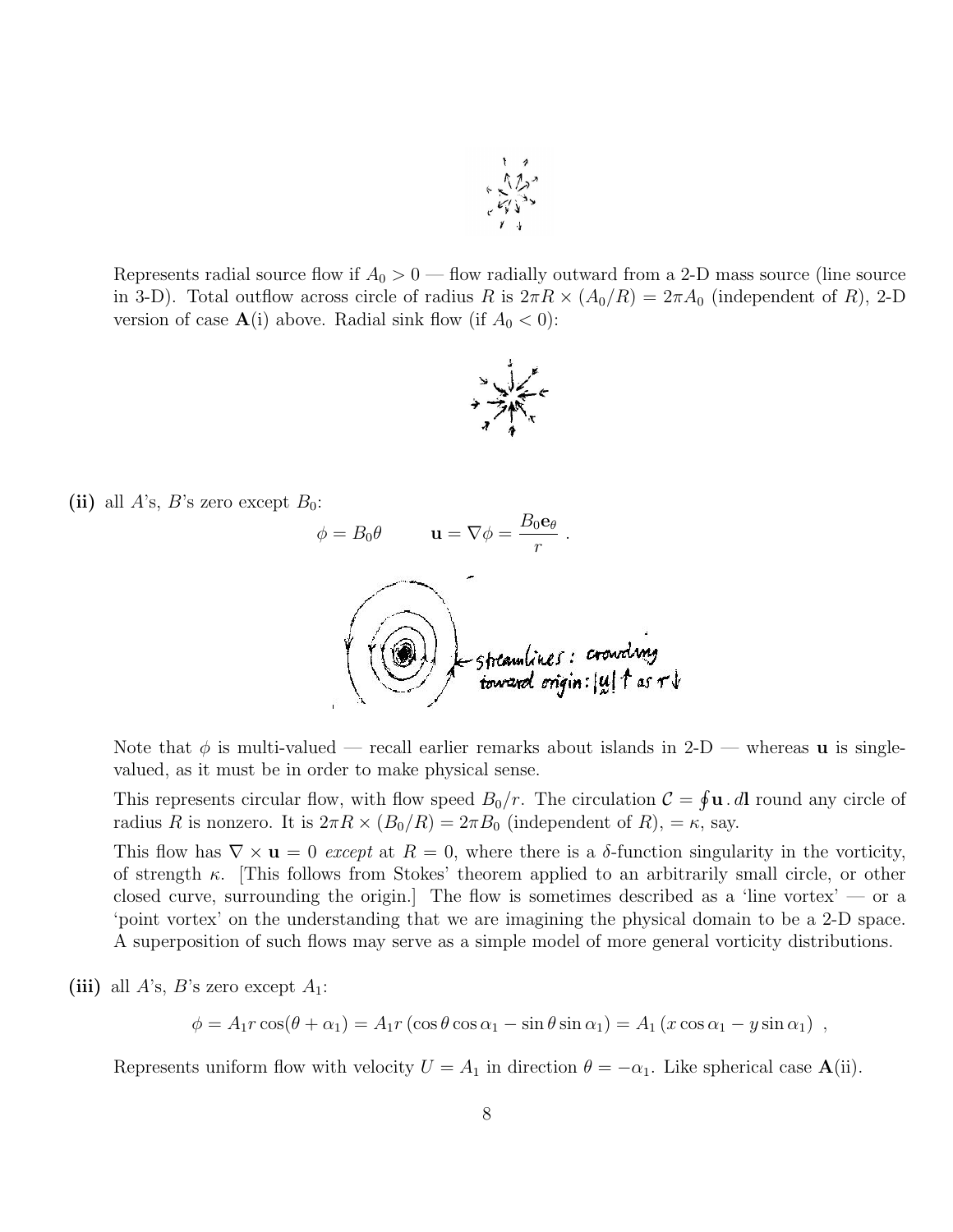

(iv) all  $A$ 's,  $B$ 's zero except  $B_1$ :

$$
\phi = B_1 \cos(\theta + \beta_1)^T
$$

This represents a 2-D dipole pointing in the direction  $\theta = -\beta_1$ .



(Related to pair of mass-source solutions as before.)

(v) Uniform flow, with circulation, past cylinder  $(r = a)$ : Irrotational and incompressible, so  $\nabla^2 \phi = 0$  in  $r > a$ . Uniform flow U, plus an irrotational flow with circulation  $\kappa$  at  $\infty$ , so we require

$$
\phi \to Ur \cos \theta + \frac{\kappa \theta}{2\pi} \qquad \text{as} \qquad r \to \infty
$$

No normal flow across cylinder, so we also require

$$
\frac{\partial \phi}{\partial r} = 0 \qquad \text{on} \qquad r = a \; .
$$

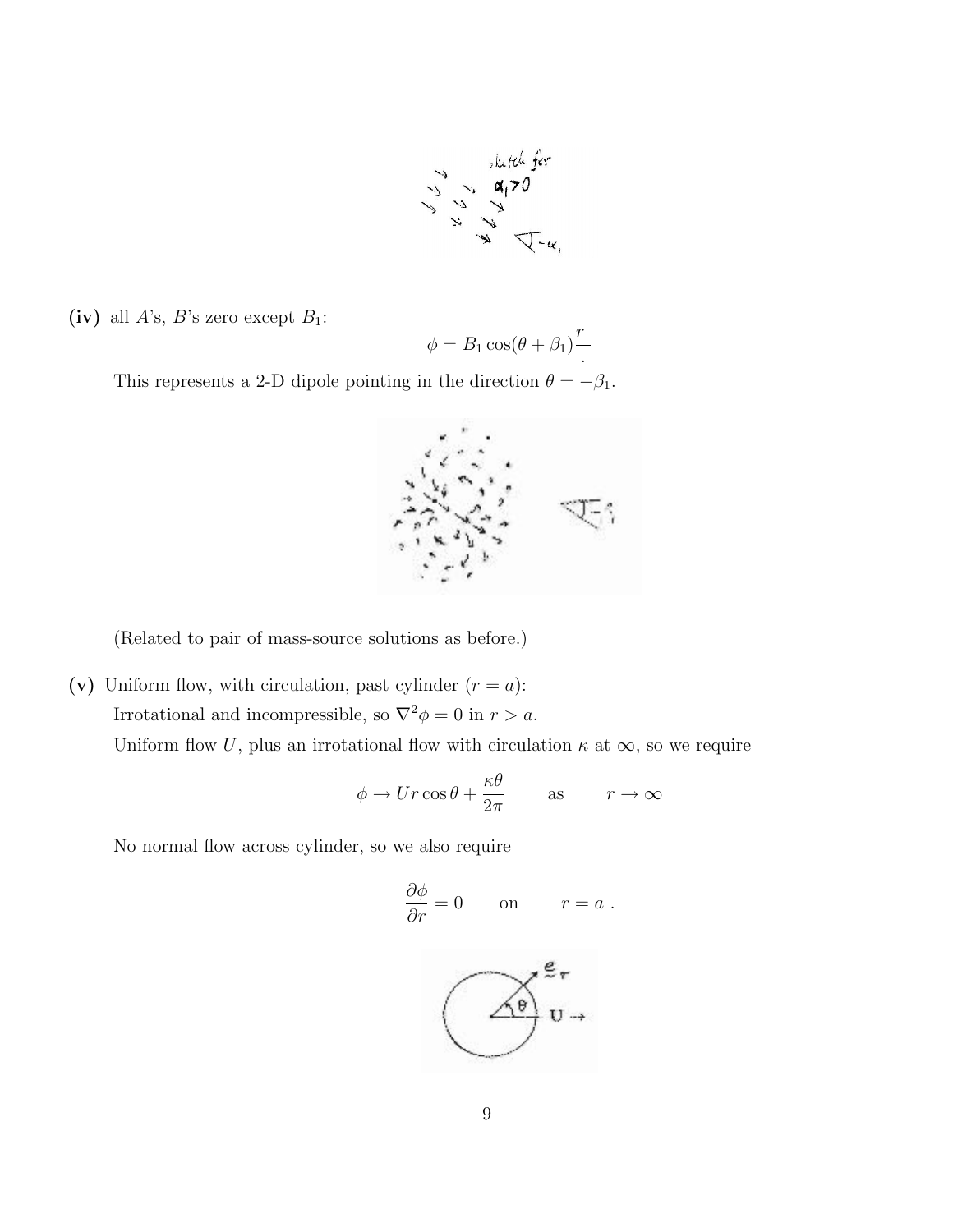Solution:

$$
\phi = U \cos \theta \left( r + \frac{a^2}{r} \right) + \frac{\kappa \theta}{2\pi} ; \qquad \kappa \ ( = 2\pi B_0) \text{ is an arbitrary constant!}
$$

Velocity field (in cylindrical polars):

$$
\mathbf{u} = \left(\frac{\partial \phi}{\partial r}, \frac{1}{r} \frac{\partial \phi}{\partial \theta}\right) = \left(U \cos \theta \left(1 - \frac{a^2}{r^2}\right), -U \sin \theta \left(1 + \frac{a^2}{r^2}\right) + \frac{\kappa}{2\pi r}\right).
$$

Stagnation points (a)  $(\mathbf{u} = 0)$  on  $r = a$  and  $\sin \theta =$ κ  $4\pi aU$ , possible when  $0 < |\kappa/(4\pi Ua)| < 1$ , and (b) where  $\cos \theta = 0$ , and r is s.t. 1 +  $a^2$  $\frac{a^2}{r^2} \mp \frac{\kappa}{2\pi l}$  $2\pi U a$ a r  $= 0$  (quadratic equation for  $a/r$ , one real root in  $r > a$  if  $|\kappa/(4\pi U a)| > 1$ .



#### §3.3 Pressure in time-dependent potential flows with conservative forces

Laplace's equation (*linear*) gives the solution for the flow, **u**; but if we want to determine the pressure field  $p$ , then we must also use the momentum equation (Euler's equation, *nonlinear*):

$$
\rho \left[ \frac{\partial \mathbf{u}}{\partial t} + (\mathbf{u}.\nabla) \mathbf{u} \right] = -\nabla p - \rho \nabla \Phi
$$

We confine attention to conservative (potential) forces, and again use  $(\mathbf{u}.\nabla)\mathbf{u} = \boldsymbol{\omega} \times \mathbf{u} + \nabla(\frac{1}{2})$  $\frac{1}{2}|\mathbf{u}|^2$ ), remembering that  $\boldsymbol{\omega} = 0$  in potential flows, and that

$$
\frac{\partial \mathbf{u}}{\partial t} = \frac{\partial}{\partial t} \nabla \phi = \nabla \left( \frac{\partial \phi}{\partial t} \right) .
$$

Hence

$$
\nabla \left\{ \frac{\partial \phi}{\partial t} + \frac{1}{2} |\mathbf{u}|^2 + \frac{p}{\rho} + \Phi \right\} = 0
$$

⇒

$$
\frac{\partial \phi}{\partial t} + \frac{1}{2} |\mathbf{u}|^2 + \frac{p}{\rho} + \Phi = \tilde{H}(t) , \text{ say, independent of } \mathbf{x}.
$$

So we have now found, in summary,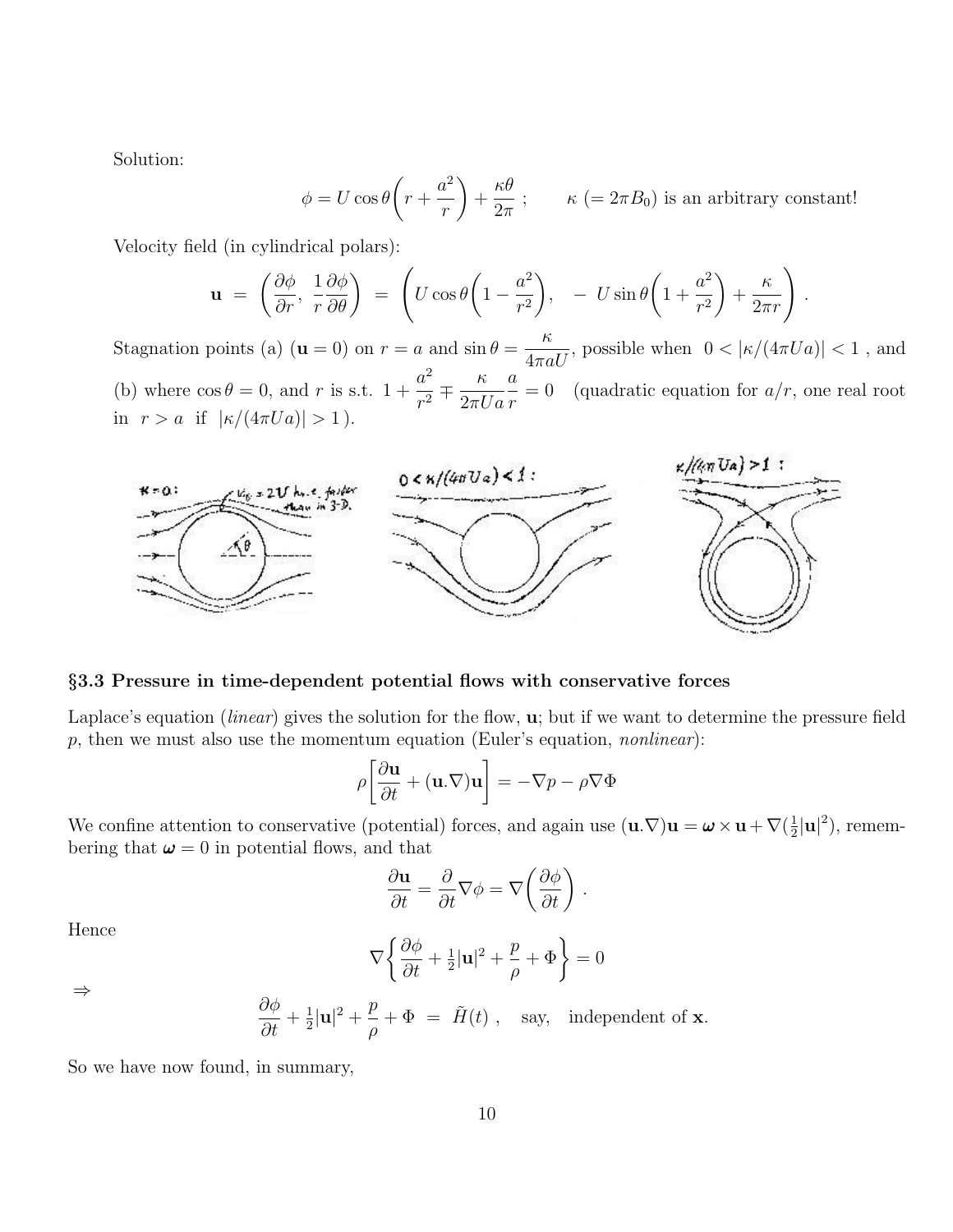#### Two forms of Bernoulli's theorem

both applying to the flow of an inviscid, incompressible fluid under conservative (potential) forces  $-\nabla\Phi$ per unit mass, and both being corollaries of the momentum equation written as

$$
\frac{\partial \mathbf{u}}{\partial t} + \frac{1}{2} \nabla \left( |\mathbf{u}|^2 \right) + \boldsymbol{\omega} \times \mathbf{u} = -\frac{1}{\rho} \nabla p + \nabla \Phi.
$$

The two forms, deduced in §2.4 and just above, respectively say that:

#### IF the flow is steady, *i.e.* ∂u *irrotational*, i.e.  $\nabla \times \mathbf{u} = 0$ ,

then the quantity

$$
\tilde{H} = \frac{1}{2}|\mathbf{u}|^2 + \frac{p}{\rho} + \Phi
$$
\n
$$
\tilde{H} = \frac{\partial \phi}{\partial t} + \frac{1}{2}|\mathbf{u}|^2 + \frac{p}{\rho} + \Phi
$$

obeys

$$
\mathbf{u} \cdot \nabla \left(\frac{1}{2}|\mathbf{u}|^2 + \frac{p}{\rho} + \Phi\right) = 0
$$

and hence

$$
\frac{1}{2}|\mathbf{u}|^2 + \frac{p}{\rho} + \Phi = H = \text{constant on}
$$

define\* a *stream function*  $\psi$  (or  $\Psi$ )

stant on

\n
$$
\frac{\partial \phi}{\partial t} + \frac{1}{2} |\mathbf{u}|^2 + \frac{p}{\rho} + \Phi = \tilde{H}(t), \text{ independent of spatial position } \mathbf{x}
$$

 $+\Phi$ ) = 0

ρ

 $\frac{1}{2}|\mathbf{u}|^2 + \frac{p}{a}$ 

 $\int$   $\partial \phi$  $\frac{\partial \varphi}{\partial t} + \frac{1}{2}$ 

We may also summarize, and slightly generalize, the ways of representing the velocity field in various circumstances, as follows:

#### Stream function and velocity potential (§§1.8 & 3.1)

# IF the flow is incompressible, i.e.  $\nabla \cdot \mathbf{u} = 0$ , irrotational, i.e.  $\nabla \times \mathbf{u} = 0$ , then there exists \*a vector potential  $\bf{A}$  a scalar potential  $\phi$ with  $\mathbf{u} = \nabla \times \mathbf{A}^*$  with  $\mathbf{u} = +\nabla \phi$  $*$ In 2-D (or axisymmetric) flow **A** has

only one component, from which we  $(\phi \text{ being called the velocity potential})$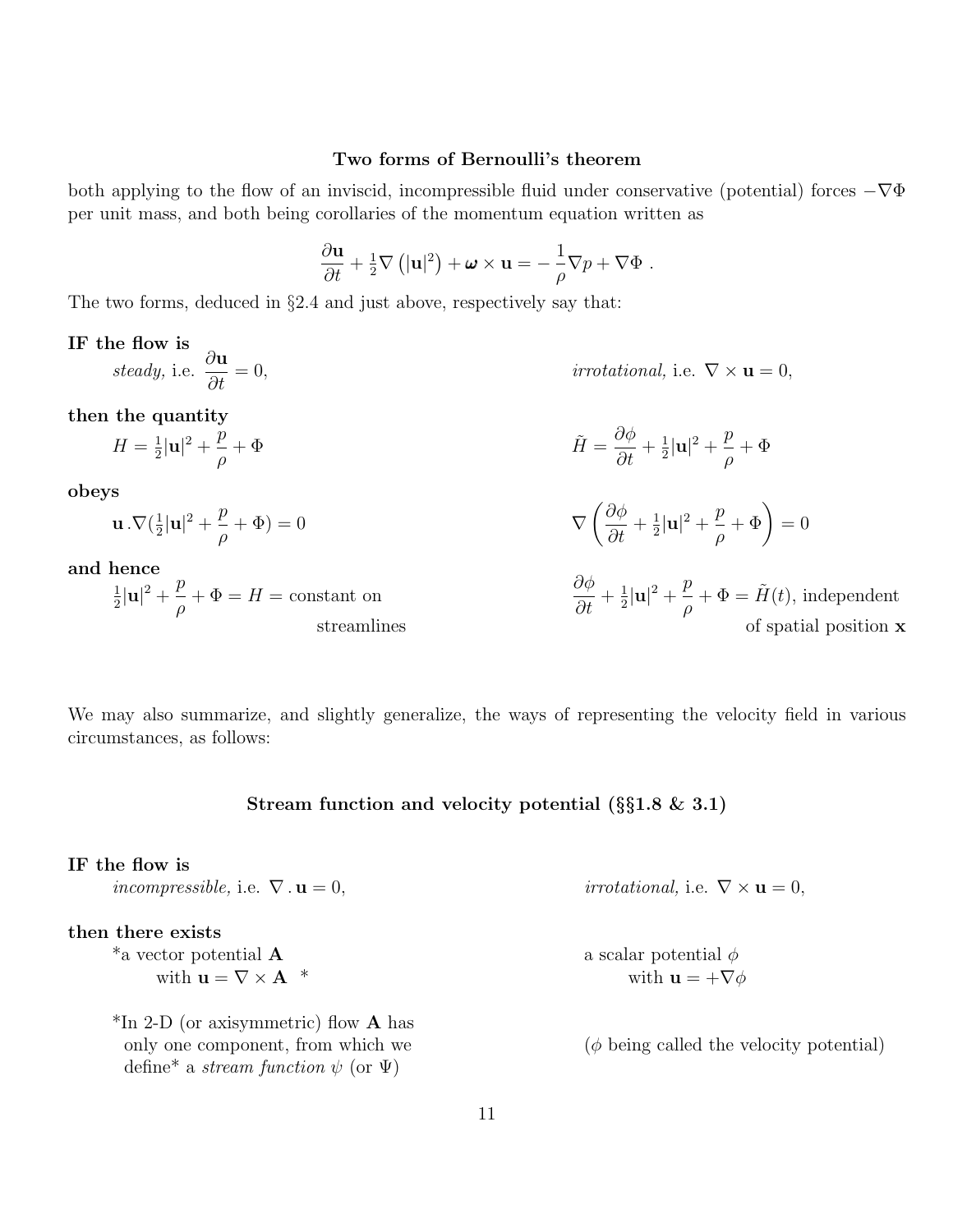u  $\perp$   $\nabla \psi$  (or  $\nabla \Psi$ ) so u  $\parallel +\nabla \phi$  $\psi$  (or  $\Psi$ ) is constant on streamlines

# In a multiply connected domain in 2-D:

|                                                                 | $\psi$ may be multi-valued if $\exists$ islands/holes |
|-----------------------------------------------------------------|-------------------------------------------------------|
| with net outflow: $\oint \mathbf{u} \cdot \mathbf{n} ds \neq 0$ |                                                       |

 $\phi$  may be multi-valued if ∃ islands/holes  $\mathbf{u} \cdot \mathbf{n} \, ds \neq 0$  with net circulation:  $\oint \mathbf{u} \cdot d\mathbf{l} \neq 0$ 

## §3.4 Applications of irrotational, time-dependent Bernoulli

Inviscid, irrotational models can give useful insight into certain kinds of unsteady fluid behaviour and their timescales, relevant to laboratory and industrial fluid systems. The simplest examples include accelerating flows in tubes:

#### §3.4.1 Fast jet generator, version 1

In the situation sketched below we neglect gravity. The tube contains water, supplied from the container on the left. The flow starts from rest at time  $t = 0$ . The pressure p at  $x = 0$ , the left-hand end of the tube, is controlled by a feedback mechanism, not shown in the sketch; thus p at  $x = 0$  is prescribed as a given function of time:

$$
p|_{x=0} = p_{\text{atm}} + p_0(t)
$$
;  $p_0(t) > 0$  for  $t > 0$  and  $p_0(t) = 0$  for  $t < 0$ .



Assume that the flow is unidirectional ( $\parallel x$ ) in the tube and that the water emerges from the far end  $x = L$ as a free jet in which the pressure  $p \simeq p_{\text{atm}}$ , the ambient atmospheric pressure. (Not perfectly accurate, but experiment shows that it is a reasonable first-guess model of what actually happens;  $p \simeq p_{\text{atm}}$  in the emerging jet, because sideways accelerations, hence sideways  $\nabla p$  components, are small.)

Because the flow starts from rest it is irrotational, and therefore has a velocity potential. Because the flow  $\parallel x$  within the tube, the velocity potential and its time derivative must take the simple forms

$$
\phi = u(t) x + \chi(t)
$$
 and  $\dot{\phi} = \dot{u}(t) x + \dot{\chi}(t)$ ,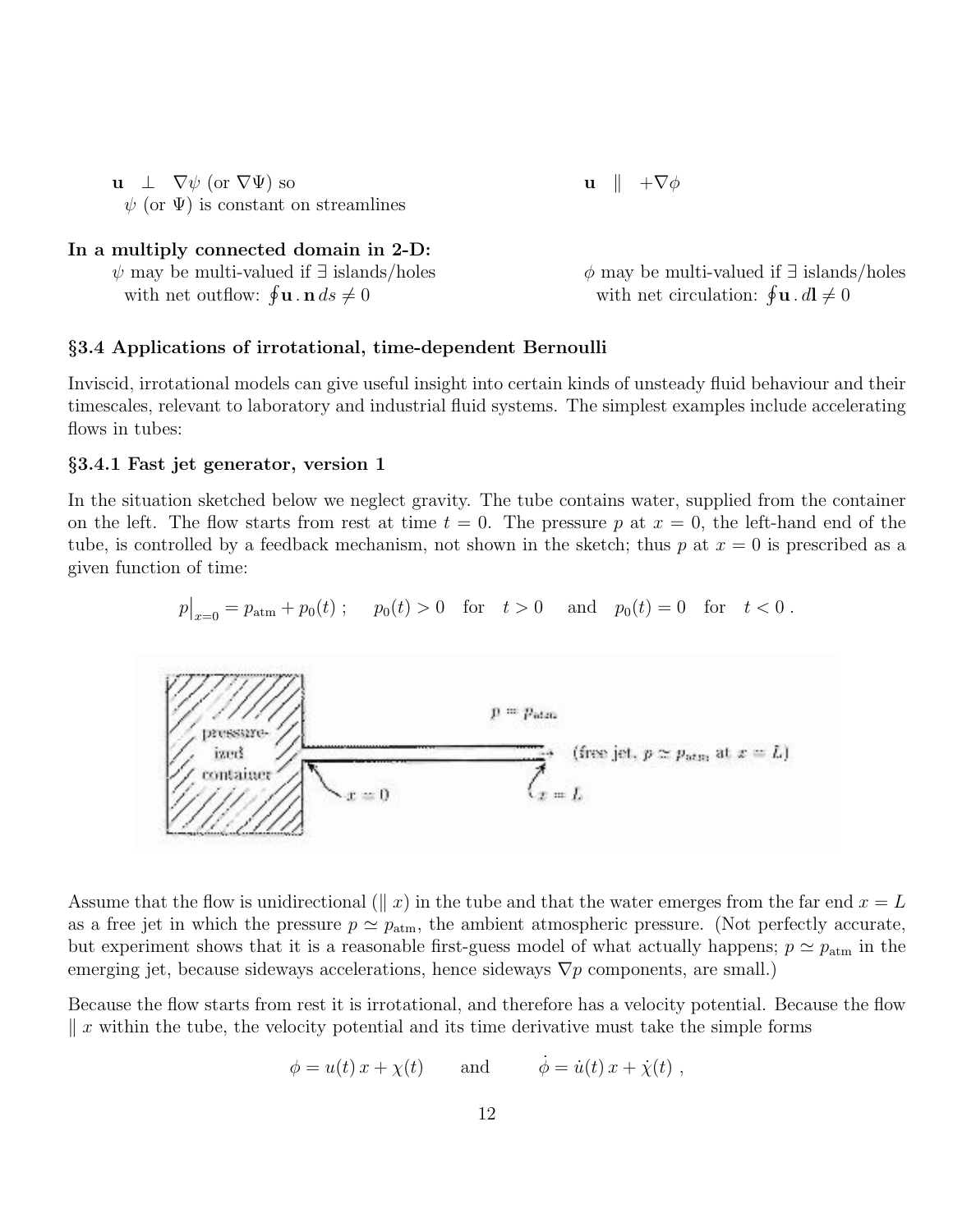where  $\chi(t)$  is an arbitrary function of time t alone, and where u is the flow velocity along the tube. Note that  $\phi$  cannot depend on y or z; otherwise the flow not  $\parallel x$ . So u cannot depend on y or z either; nor can u depend on x, otherwise  $\nabla^2 \phi \neq 0$  ( $\nabla \mathbf{u} \neq 0$ , mass not conserved).

Apply time-dependent Bernoulli:  $\tilde{H}$  constant along tube,  $\tilde{H}\big|_{x>0} = \tilde{H}\big|_{x=0} = \text{constant}$ ; so

$$
\dot{u}x + \dot{\chi} + \frac{1}{2}u^2 + \frac{p}{\rho} = \dot{u}0 + \dot{\chi} + \frac{1}{2}u^2 + \frac{p_0(t)}{\rho}.
$$

Notice the implication that  $p = p(x, t)$  and moreover that  $-\nabla p = (\rho \dot{u}, 0, 0)$ . (Pressure varies linearly with x; pressure *gradient* is uniform along the tube, as it has to be because fluid acceleration is uniform along the tube.) Taking  $p = 0$  at  $x = L$ , we have (with several terms cancelling or vanishing)

$$
\dot{u} L \qquad \qquad +\frac{0}{\rho} \quad = \quad \dot{u} 0 \qquad \qquad +\frac{p_0(t)}{\rho} \; ,
$$

so

$$
\dot{u} = \frac{p_0(t)}{\rho L}, \quad \Rightarrow \quad u = \frac{1}{\rho L} \int_0^t p_0(t') dt'
$$

.

E.g. if  $p_0$  = positive constant for  $t > 0$ , then

$$
u = \frac{p_0}{\rho L} t .
$$

So the flow keeps accelerating as long as this model remains applicable, i.e., as long as friction (viscosity) remains unimportant and as long as the excess pressure  $p_0$  is maintained (by the pressurized container and the assumed control mechanism).

Notice that  $\chi(t)$  has disappeared from the problem. Indeed we could have taken  $\chi(t) = 0$  w.l.o.g. at the outset, on the grounds that only  $\nabla \phi$  is of physical interest and that  $\nabla \chi(t) = 0$ . This would have changed the value of  $H$ , but not the thing that matters — the constancy of  $H$ .

# §3.4.2 Fast jet generator, version 2

Same problem as before, except that pressure now controlled via force on piston to be  $p_{\text{atm}} + p_0(t)$  here; so pressure *here*  $(x = 0)$  is now unknown: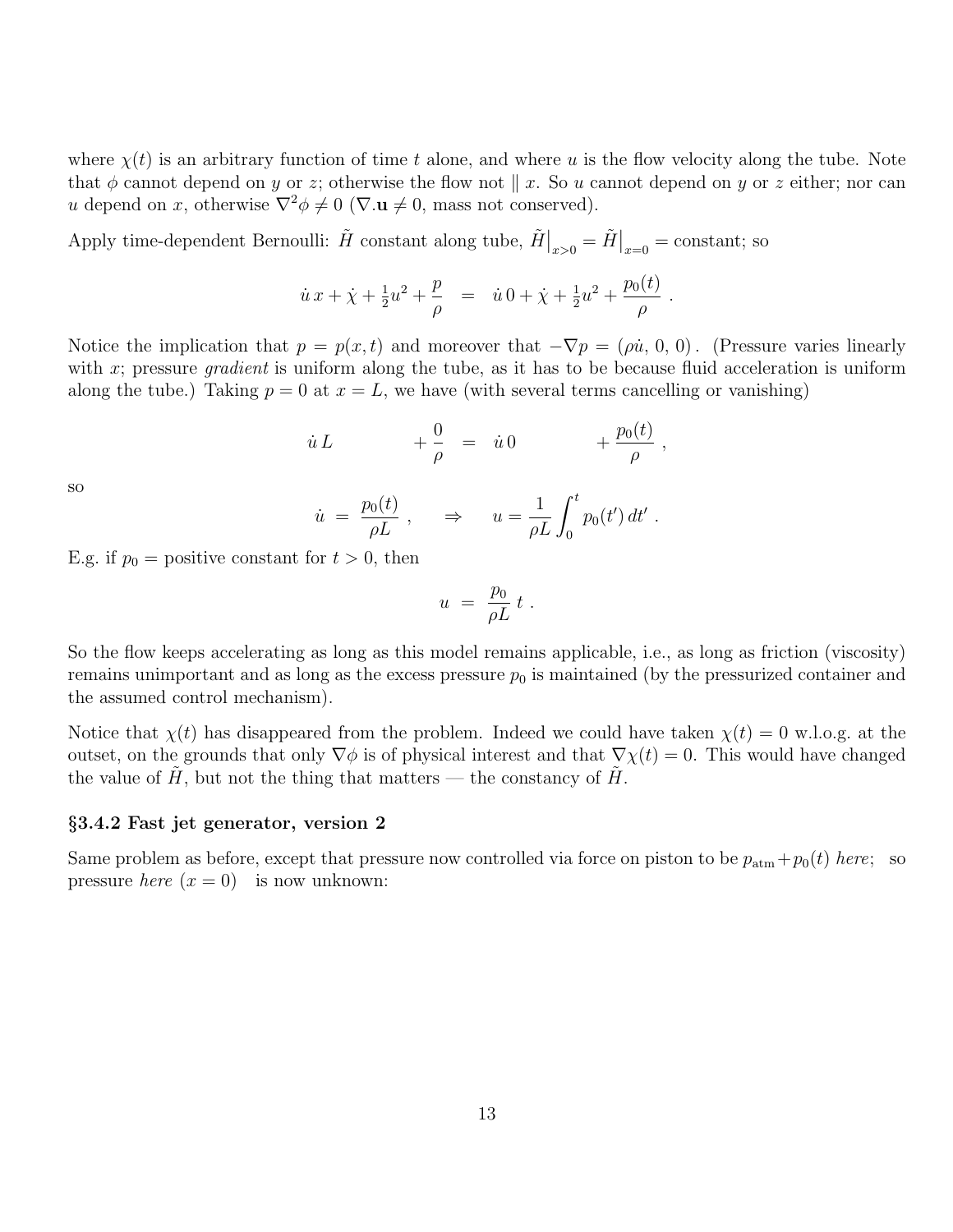

Assume that the flow is irrotational everywhere. Then  $\mathbf{u}(\mathbf{x}, t) = \nabla \phi(\mathbf{x}, t)$  everywhere, H is same constant everywhere. Within the tube,  $\phi = u(t)x$  as before, now taking  $\chi(t) = 0$  w.l.o.g. In the closeup view on the right, the flow outside a small hemisphere  $\mathcal H$  of radius a (shown dotted) is approximately the same as simple mass-sink flow (§3.2 A, p. 25), with  $\phi = \frac{\pi a^2 u(t)}{2}$  $\frac{d^2 u(t)}{2\pi r}$  +  $\chi_1(t)$ . (Yes,  $2\pi$  not  $4\pi$ : why?) Here  $r^2 = x^2 + y^2 + z^2$ , and  $\chi_1(t)$  is not arbitrary. (Why? The whole flow has a single velocity potential  $\phi(\mathbf{x}, t)$ , and we are not at liberty to introduce discontinuities!)

Indeed, solutions of  $\nabla^2 \phi = 0$  are very smooth. Detailed solution, beyond our scope here, (e.g. using the whole infinite series on p. 25), shows that the smooth function  $\phi(\mathbf{x}, t)$  is fairly well approximated if we pick  $\chi_1(t)$  such that  $\phi = 0$  on the hemisphere H. Then  $\chi_1(t) = -\frac{\pi a^2 u(t)}{2\pi a}$  $2\pi a$  $= -\frac{a u(t)}{a}$ 2 . In summary,

$$
\phi(\mathbf{x}, t) = \begin{cases}\nu(t)x & \text{within the tube, and} \\
\frac{\pi a^2 u(t)}{2\pi r} - \frac{a u(t)}{2} & \text{to the left of } \mathcal{H}.\n\end{cases}
$$

Therefore, as soon as we are far enough from the junction  $(r \gg a)$ , |**u**| is negligible, and to good approximation  $\phi$  is a function of time t alone:  $\phi = -\frac{1}{2}$  $\frac{1}{2}a u(t)$ . So we can use the corresponding value of  $\phi$ , i.e.,  $-\frac{1}{2}$  $\frac{1}{2}a\,\dot{u}(t)$ , when evaluating  $\tilde{H}$  at the piston where the pressure is given. Now using the fact that  $\tilde{H}$  has the same value at the emerging jet as it has at the piston, we have

$$
\dot{u} L + \frac{1}{2}u^2 + \frac{0}{\rho} = -\frac{1}{2}a\,\dot{u}(t) + 0 + \frac{p_0(t)}{\rho},
$$

Hence

$$
(L + \frac{1}{2}a)\dot{u} + \frac{1}{2}u^2 = \frac{p_0(t)}{\rho}.
$$

We can now see that the effect of the inflow at the junction is equivalent to extending the length of the tube very slightly — in fact, to a negligible extent, since we are assuming that  $a \ll L$ :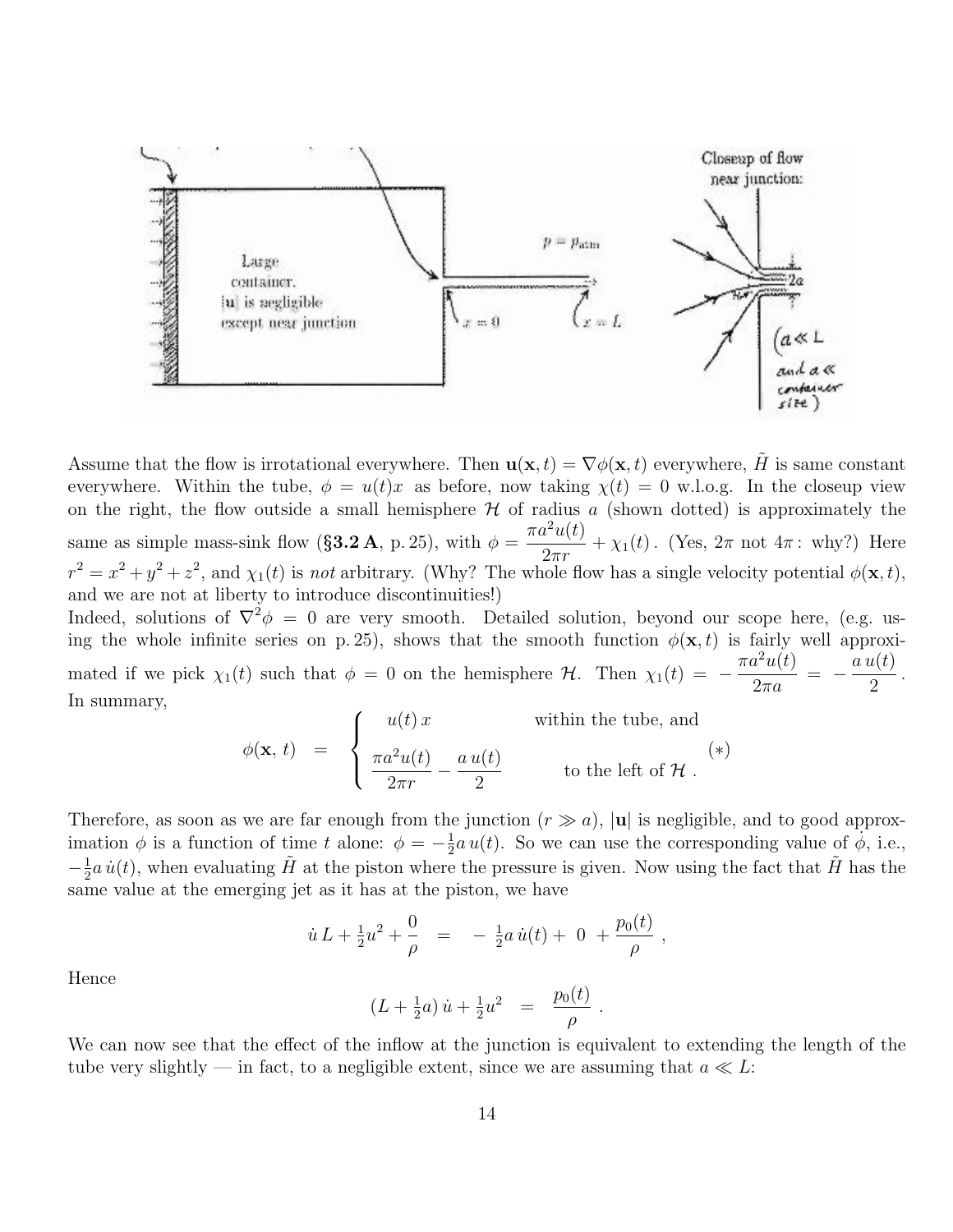$$
L\,\dot{u} + \frac{1}{2}u^2 = \frac{p_0(t)}{\rho} \, .(**)
$$

(\*We can also see that detailed, more accurate solution of  $\nabla^2 \phi = 0$  for the inflow near the junction can hardly change

the picture: the factor  $\frac{1}{2}$  multiplying *a u*<sup> $i$ </sup> will be replaced by a slightly different numerical coefficient, but this does not alter the negligible order of magnitude. Similar considerations govern the oscillatory flow near the end of an organ pipe: the pipe behaves acoustically as if it were slightly longer than it looks, by an amount roughly of the order of the pipe radius. Acousticians call this an 'end correction' to the length of the pipe.\*)

Now (\*\*) is a nonlinear first-order ODE for the function  $u(t)$ , to be solved with initial condition  $u(0) = 0$ . For general  $p_0(t)$  it can be solved only by numerical methods, but it can be solved analytically in the case where  $p_0$  = positive constant for  $t > 0$ . It is then a *separable* first-order ODE. Before solving it, let us tidy it up by defining  $u_0$ ,  $U(T)$  and T by

$$
u_0 = \sqrt{2p_0/\rho}
$$
, > 0 for  $t > 0$ ,  $T = u_0 t/2L$ , and  $U(t) = u(t)/u_0$ .

Then (∗∗) becomes

$$
\frac{dU}{dT} = 1 - U^2,
$$

to be solved with initial condition  $U(0) = 0$ .

The constants  $u_0$  and  $2L/u_0$  can reasonably be called the natural velocity scale and timescale for this problem.

Solving by separation of variables then partial fractions, we have

$$
\int dT = \int \frac{dU}{1 - U^2} = \int \frac{dU}{2} \left( \frac{1}{1 + U} + \frac{1}{1 - U} \right) = \frac{1}{2} \log \left( \frac{1 + U}{1 - U} \right) + \text{const.};
$$

so

 $1+U$  $1-U$  $\propto$  const.  $\times e^{2T}$ ; initial conditions  $\Rightarrow$  const. of proportionality = 1;

therefore

$$
U = \frac{e^{2T} - 1}{e^{2T} + 1} = \tanh T ;
$$
  

$$
I = u_0 \tanh\left(\frac{u_0 t}{2L}\right).
$$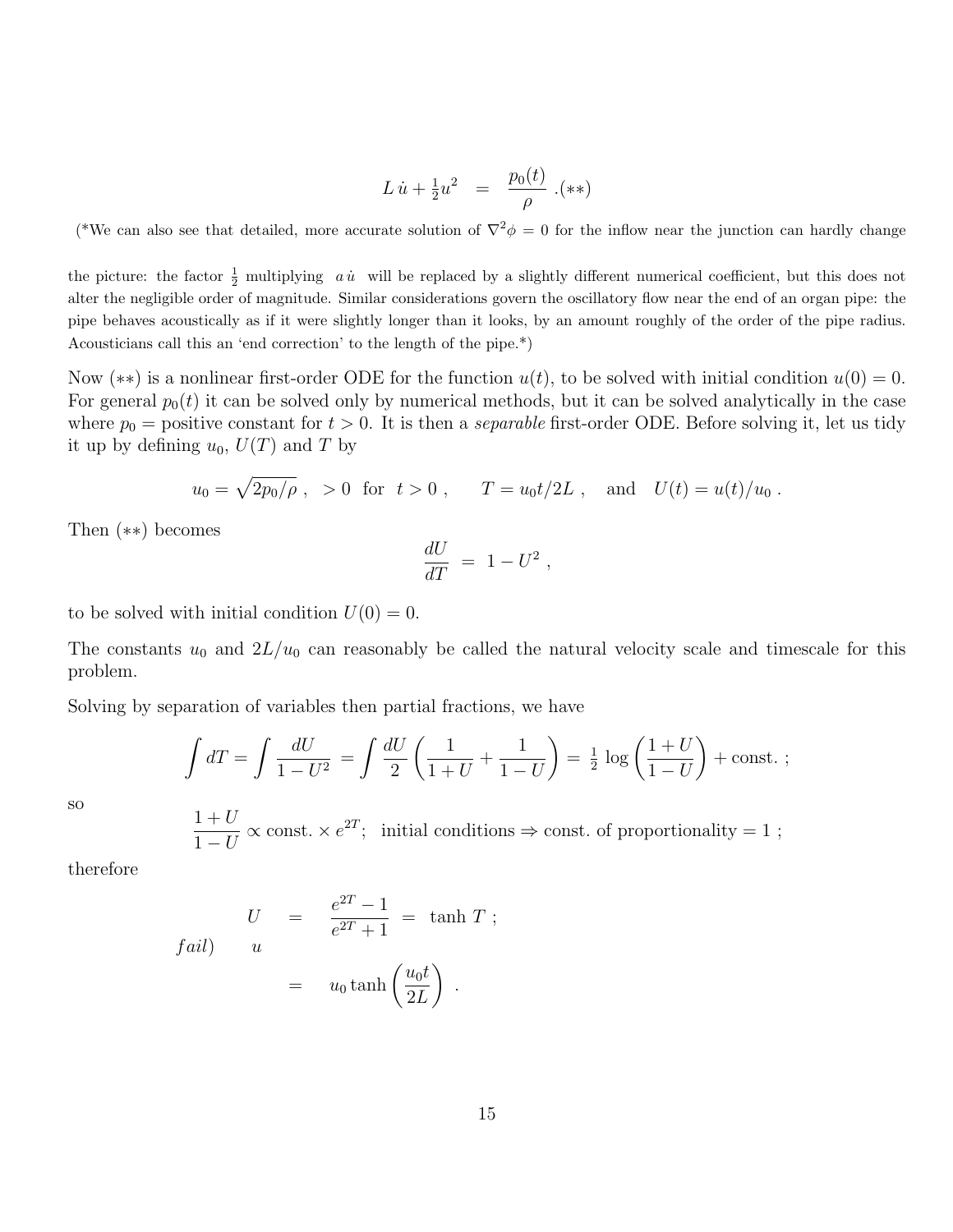

So this second version of the jet problem is very different from the first version! Even in an frictionless (inviscid) model, the nonlinear term  $\frac{1}{2}u^2$  in the ODE (\*\*) limits the jet speed to a finite maximum value  $u_0$ , determined entirely by the imposed pressure  $p_0$ .

There is a similar problem in which gravity is important, and acts in place of the large piston. The water in the (large) container has a free upper surface at vertical distance  $h$ , say, above the (horizontal) tube. The answer is the same except that  $u_0 = \sqrt{2gh}$  instead of  $\sqrt{2p_0/\rho}$  (sheet 2 Q7).

# §3.4.3 Inviscid manometer oscillations

The water, mercury, or other fluid in a U-tube manometer can oscillate under gravity. Inviscid, irrotational models give useful estimates of the period of oscillation. One example is the following fluid system, in which the bottom of the U-tube is replaced by a large reservoir.

Take coordinates such that the top of the reservoir and bottom of each tube are at  $z = 0$ . Let the equilibrium position of the free surface in each tube, with the fluid everywhere at rest, be  $z = h$ . Assume  $a \ll h$  and  $a \ll$  size of reservoir.

Consider motion starting from an initial state of rest with one free surface higher than the other, as shown. In the real world, one could hold the system in such a state by pumping a little air into tube (2) and temporarily sealing the top; the problem is to investigate the oscillations excited when the seal is suddenly removed.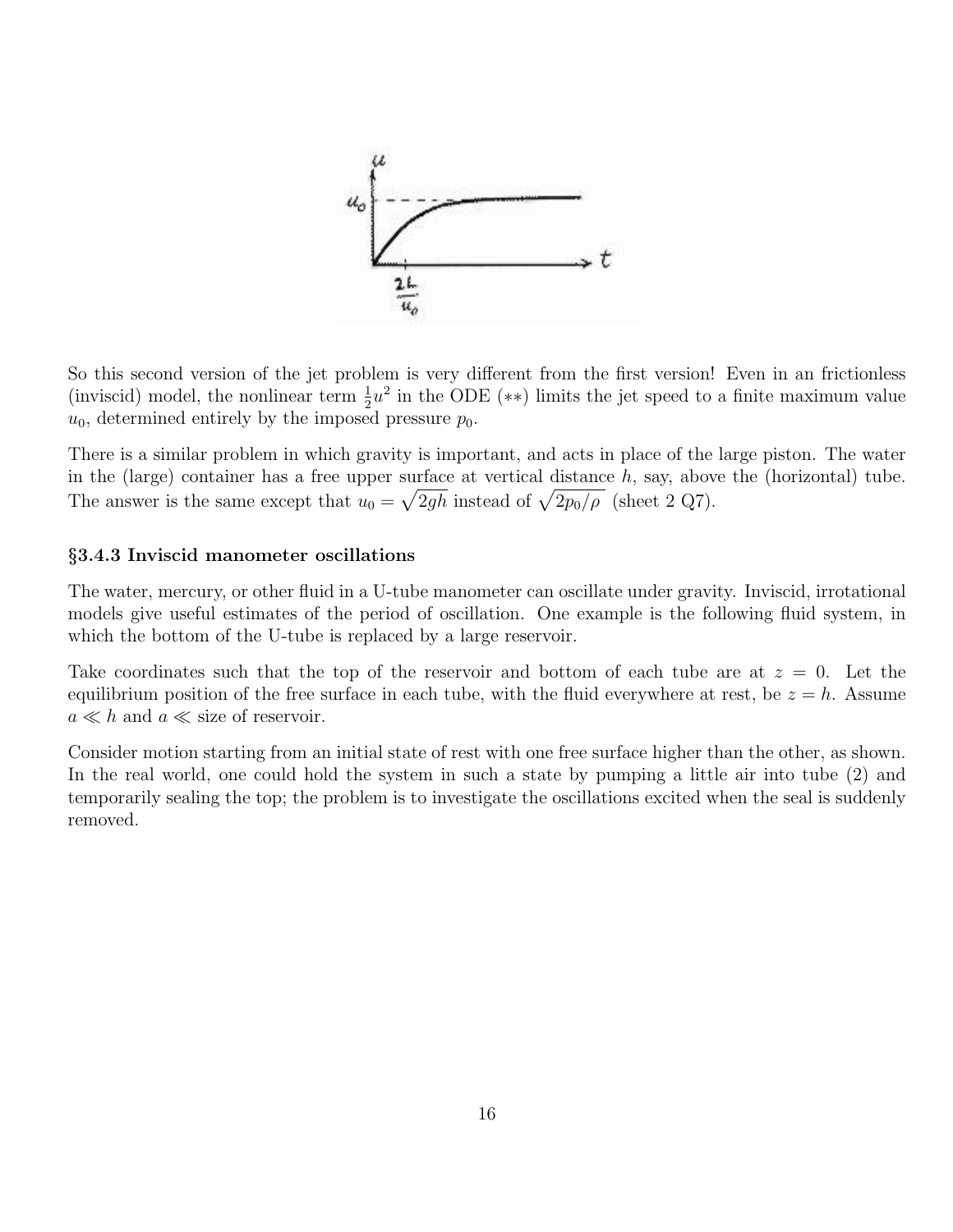

Once again, we argue that the flow starts from rest, hence remains irrotational (in this inviscid fluid model), hence may be described by a velocity potential  $\phi$ . Just as before, we take the flow to be uniform within each tube,  $\mathbf{u} = (0, 0, w)$ , a function of time alone. Mass conservation requires that, in the first tube, say,  $w = \zeta_1$  where the dot denotes the time derivative, and likewise in the second tube, where  $w = \zeta_2 = -\zeta_1$ . The last relation,  $\dot{\zeta}_2 = -\dot{\zeta}_1$ , follows from overall mass conservation for the entire, rigidly bounded, system.

In tube (1), uniform flow  $\mathbf{u} = (0, 0, \dot{\zeta}_1)$  $\Rightarrow \phi = \phi_1(z, t) = \dot{\zeta_1}(t)z;$ In tube (2), uniform flow  $(0, 0, \dot{\zeta}_2) \Rightarrow$  $\phi = \phi_2(z, t) = \dot{\zeta}_2(t)z + \chi_1(t)$ .

The additive function of time alone makes no difference to the velocity field, but as before is relevant to the Bernoulli quantity  $H$ , and so needs to be included — though we shall find, in the same way as before, that it is negligible. (Once again, we must remember, there is a single, and in this problem single-valued, potential function  $\phi(\mathbf{x}, t)$  — single-valued because the fluid domain is simply connected — describing the flow in the whole system. The above expressions merely give local approximations to that single function, applicable only within tube (1) or tube (2).

Now apply the constancy of  $H$ :

 $\tilde{H} = \frac{\partial \phi}{\partial t}$  $\frac{\partial \varphi}{\partial t} + \frac{1}{2}$  $\frac{1}{2}|\mathbf{u}|^2 + \frac{p}{a}$ ρ  $+ gz$  is spatially uniform (though possibly time-dependent).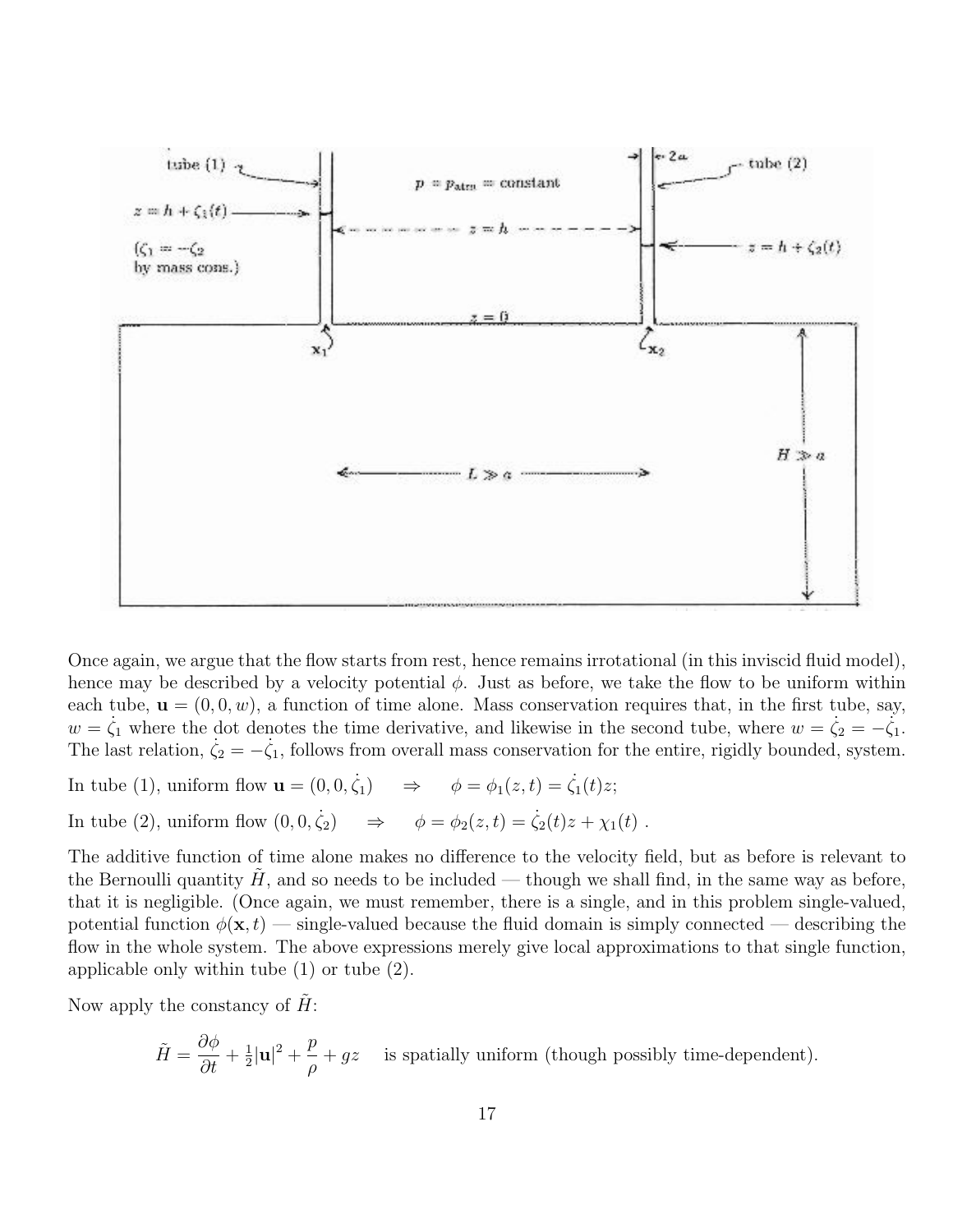In particular,  $\tilde{H}$  must have the same values at the two free surfaces, i.e. at  $z = h + \zeta_1$  in tube (1) and  $z = h + \zeta_2$  in tube (2). Therefore

$$
\left(\ddot{\zeta}_1 z + \frac{1}{2}\dot{\zeta}_1^2 + \frac{p_{\text{atm}}}{\rho} + gz\right)\Big|_{z=h+\zeta_1} = \left(\ddot{\zeta}_2 z + \dot{\chi}_1 + \frac{1}{2}\dot{\zeta}_2^2 + \frac{p_{\text{atm}}}{\rho} + gz\right)\Big|_{z=h+\zeta_2}
$$

$$
\ddot{\zeta}_1(h+\zeta_1) + \frac{1}{2}\dot{\zeta}_1^2 + gh + g\zeta_1 = \ddot{\zeta}_2(h+\zeta_2) + \frac{1}{2}\dot{\zeta}_2^2 + gh + g\zeta_2 + \dot{\chi}_1,
$$

⇒

As already noted,  $\zeta_1 + \zeta_2 = 0$ , hence  $\zeta_1 \ddot{\zeta}_1 = \zeta_2 \ddot{\zeta}_2$  and  $\dot{\zeta}_1^2 = \dot{\zeta}_2^2$ . Hence all the nonlinear terms cancel:

$$
\ddot{\zeta}_1 h + g \zeta_1 = \frac{1}{2} \dot{\chi}_1 \ . (*)
$$

By considering the flow near the junctions of the tubes with the reservoir, we can show, just as before, that the right-hand side is small of order  $a/h$  relative to the first term on the left-hand side, and can therefore be neglected to a first approximation.

The equation (∗), with its r.h.s. replaced by zero, implies that the oscillations are sinusoidal of period  $2\pi (h/g)^{1/2}$ ; e.g. 1 second when  $h = 25$  cm and  $g = 980$  cm s<sup>-2</sup>.

Note that there is no formal restriction to small amplitude, because of the cancellation of the nonlinear terms. (That cancellation, however, depends on our assumption that the two tubes have the same crosssectional area. Ex. Sheet 2 Q8 is an example where this does not apply, and where the nonlinearities are therefore significant, just as they are in version 2 of the jet problem.)

What has just been shown can be thought of in the following way. For the purpose of understanding the manometer oscillations, we may pretend that tubes (1) and (2) are joined not by an enormous reservoir, but — surprising, isn't it? — by a very short extra length of tubing, which the above approximate analysis (p. 32) says has total length  $\frac{1}{2}a$  (if it has radius a). More refined analyses say it has total length a times a modest numerical factor, not quite  $\frac{1}{2}$ . The main conclusion, which relies only on the assumption  $a \ll h$ , is unaffected.

(\*But if the joining tube is *constricted* to a cross-sectional area  $\ll \pi a^2$  then this *adds* significant inertia, hence equivalent to longer joining tube of radius  $a$ ; cf. trumpet mouthpiece.<sup>\*</sup>)

\*More refined analyses (which again can be found in acoustics textbooks under the heading 'end corrections') show that equation  $(*)$  and its refinements is still linear. The velocity squared terms in the Bernoulli quantity  $\hat{H}$  still cancel between the two regions where the tube flows merges into source or sink flow. Again, this cancellation holds only if the geometries of the two tubes and their outlets are the same; otherwise, if the tube geometries differ from each other, the nonlinear terms won't cancel and the theory will then apply to small oscillations only. For real fluids, there are additional reasons why the theory does not apply accurately at large amplitude (flow separation near the tube outlets, producing eddying, rotational flow), though it still gives a correct idea of the timescale of the oscillations.<sup>\*</sup>

## §3.4.4 Bubbles and cavities: oscillations and collapse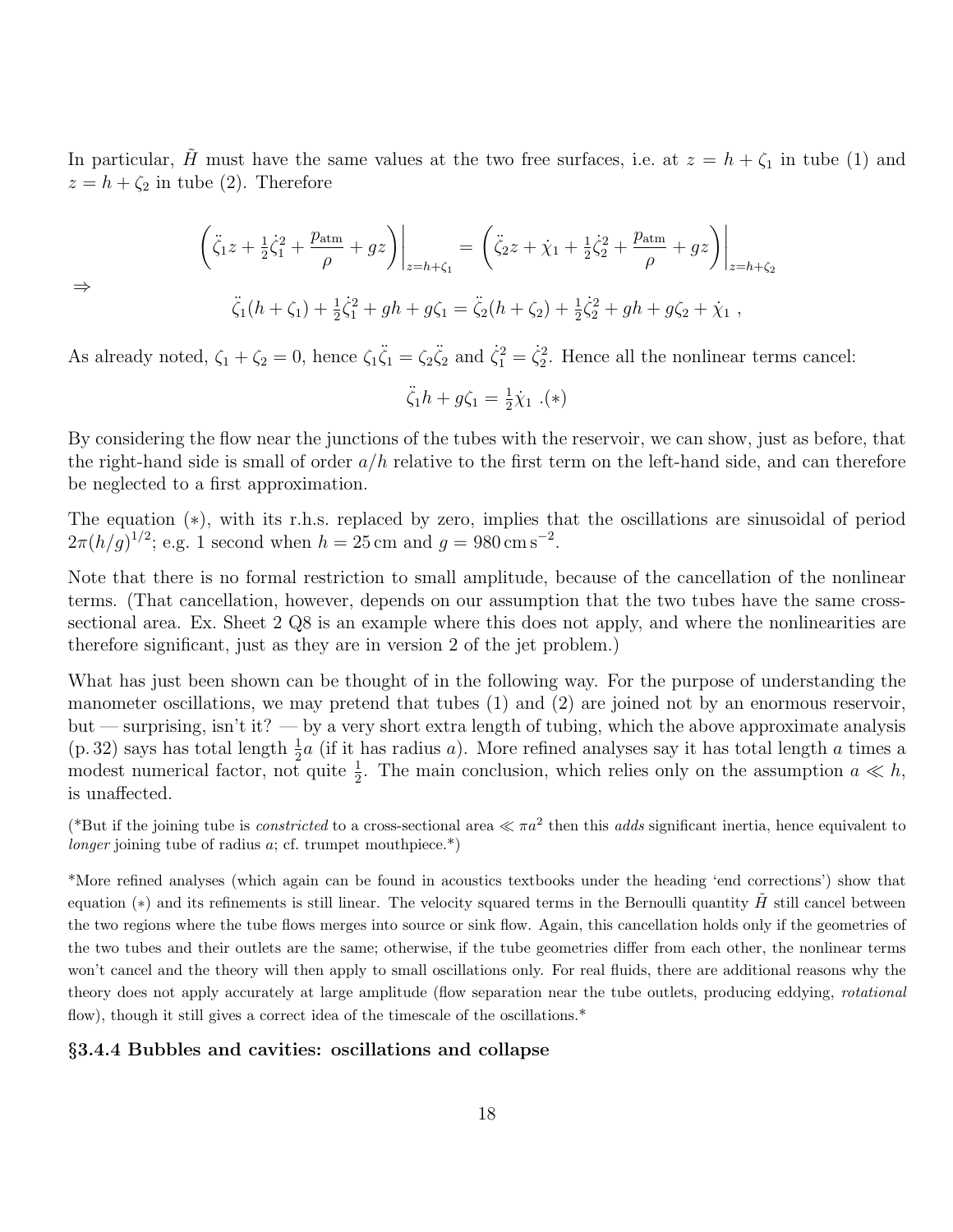This is another practically important case of unsteady flow where inviscid, irrotational fluid models are useful, and indeed quite accurate in some circumstances. You have probably heard the musical notes, the plink, plonk sounds, that typically occur when water drips into a tank. These are due to the kind of bubble oscillations we consider here. The collapse of cavities, temporary bubbles with near-zero interior pressure, is an important consideration in the design of technologies that use high-energy liquid flow, e.g. in ship propeller design. Gravity is negligible in all these problems; and irrotational fluid models capture much of what happens.

\*Such collapse can produce extraordinary concentrations of energy, and if it occurs near boundaries it can cause significant damage to the boundary material. In certain other cases (not near boundaries), local energy densities can reach such high values that atoms near the origin are excited and give off photons — a phenomenon called 'sonoluminescence'. For the latest on this, see Nature 409, 782, in the Human Genome Issue of 15 February 2001.\*

Consider a  $\mathbf{e}_r$ spherical bubble of radius  $a(\boldsymbol{t})t$ centred at the origin:



Suppose that the bubble changes its radius, at rate  $\dot{a}(t)$ , while remaining spherical. Then the surrounding flow is the same as that due to a spherically symmetric mass source  $(\dot{a} > 0)$  or sink  $(\dot{a} < 0)$  flow in  $r > a$ , i.e.,  $\phi \propto 1/r$ . Treat  $r = a$  as an impermeable boundary moving with velocity  $\mathbf{U} = a\mathbf{e}_r$ . The kinematic boundary condition  $\mathbf{u} \cdot \mathbf{n} = \mathbf{U} \cdot \mathbf{n}$  at  $r = a$  (with  $\mathbf{n} = \mathbf{e}_r$ ) gives

$$
\phi = -\frac{a^2 \dot{a}}{r} \; ; \qquad \qquad \mathbf{u} = \nabla \phi = \frac{a^2 \dot{a}}{r^2} \mathbf{e}_r \; .
$$

The pressure field is important. Use time-dependent Bernoulli: values of  $\tilde{H} = \frac{\partial \phi}{\partial t}$  $\frac{\partial \varphi}{\partial t} + \frac{1}{2}$  $\frac{1}{2}|\mathbf{u}|^2 + \frac{p}{a}$ ρ are the same for all  $r > a$  (gravity neglected). As  $r \to \infty$ , all the terms in H go to zero except possibly the p term, which (because H is constant) must tend to a finite limit  $p(\infty, t)/\rho$ , say; so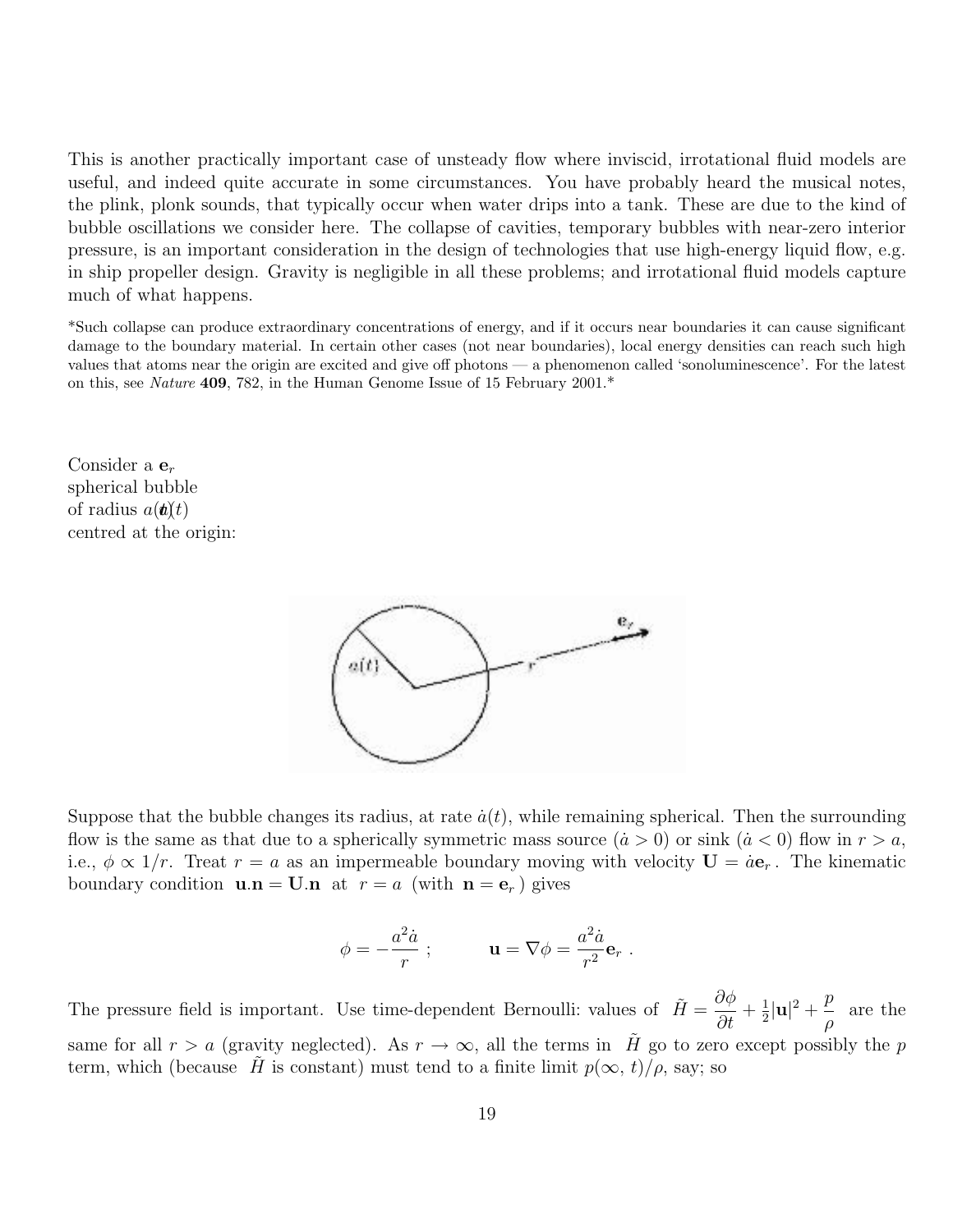$$
\frac{\partial}{\partial t} \left( -\frac{a^2 \dot{a}}{r} \right) + \frac{a^4 \dot{a}^2}{2r^4} + \frac{p(r, t)}{\rho} = \frac{p(\infty, t)}{\rho}
$$

(Remember,  $\partial/\partial t$  has **x**, hence r, constant:)  $a^2\ddot{a}$ r  $=$  $\frac{2a\dot{a}^2}{\cdots}$ r

$$
\Rightarrow \frac{a^2\ddot{a}}{r} + \left(\frac{4a}{r} - \frac{a^4}{r^4}\right)\frac{\dot{a}^2}{2} = \frac{p(r, t)}{\rho} - \frac{p(\infty, t)}{\rho}.
$$

In particular, at  $r = a^+$  (i.e. just within the incompressible fluid, just outside the bubble; i.e. in the limit as  $r \downarrow a$  through values  $> a$ ),

$$
a\ddot{a} + \frac{3}{2}\dot{a}^2 = \frac{p(a^+,t)}{\rho} - \frac{p(\infty,t)}{\rho} . \tag{\bullet}
$$

(The pressure  $p(a^-, t)$  just *inside* the bubble can differ from that just outside,  $p(a^+, t)$ , because of surface tension.)

To be able to solve for the motion, we need information about  $p(\infty, t)$  (which may be given, as a constant or as a known function of t) and about  $p(a^+, t)$ . This last has to come from the equation of state of the gas in the bubble, together with information about surface tension on  $r = a$ . To excellent approximation,  $p(a^+, t)$  is a function of a alone:

$$
p(a^+,t) = F(a) , \quad \text{say.}
$$

F



\*This is essentially because the time for a sound wave to cross the interior of the bubble is far shorter than the timescales of the bubble dynamics; see below.\*  $a$ 

The function  $F(a)$  is very simple in cases where the bubble is made of perfect gas undergoing adiabatic (thermodynamically reversible) compression or dilatation, and where surface tension is negligible (all of which is fairly accurate for air bubbles of millimetre size in water, typically within a few percent). Then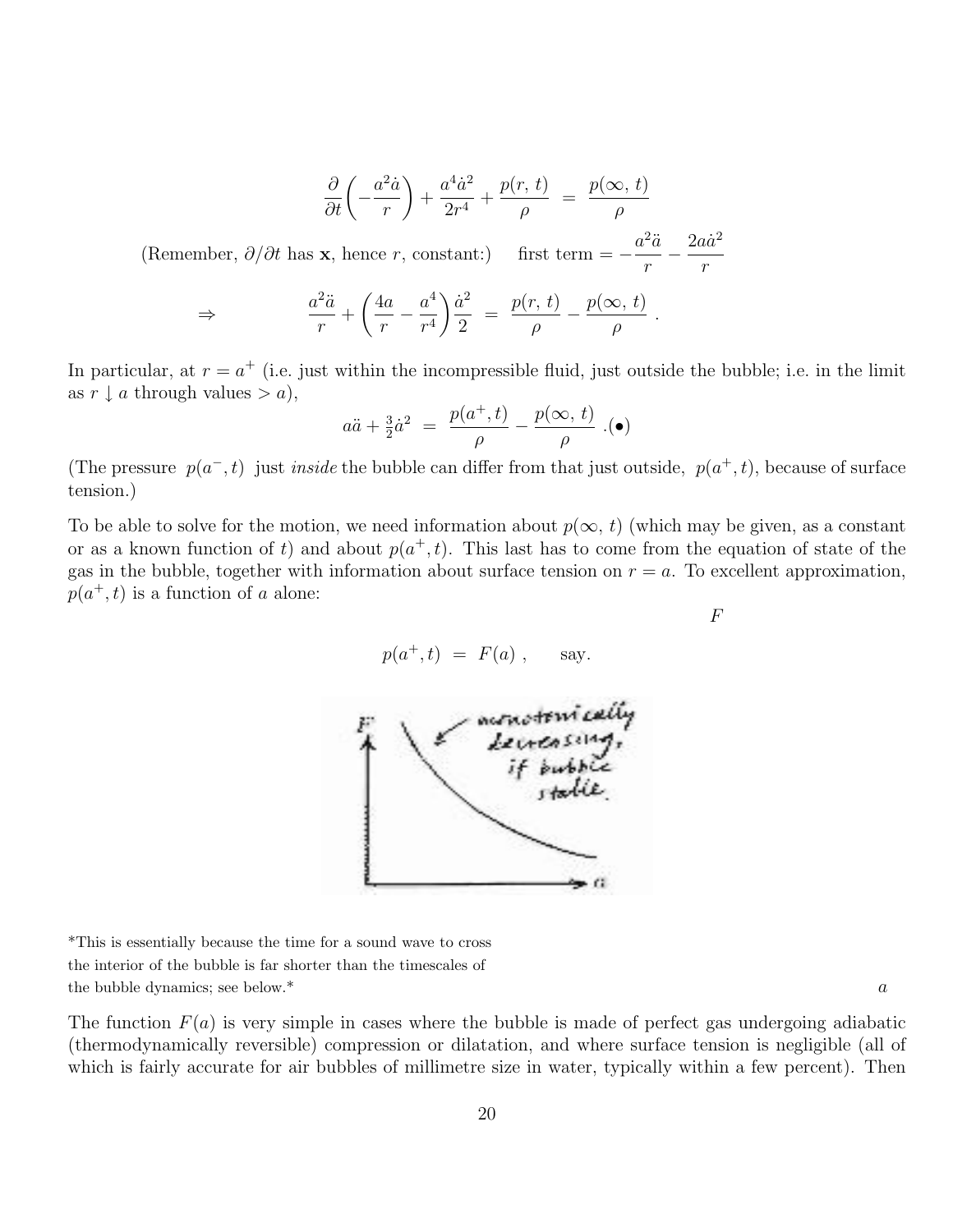$p(a^+, t) = p(a^-, t) \propto (bubble volume)^{-\gamma} \propto (a^3)^{-\gamma} \propto a^{-3\gamma}$ , where  $\gamma$  is the ratio of specific heats. For air under ordinary conditions,

 $\gamma = 7/5 = 1.4$  to good approximation,

with fractional error a percent or so. (You can take this on faith, or check it out in standard physics textbooks.) So in all such cases

$$
F(a) = p_0 \left(\frac{a_0}{a}\right)^{3\gamma}, (\bullet \bullet \bullet)
$$

where  $p_0$  is the pressure in the bubble when it has radius  $a_0$ .

# Frequency of small oscillations:

Put radius  $a(t) = a_0 + \delta a$ , with  $\delta a \ll a_0$ , and assume constant background pressure at infinity,  $p(\infty, t)$  $p_{\infty}$ , say.

Assume system is in equilibrium,  $\mathbf{u} = 0$  everywhere, when  $a = a_0$ ,

⇒

 $p(a^{+}) = p_0 = p_{\infty}$ when in equilibrium.

Pressure *fluctuation*  $\delta p$  at  $r = a^+$ , i.e.,  $\delta p = p(a^+, t) - p_0$ , is related to  $\delta a$ , the fluctuation in a, by  $(\bullet \bullet \bullet)$ , which together with  $p(a^+, t) = F(a)$  linearizes to

F  $\delta p = -\frac{3\gamma p_0}{2}$  $a_0$  $\delta a$  $\mathcal{D}$  herefore, also linearizing  $\ddot{\bullet}$  above (noticing that the quadratic term  $\frac{3}{2}\delta \dot{a}^2$  linearizes to zero), we have simply 2  $a_0\,\delta\ddot{a}a_{\widetilde{\theta^+}}$  $\delta p$ ρ  $=$   $-\frac{3\gamma p_0}{\gamma}$  $\rho a_0$  $a_{\overline{0}} \overline{a} \overline{c} = - \frac{\sigma}{2} \delta a$ .

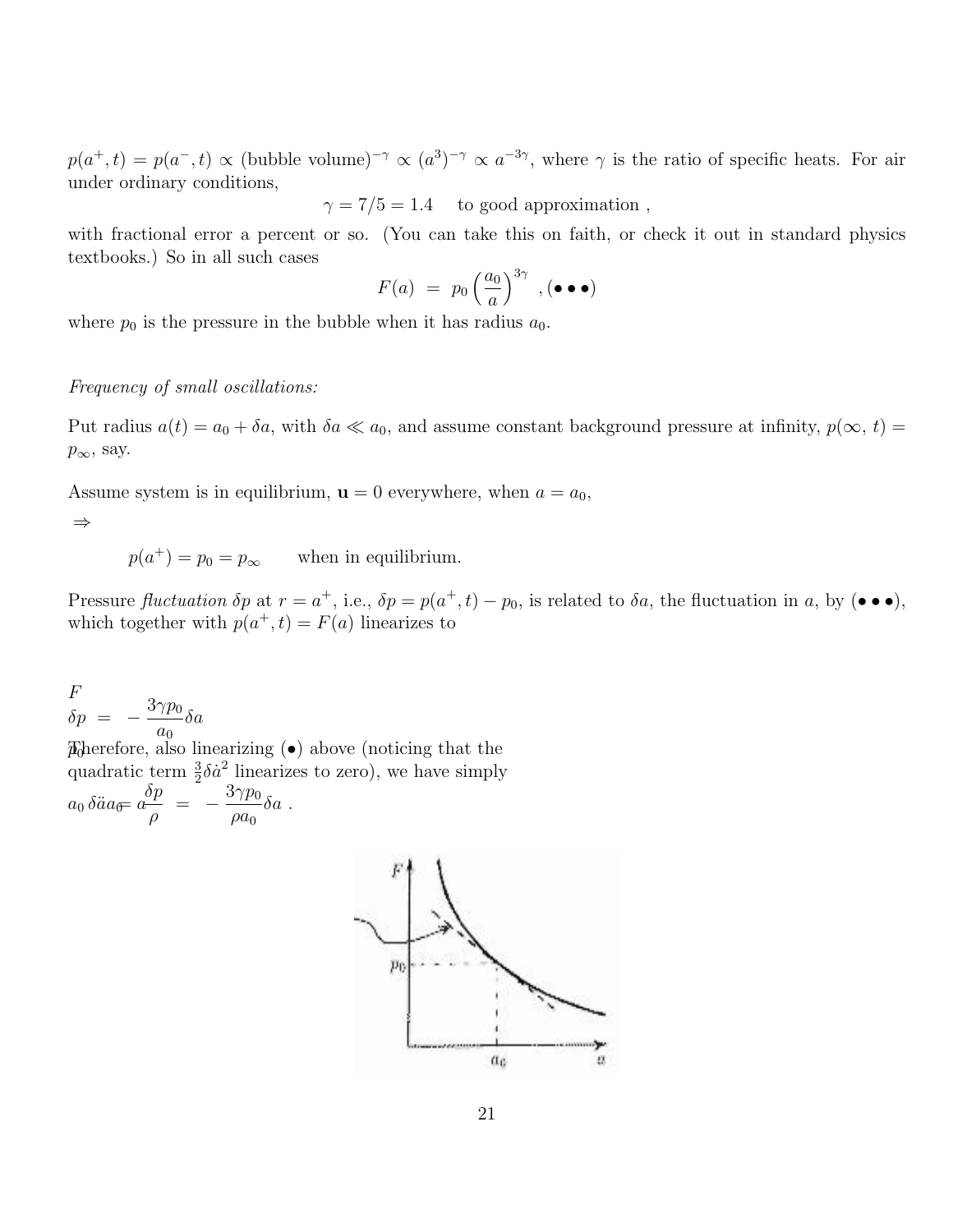This represents simple harmonic motion  $\delta a(t) \propto \sin(\sigma t + \text{const.})$  with (radian) frequency

$$
\sigma = \sqrt{\frac{3\gamma p_0}{\rho a_0^2}}.
$$

Putting in typical numbers for air bubbles in water, under ordinary conditions  $(p_0 = 10^5 \text{Pa}, \rho = 10^3 \text{ kg m}^{-3})$ we find that the frequency in hertz or cycles per second, i.e.  $\sigma/2\pi \approx 650$  Hz cm/ $2a_0 = 6.5$  kHz mm/ $2a_0$ . E.g. to get 1 kHz, the pitch of the radio time-pips, need  $a_0$  to be about 3.3 mm.

\*We can now check, in this case, our original assumption that the time  $a_0/c_{\text{air}}$  for a sound wave to cross the bubble is far shorter than the bubble oscillation timescale  $\sigma^{-1}$ . The sound speed in air is, under ordinary conditions,  $c_{\text{air}} = \sqrt{(\gamma p_0/\rho_{\text{air}})} \approx$  $340 \text{ms}^{-1}$ ,  $\rho_{\text{air}}$  being the air density,  $\sim 10^{-3} \rho$ , where  $\rho =$  density of water,  $10^{3} \text{ kg m}^{-3} = 1$  tonne/m<sup>3</sup>. We can now rewrite the formula for  $\sigma$  as  $(c_{\rm air}/a_0)\sqrt{(3\rho_{\rm air}/\rho)}$ , which evidently  $\ll (c_{\rm air}/a_0)$ , as assumed.\*

To analyze the collapse problem, and other nonlinear problems, we now need to develop the general theory a little further:

Energy relation: Notice the pattern of time derivatives on l.h.s.  $(\bullet)$ . This suggests further simplification to a single term  $\propto \dot{a}^{-1}(d/dt)(\dot{a}^2 a^n)$  for some power n; and  $n = 3$  does the trick:  $\dot{a}^{-1}(d/dt)(\dot{a}^2 a^3)$  $2\ddot{a}a^3 + 3\dot{a}^2a^2 = 2a^2(a\ddot{a} + \frac{3}{2})$  $\frac{3}{2}\dot{a}^2$ , so we have, multiplying both sides by  $a^2\dot{a}$ ,

$$
\frac{d}{dt}\left(\tfrac{1}{2}a^3\dot{a}^2\right) ~=~ a^2\dot{a}\left(\frac{p(a^+,t)}{\rho}-\frac{p(\infty,\,t)}{\rho}\right)~.(\bullet\bullet)
$$

This is the energy equation for the fluid in  $r > a$ . We might have guessed this from the extra factor  $\dot{a}$ ; multiplying  $\left(\bullet\right)$  by  $a^2\dot{a}$  is a bit like its counterpart in Newtonian particle dynamics, i.e., scalarly multiplying Newton's law of motion  $m\ddot{\mathbf{x}} = ...$  by  $\dot{\mathbf{x}}$  to get  $(d/dt)(\frac{1}{2}m|\dot{\mathbf{x}}|^2) = ...$ , the equation for the rate of change of kinetic energy. We can check this out for the fluid problem by calculating the total kinetic energy  $K$  of flow in  $r > a$ , i.e. the volume integral of  $\frac{1}{2}\rho |\mathbf{u}|^2$ :

$$
K = \int_{a}^{\infty} \frac{1}{2} \rho |\mathbf{u}|^{2} 4 \pi r^{2} dr
$$
  
= 
$$
\int_{a}^{\infty} \frac{1}{2} \rho \left(\frac{a^{2} \dot{a}}{r^{2}}\right)^{2} 4 \pi r^{2} dr = 4 \pi \rho \frac{1}{2} a^{4} \dot{a}^{2} \int_{a}^{\infty} \frac{dr}{r^{2}}
$$
  
= 
$$
4 \pi \rho \frac{1}{2} a^{3} \dot{a}^{2}.
$$

Integral is convergent and K is finite! Its rate of change  $\tilde{K}$  must equal the rate of working by the pressure forces on the fluid in  $r > a$ . The force per unit area exerted by the bubble on the surrounding fluid is  $p(a^+,t)$ ; the rate of working of that force is  $a p(a^+,t)$  per unit area, which sums to  $4\pi a^2 a p(a^+,t)$  for the whole bubble. Similarly, the rate of working by the fluid in  $r < R$ , say, on the fluid beyond, in  $r > R$ , is

$$
4\pi R^2 \left(\frac{a^2 \dot{a}}{R^2}\right) p(R, t) \rightarrow 4\pi a^2 \dot{a} p(\infty, t) \text{ as } R \to \infty.
$$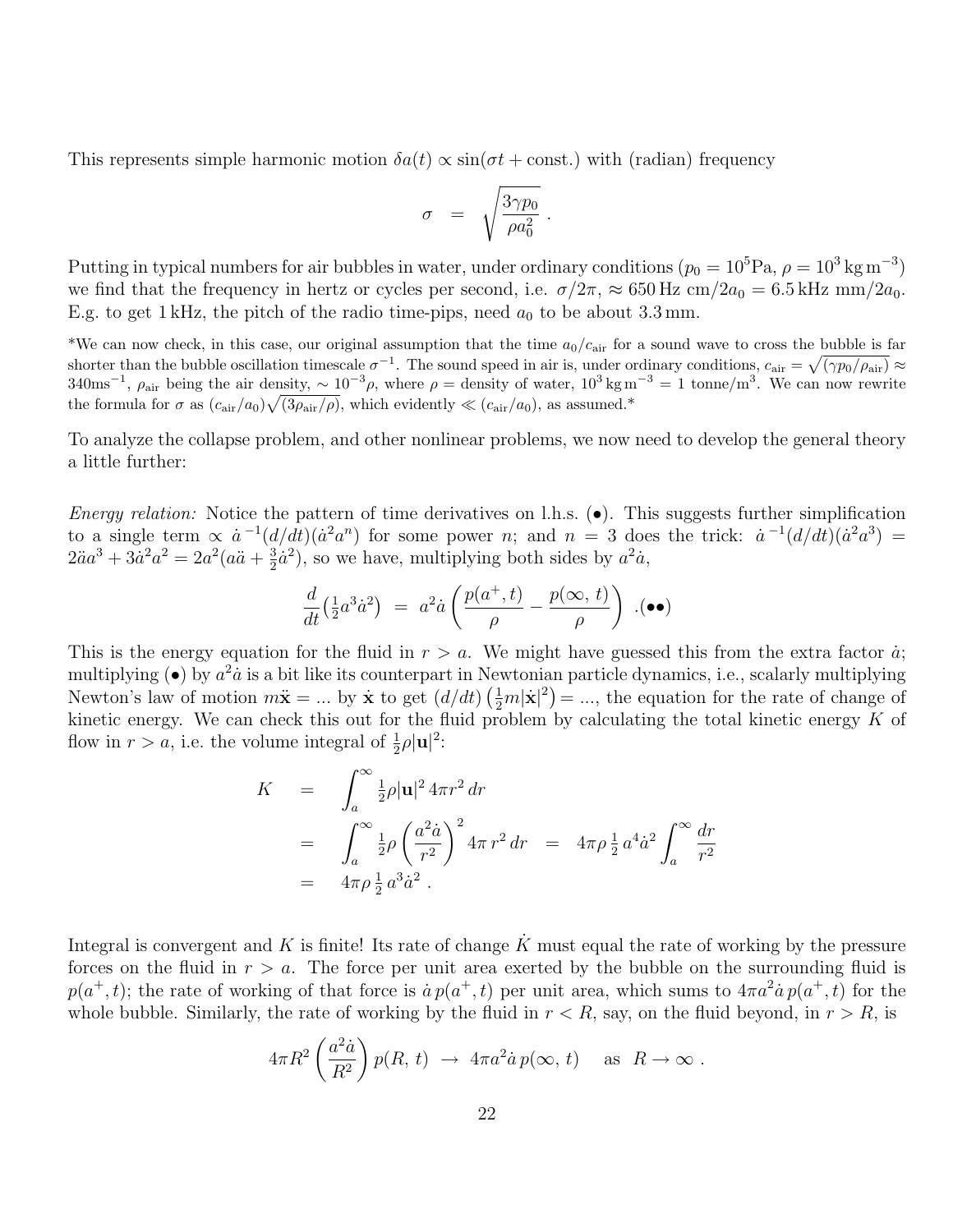So the net rate of working on the whole fluid is  $4\pi a^2 \dot{a} \{p(a^+, t) - p(\infty, t)\}\.$  This must be equal to  $\dot{K}$ , which is what (••) says, after multiplying it by  $4\pi\rho$ . (Notice that, in this model, strict incompressibility has the peculiar consequence that nonzero work is done 'at infinity'.)

Pressure field in  $r > a$ : If we know  $a(t)$  and  $p(\infty, t)$  then  $p(r, t)$  is determined by the equation displayed before  $(\bullet)$ . Alternatively, we can eliminate  $\ddot{a}$  from that equation, using  $(\bullet)$  itself, to give

$$
p(r, t) - p(\infty, t) = \left( p(a^+, t) - p(\infty, t) \right) \frac{a}{r} + \frac{1}{2} \rho \dot{a}^2 \left( \frac{a}{r} - \frac{a^4}{r^4} \right) .
$$
 ( $\bullet \bullet \bullet \bullet$ )

The term  $\propto \dot{a}^2$  is always positive (because  $r > a$ ).  $\left(\frac{a}{r} - \frac{a^4}{r^4}\right)$  $rac{a^4}{r^4}\Big)$ This is helpful in understanding the collapse problem, to be considered next:



Collapse of cavity: A cavity is a bubble with very small interior pressures, usually formed as a result of 'cavitation' in high-energy flows of liquids around convex solid boundaries, where relative flow speeds can become large and pressures low, as suggested by Bernoulli's theorem, even to the point of becoming negative. The classic case is that of ships' propellers.

Liquids under ordinary conditions cannot withstand tension, i.e. negative pressure; so when the pressure is reduced sufficiently, cavities will form and grow. When such a cavity is carried into surroundings where the pressure is positive again, it tends to collapse violently. The limiting case of zero interior pressure, with  $p(\infty, t)$  a positive constant, is relevant as a simple model of this situation:

Consider a spherical cavity of radius  $a(t)$ , with  $p(a^+, t) = 0$  and with the motion starting from rest: initial conditions are  $a = a_0$  and  $\dot{a} = 0$  at  $t = 0$ .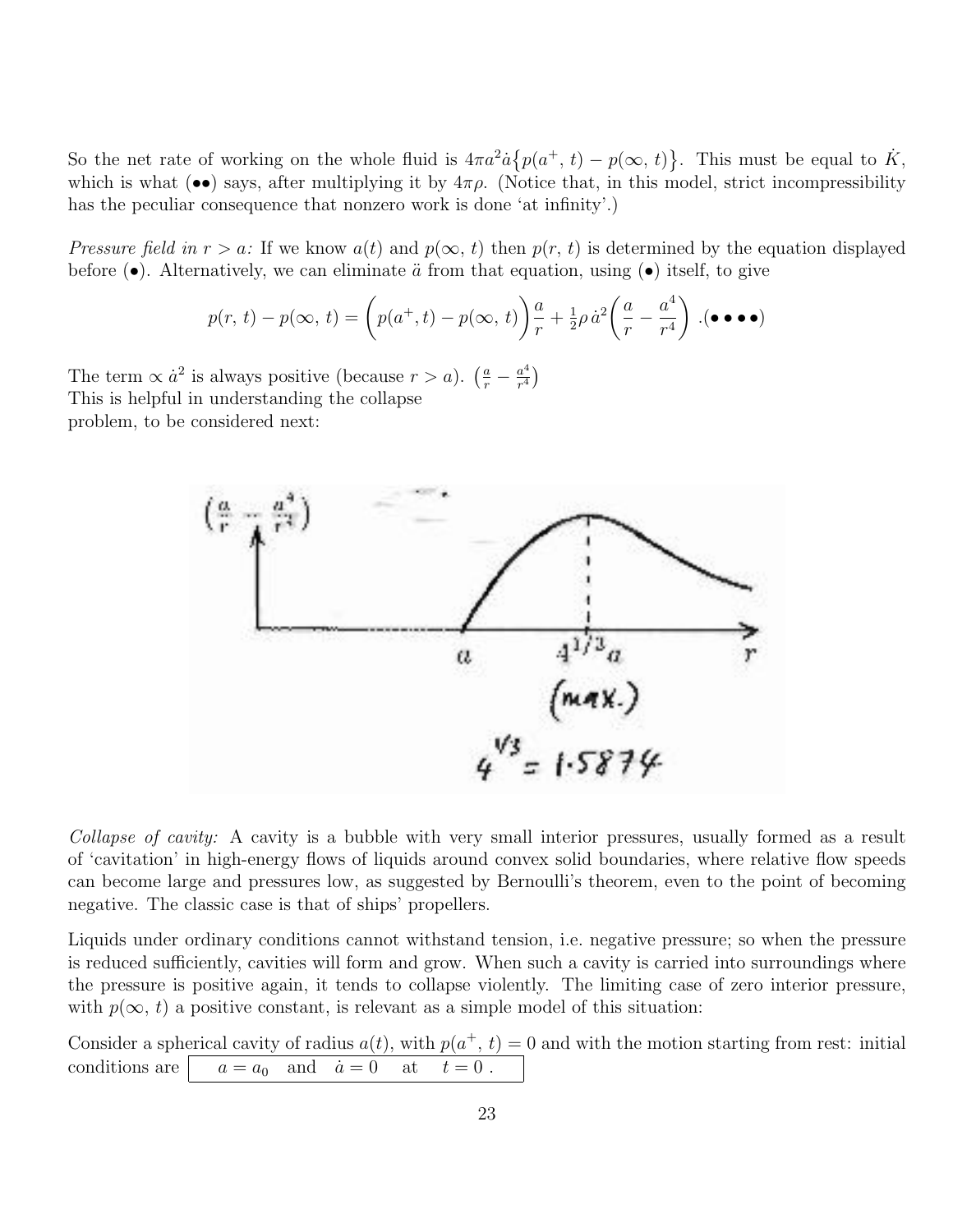Background pressure  $p(\infty, t) =$  constant  $=p_{\infty}$ . Use (••) above (p. 38) but now taking  $p(a^+, t) = 0$  and  $p(\infty, t) = p_{\infty}$  = constant we have simply

$$
\frac{d}{dt}\left(\frac{1}{2}a^3\dot{a}^2 + \frac{p_{\infty}}{3\rho}a^3\right) = 0.
$$

So, using the initial conditions, we have

$$
a^3 \dot{a}^2 = \frac{2}{3} \frac{p_{\infty}}{\rho} (a_0^3 - a^3) \ .
$$

Taking the appropriate branch of the square root (anticipating that  $\dot{a} < 0$  during collapse):

$$
-\dot{a} = \left(\frac{2}{3}\frac{p_{\infty}}{\rho}\right)^{1/2} \left(\frac{a_0^3}{a^3} - 1\right)^{1/2} > 0.
$$

If  $a \to 0$ , then as soon as  $a \ll a_0$  we have approximately  $-\dot{a} \approx \left(\frac{2}{2}\right)$ 3  $p_{\infty}$ ρ  $\sum^{1/2}$  (  $a_0$ a  $\int^{3/2}$ , suggesting that collapse occurs in finite time  $t_c$ . (In this approximation,  $dt \propto \int a^{3/2} da$ : integral is convergent, showing that the singularity at  $a = 0$  is integrable giving a finite time interval  $t - t_c$ , and that  $t - t_c \propto a^{5/2}$  hence  $a \propto (t - t_c)^{2/5}$ .) More precisely, and confirming the finiteness of  $t_c$ ,

$$
t_{\rm c} = \int_0^{a_0} \frac{da}{\left[\frac{2}{3} \frac{p_{\infty}}{\rho} \left(\frac{a_0^3}{a^3} - 1\right)\right]^{1/2}} = \left(\frac{3\rho a_0^2}{2p_{\infty}}\right)^{1/2} \int_0^1 \frac{d\alpha}{\left\{(1/\alpha)^3 - 1\right\}^{1/2}} \qquad (\alpha = a/a_0)
$$

$$
= 0.92 \left(\frac{\rho a_0^2}{p_{\infty}}\right)^{1/2},
$$

from numerical integration.

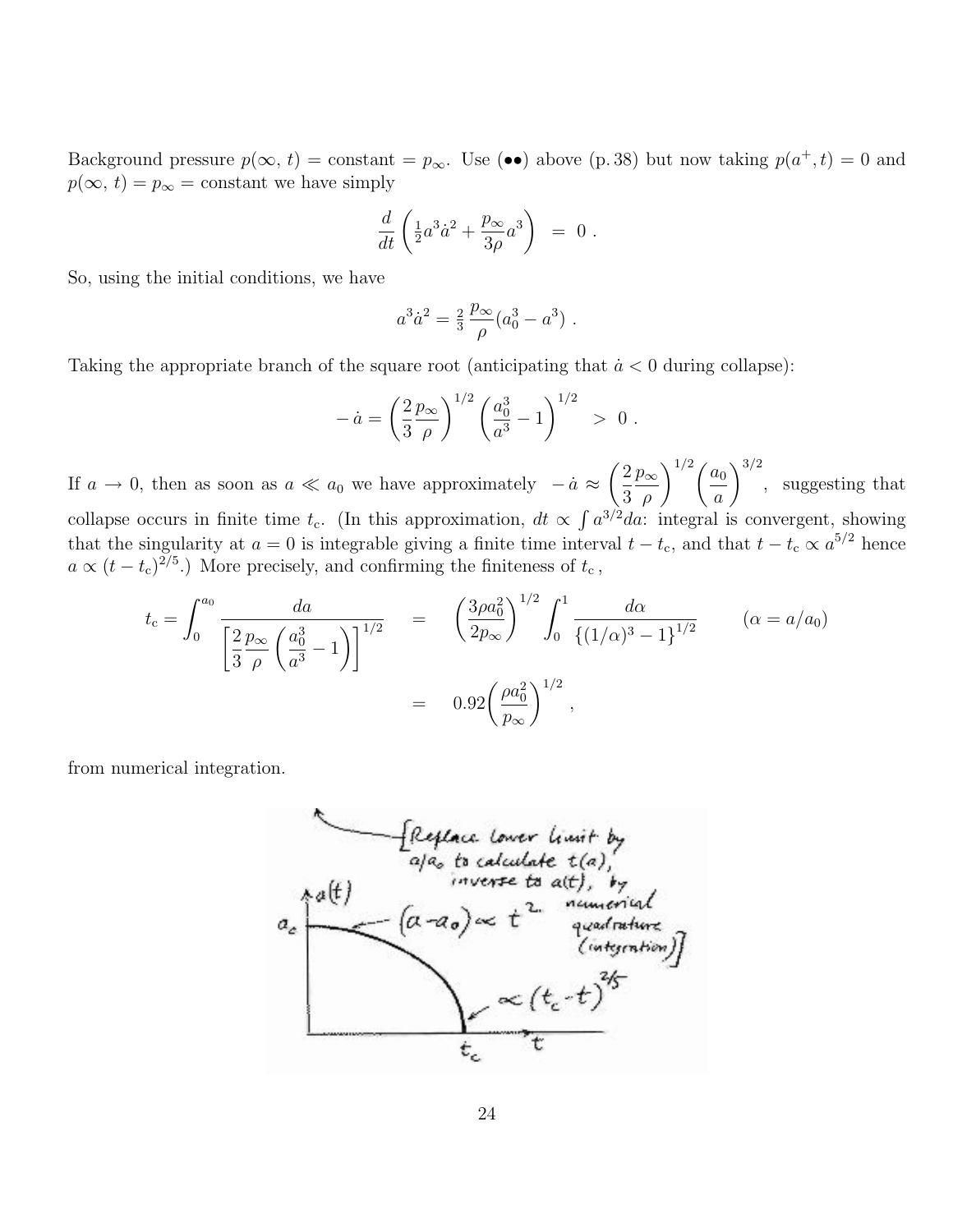The expression  $(\bullet \bullet \bullet \bullet)$  for  $p(r, t)$  tell us something interesting about the way the pressure  $p(r)$  varies within the liquid;  $(\bullet \bullet \bullet \bullet)$  simplifies to

$$
p(r, t) = p_{\infty} \left( 1 - \frac{a}{r} \right) + \frac{1}{2} \rho \dot{a}^{2} \left( \frac{a}{r} - \frac{a^{4}}{r^{4}} \right) .
$$

(Remember that  $p(a^+, t) = 0$  now.) As remarked before, the term  $\propto \dot{a}^2$  is always positive (because  $r > a$ ); see graph above (and note maximum value is at  $r/a = 4^{1/3} = 1.5874$ ). Since  $\alpha$  increases without bound, an interior pressure maximum must form:



This contrasts with the earliest stages of collapse, with  $(a_0 - a) \propto t^2$  and  $\dot{a} \propto t$ , for  $t \ll t_c$ . (See sketch graph of  $a(t)$  at bottom of previous page, and check the behaviour  $(a - a_0) \propto t^2$  by considering  $\int_{1-\epsilon}^{1} \{(1/\alpha)^3 - 1\}^{-1/2} d\alpha$ , where  $\epsilon \ll 1$ .) Then the first term in the expression  $p_{\infty}$  $\left(1-\frac{a}{a}\right)$ r  $+$ 1  $\frac{1}{2}\rho\,\dot{a}^2\,\biggl(\frac{a}{r}\biggr)$ r  $-\frac{a^4}{a^4}$  $r^4$  $\setminus$ dominates the second; there is no pressure maximum, implying that  $\nabla p$  is directed radially outward everywhere. Hence particle accelerations  $Du/Dt$  are radially inward everywhere, at this early stage.

In the latest stages, after formation of the pressure maximum, with  $a \to 0$  like  $(t - t_c)^{2/5}$ , and  $\dot{a}^2 \to \infty$ , the second term, the term  $\propto \dot{a}^2$ , dominates the first. The pressure maximum has formed and is moving inward, and, in the limit  $a \to 0$ , its value asymptotically approaches the value given by the second term alone, at  $r \approx 4^{1/3}a$ . That value can be seen, from

substituting 
$$
\dot{a} \approx \left(\frac{2}{3}\frac{p_{\infty}}{\rho}\right)^{1/2} \left(\frac{a_0}{a}\right)^{3/2}
$$
, to be asymptotically  $\frac{p_{\infty}}{4^{4/3}} \frac{a_0^3}{a^3}$ 

.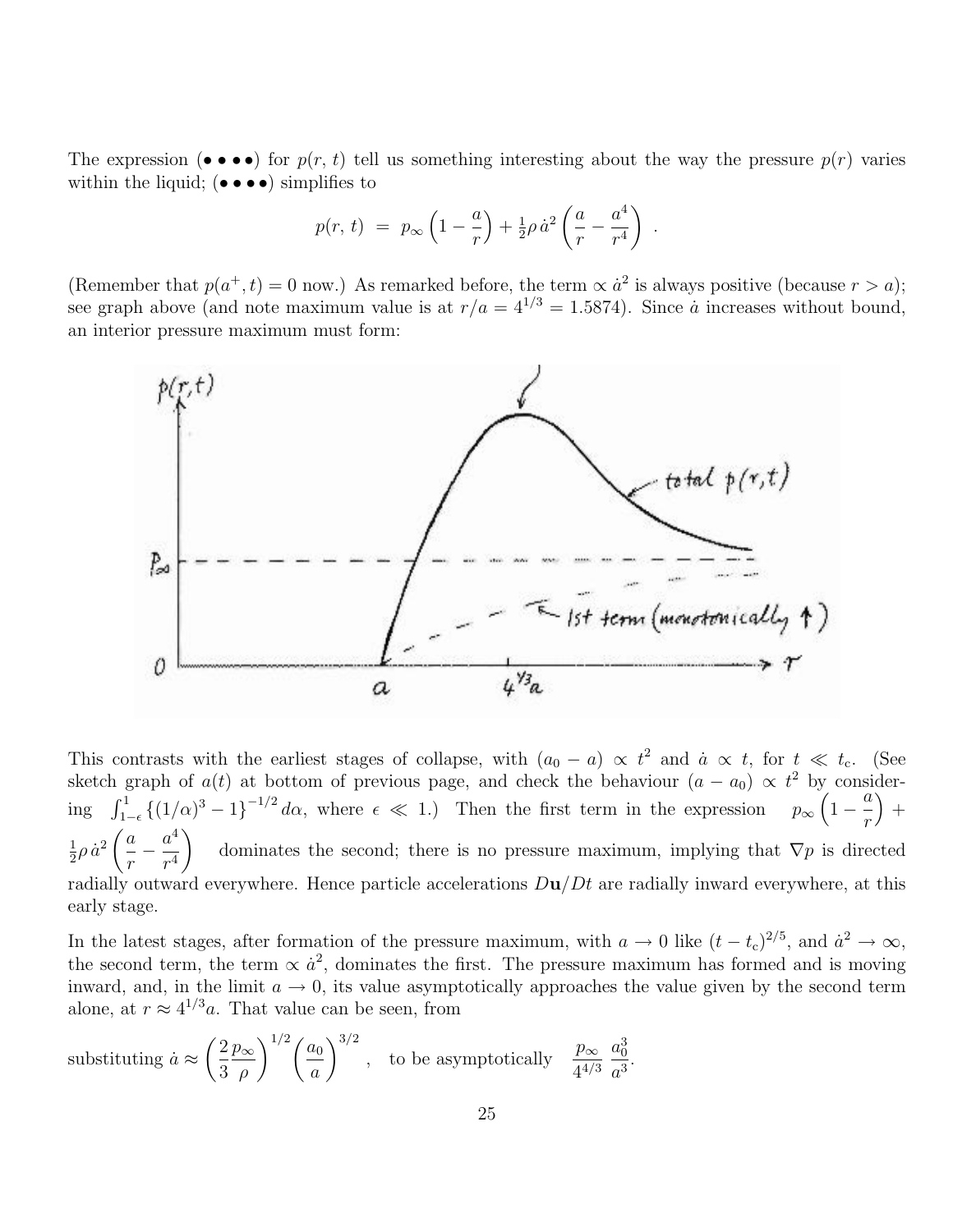E.g. at 
$$
\frac{a}{a_0} = \frac{1}{10}
$$
, find  $p_{\infty}$  = 1 atm  $\Rightarrow p_{\text{max}} \sim 160 \text{ atm}$   
and  $\dot{a} \sim 260 \text{ ms}^{-1}$ 

(approaching pressures that can melt some metals!)

(Remember 1 atm =  $10^5 \text{Pa} = 10^5 \text{N m}^{-2}$ ; common liquids, e.g. water, have  $\rho \approx 10^3 \text{kg m}^{-3}$ ; so  $p_{\infty}/\rho \approx$  $10^2$ m s<sup>-2</sup>.)

Again, at 
$$
\frac{a}{a_0} = \frac{1}{100}
$$
, find  $p_{\infty} = 1 \text{ atm} \Rightarrow p_{\text{max}} \sim 160\,000 \text{ atm}$ 

(But now the theory has well and truly predicted its own breakdown: 8 000 ms<sup>−</sup><sup>1</sup> is well over the sound speed in most liquids, e.g. for water, sound speed  $\sim 1500 \text{ m s}^{-1}$ , and incompressibility won't be a good approximation.)

The pressure maximum forms because, in our incompressible model, the inward flow at any fixed position  $r > 0$  outside the cavity *decelerates*, toward zero velocity, as the cavity volume becomes vanishingly small  $(a \ll r)$ . (You should check that  $|u| \to 0$  at fixed r; recall, e.g., that  $\phi = -a^2 \dot{a}/r$ .) Inward deceleration or outward *acceleration* corresponds to inward-directed  $\nabla p$ .

\*When departures from spherical symmetry are allowed for, it turns out that the extreme velocities and pressures tend, unfortunately, to be directed toward the nearest solid surface in the form of tiny but powerful jets within the bubble at its final stage of collapse. This can cause what is called 'cavitation damage'.\*

#### §3.5 Translating sphere, and inertial reaction to acceleration

First consider steady motion:

Recall the velocity potential for uniform flow past fixed sphere (§3.2):

$$
\phi = U \cos \theta \left( r + \frac{a^3}{2r^2} \right)
$$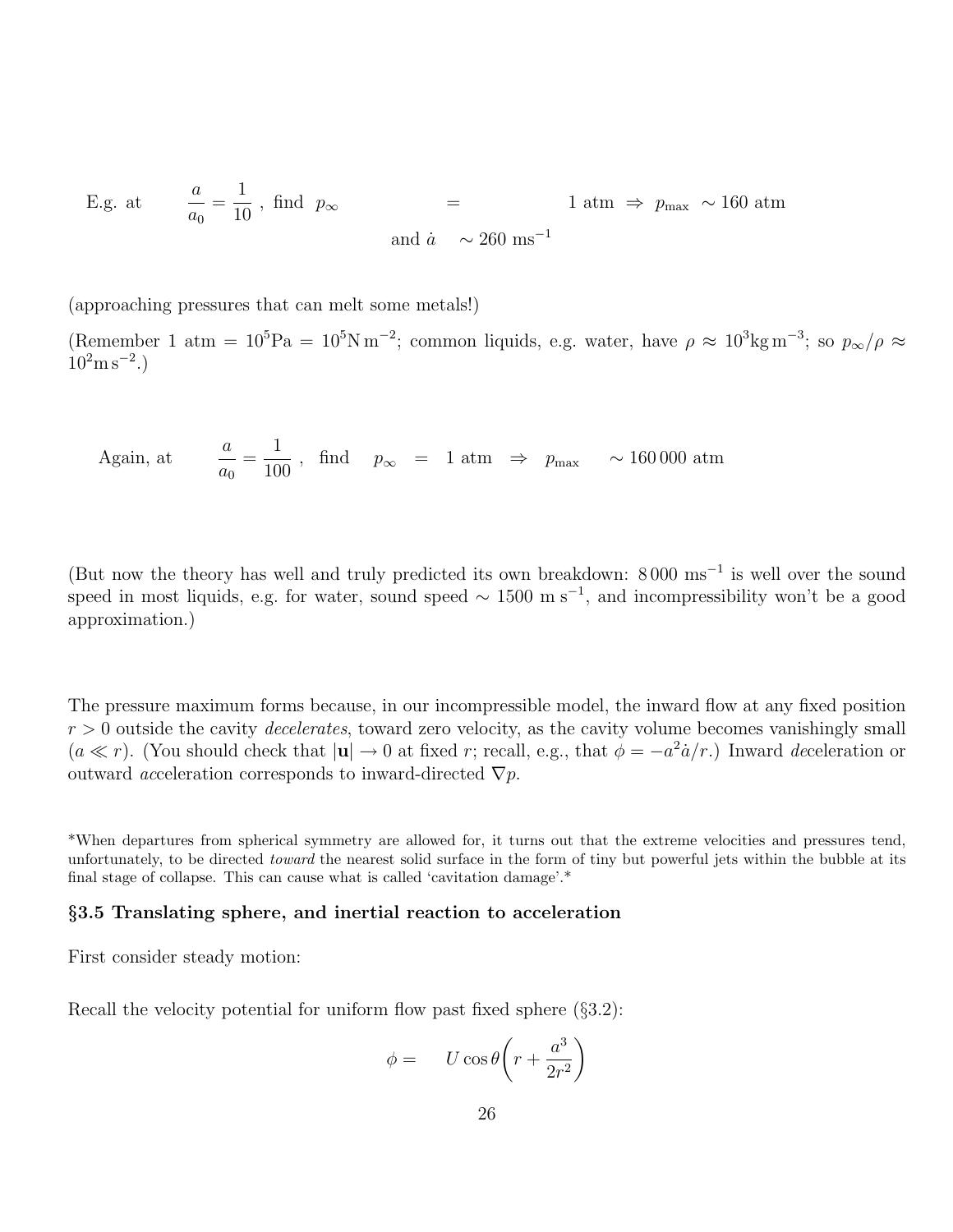Velocity in spherical polars:  $\mathbf{u} = \nabla \phi = \left[ U \cos \theta \left( 1 - \frac{a^3}{a^3} \right) \right]$  $r^3$ ),  $-U \sin \theta \left( 1 + \right)$  $a^3$  $2r<sup>3</sup>$  $\Big\}$ ,  $\begin{bmatrix} 0 \end{bmatrix}$ .

Calculate pressure force on sphere, using time-dependent Bernoulli:

 $\partial \phi$  $\frac{\partial \varphi}{\partial t} + \frac{1}{2}$  $\frac{1}{2}|\mathbf{u}|^2 + \frac{p}{a}$ ρ  $+\Phi = \tilde{H}(t) = p_{\infty} + \frac{1}{2}$  $\frac{1}{2}U^2$ 

(steady) (no body forces)

So  $p(a, \theta)$  =  $p_{\infty} - \frac{1}{2}$  $\frac{1}{2}|\mathbf{u}|^2|_{r=a} + \frac{1}{2}$  $\frac{1}{2}U^2$ .

On  $r = a$ ,  $\mathbf{u} = (0, -\frac{3}{2})$ 2  $U \sin \theta$ , 0)

$$
p(a, \theta) = p_{\infty} - \frac{9}{8}U^2 \sin^2 \theta + \frac{1}{2}U^2
$$



Pressure force  $\parallel$  to stream, i.e. 'drag':

$$
F_{\parallel} = \int_0^{\pi} p(a,\theta) \cos \theta \, 2\pi a^2 \sin \theta d\theta \qquad \text{(component of } \mathbf{n} \parallel \text{ stream)}
$$

$$
= 2\pi a^2 \int_0^{\pi} \left( p_{\infty} + \frac{1}{2} U^2 - \frac{9}{8} U^2 \sin^2 \theta \right) \sin \theta \cos \theta d\theta = 0
$$

by symmetry — no need to do the integral! Similarly, force ⊥ stream is zero. (Remember the symmetry of the flow field, which was sketched in  $\S 3.2$  **A**.)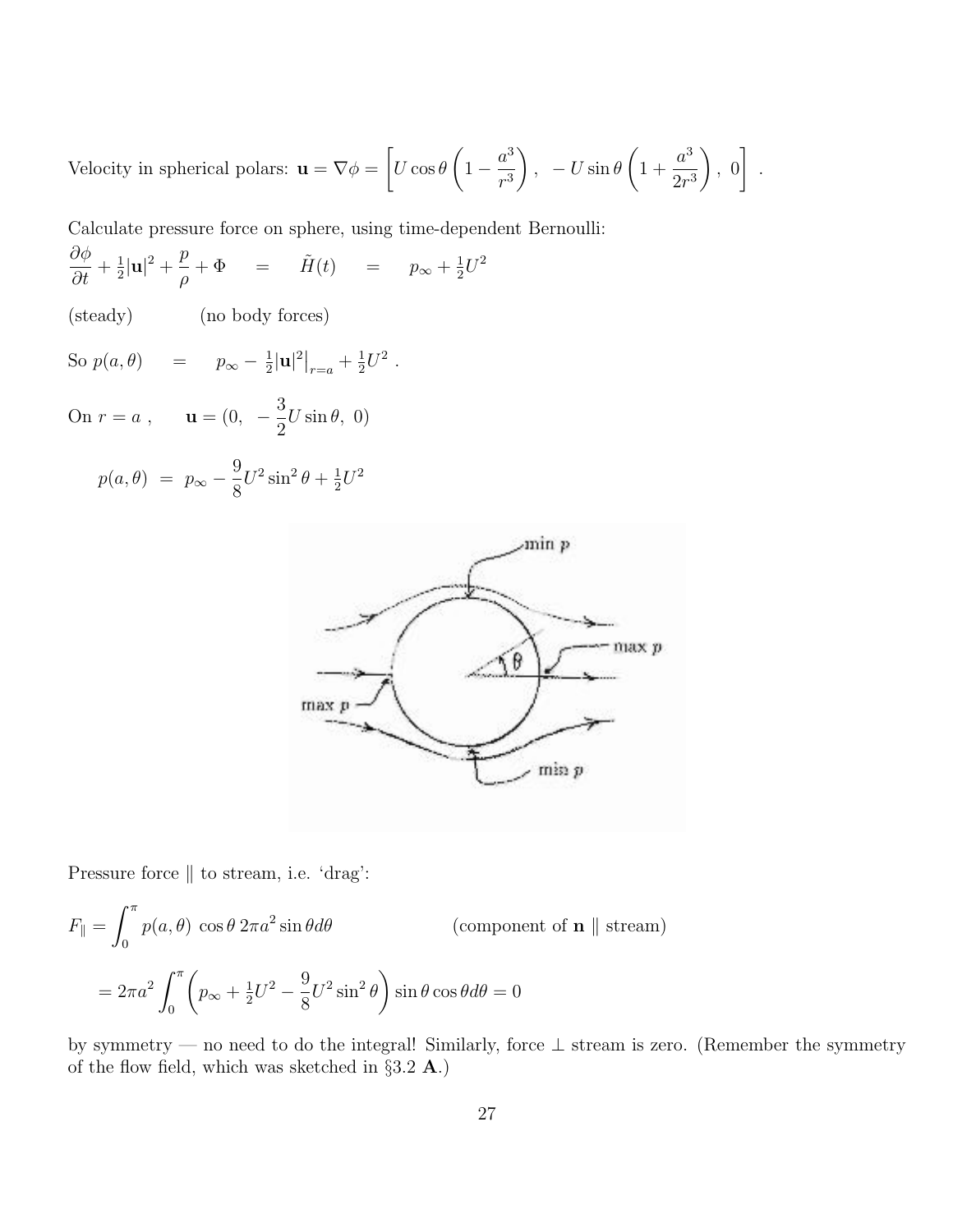Pressure has two maxima (at the front and rear stagnation points), and a minimum on the bisecting plane ⊥ stream.

Energy considerations (§3.7 below) are enough to show that the drag, or component of net force parallel to the stream, must vanish for potential flow round any 3-D body (§3.7 below). This is called d'Alembert's paradox — 'paradox' because experience is that 3-D bodies moving steadily in real fluids do experience nonzero drag.

(\*It can also be shown, though not from energy considerations, that the ⊥ force vanishes as well — not just for the sphere, but for any 3-D body in potential flow: Batchelor p.  $405.*$ )

# Effects of friction (explanation of the 'paradox')

No-force result is correct for inviscid (frictionless) fluids, but often, in real fluids, the effect of friction cannot be neglected, even when a naive estimate says that it is likely to be small. Potential flow is often a bad approximation, for flow past solid bodies.

Observed flow typically has the following qualitative character:



# Note:

Upstream flow is irrotational to good approximation, with effects of friction confined to thin boundary layer:  $p_{+} = p_{\infty} + \frac{1}{2}$  $\frac{1}{2}\rho U^2$ 

As the flow over the back half slows toward the rear stagnation point, the frictional boundary layer 'separates', taking rotational fluid elements away from the boundary and into a nearly-stagnant wake behind body, bounded by (highly rotational) shear layers.

Pressure in wake  $\simeq p_{\infty}$ , otherwise there would be stronger lateral acceleration of wake fluid than observed.

hence ∃ pressure difference between front and back  $\sim \frac{1}{2}$  $\frac{1}{2}\rho U^2$ 

In rough order-of-magnitude terms, therefore, we expect the drag to be  $\rho U^2$  times the cross-sectional area  $A_{\text{wake}}$  of the wake times some dimensionless number of order unity. Because  $A_{\text{wake}}$  is not a precisely defined quantity, but usually comparable to the projected area  $A$  of the body viewed from far upstream — which is precisely defined — it is conventional to define a dimensionless number  $C_D$  such that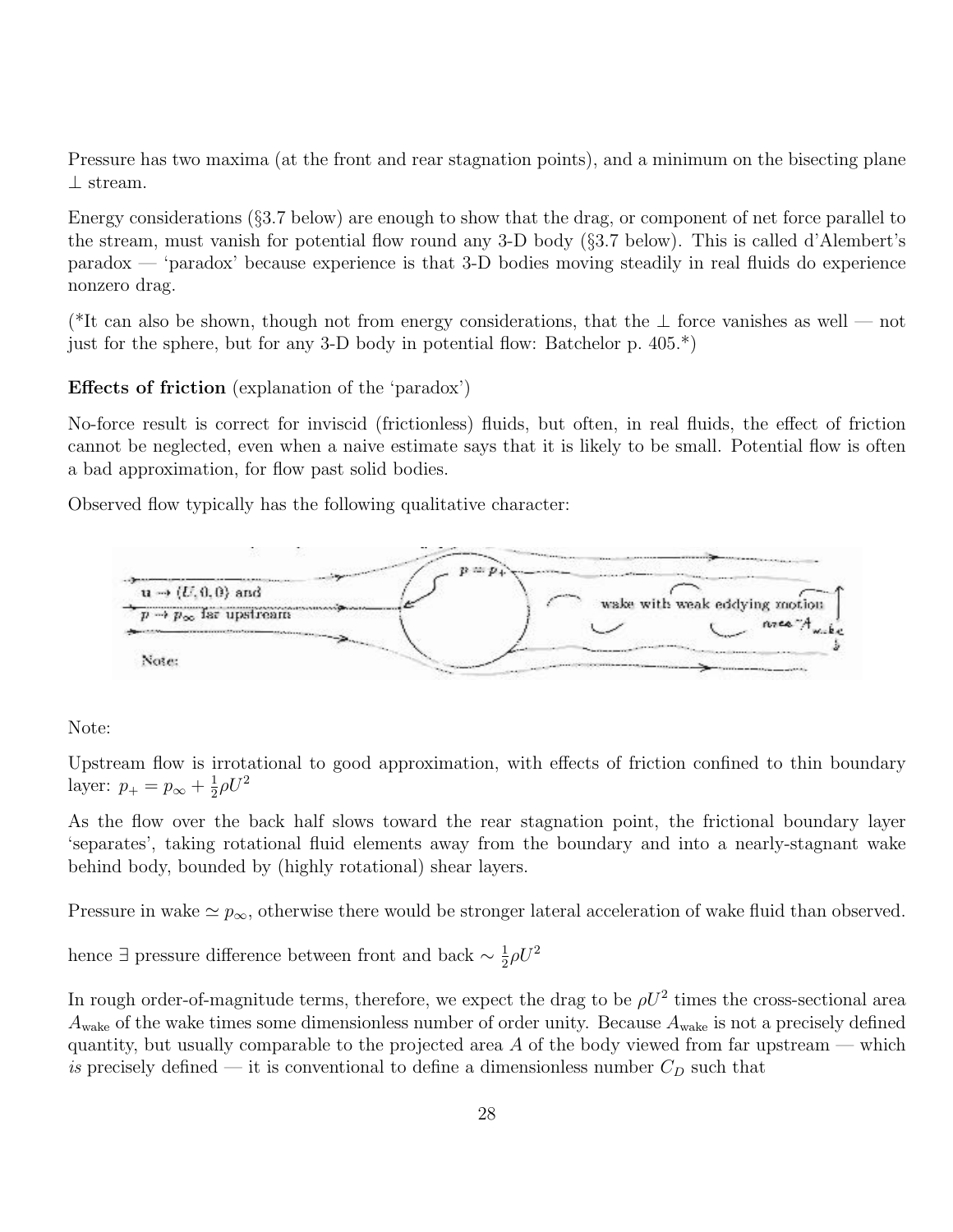$$
\text{ Drag} = \frac{1}{2}\rho U^2 A C_D .
$$

 $C_D$  is by convention called the *drag coefficient*; it is typically a modest fraction of unity, though the precise value depends very much on circumstances (e.g. on just how small the viscosity is, and whether the body surface is rough or smooth). As the rough argument just given suggests,  $C_D$  is numerically close to unity if the wake is 'fat' in the sense that  $A \sim A_{\text{wake}}$ .

\*It is the cross-sectional area of the wake that is sensitive to circumstance. With a thin wake, conditions are closer to ideal potential-flow conditions, and  $C_D$  can be a fairly small fraction of unity. This can occur for a solid sphere in certain (complicated) circumstances (to do with very delicate properties of turbulent boundary layers).\*

**Summary so far:** Potential flow is a bad model for steady flow past solid bodies like spheres, indeed any such body that is not highly streamlined, like an aircraft. Potential flow is a good model for:

- •Flow past or around bubbles
- •Acceleration of rigid bodies, for short time intervals such that there is insufficient time for vorticity to escape from boundaries
- •Small amplitude oscillations.

## §3.6 Accelerating sphere

We continue to neglect gravity, and solve in a frame such that fluid is at rest at  $\infty$  (otherwise it is necessary to take account of non-inertial effects, i.e. 'fictitious forces' in a non-inertial reference frame). Consider a sphere of radius a, centre  $\mathbf{x}_0(t)$ , with  $d\mathbf{x}_0/dt = \mathbf{U}(t)$ . Write  $r = |\mathbf{x} - \mathbf{x}_0|$ . Outward normal  $\mathbf{n} = (\mathbf{x} - \mathbf{x}_0)/r$ . Potential problem to solve is

$$
\nabla^2 \phi = 0
$$
  
\n
$$
\nabla \phi \to 0 \quad \text{as} \quad r \to \infty
$$
  
\n**n**  $\nabla \phi = \mathbf{n}.\mathbf{U}(t)$  on  $r = a$ .

Rather than solving from scratch, we can use the solution constructed previously, on p. 27, with  $\cos \theta =$  $n.U/U$ , after subtracting the uniform flow at infinity. (The superposition principle for the linear equation  $\nabla^2 \phi = 0$  says that we still have a potential flow. But the sphere is now moving in the  $-z$  direction; to reverse this we replace U on p. 27 by  $-|U|$  here.) The result is

$$
\phi = -\frac{|\mathbf{U}|a^3}{2r^2}\cos\theta = -\frac{\mathbf{U}.\mathbf{(x-x_0)}a^3}{2|\mathbf{x-x_0}|^3}.
$$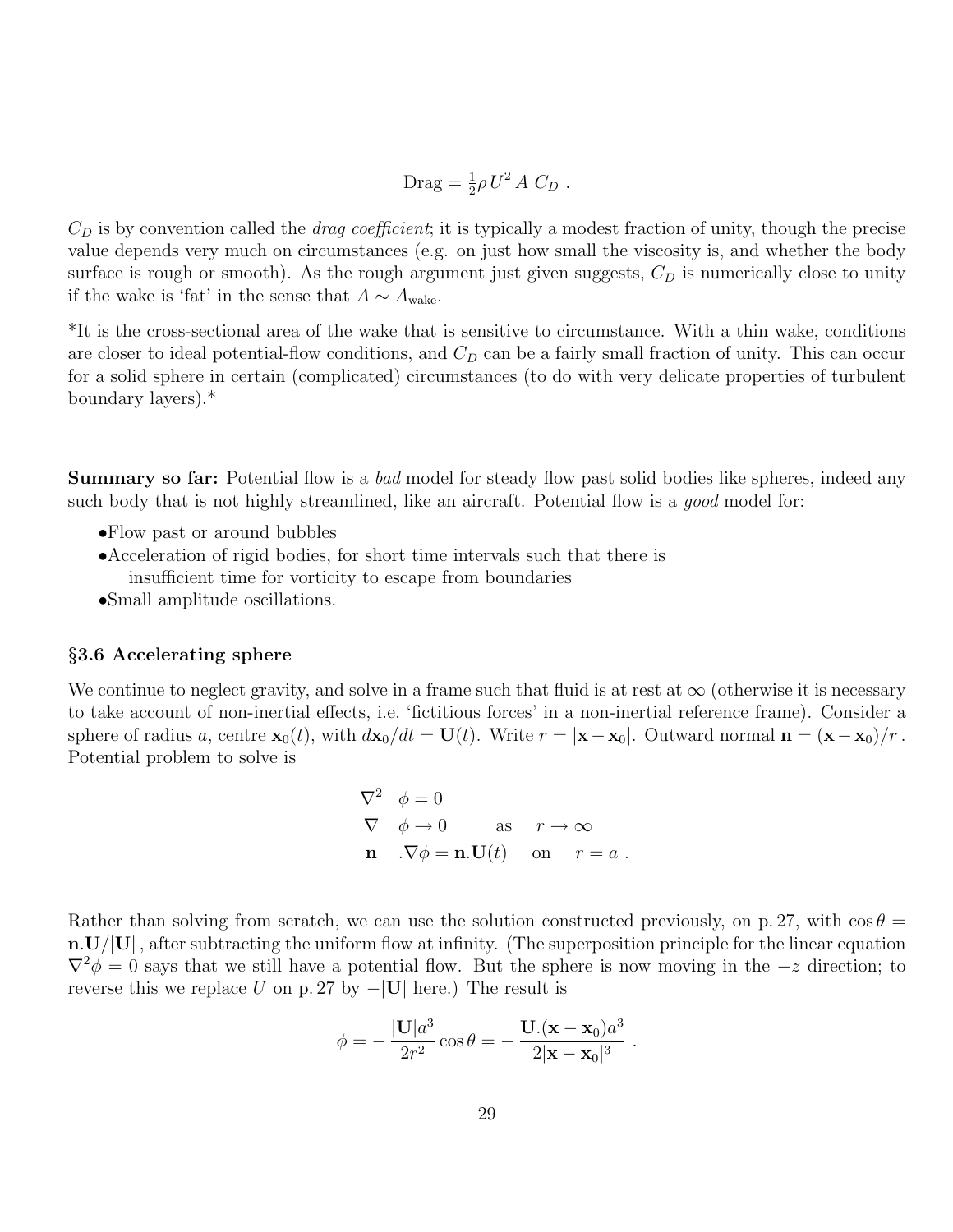Rewriting the solution in vector notation frees us from any particular coordinate system. (Exercise: check that this does solve the above boundary-value problem!)

Note that there is no memory in the problem — the solution at any instant depends only on boundary conditions at that instant. So solving for  $\phi$  is indifferent to whether or not **U** and  $\mathbf{x}_0$  are functions of t.

Taking  $\partial/\partial t$ , we have

$$
\frac{\partial \phi}{\partial t} = -\frac{\dot{\mathbf{U}}.(\mathbf{x} - \mathbf{x}_0)a^3}{2|\mathbf{x} - \mathbf{x}_0|^3} + \mathbf{U}.\nabla \left\{ \frac{\mathbf{U}.(\mathbf{x} - \mathbf{x}_0)a^3}{2|\mathbf{x} - \mathbf{x}_0|^3} \right\} = \mathbf{U}.\nabla \phi = \mathbf{U}.\mathbf{u}
$$

(The second term comes from the time-dependence of  $x_0$ , using the chain rule, along with the fact that the gradient with respect to  $\mathbf{x}_0$  is minus the gradient with respect to  $\mathbf{x}$ , of any function of  $\mathbf{x} - \mathbf{x}_0$  alone.)

Now use time-dependent Bernoulli,  $\tilde{H} = \tilde{H}_{\infty}$ ,

$$
p = p_{\infty} - \rho \frac{\partial \phi}{\partial t} - \frac{1}{2}\rho |\mathbf{u}|^2 = p_{\infty} + \rho \dot{\mathbf{U}} \cdot \frac{(\mathbf{x} - \mathbf{x}_0) a^3}{2|\mathbf{x} - \mathbf{x}_0|^3} - \frac{1}{2}\rho |\mathbf{u}|^2 - \rho \mathbf{U} \cdot \mathbf{u}.
$$

Force **F** on sphere (now taking  $x_0 = 0$  w.l.o.g. — no more time differentiation):

$$
\mathbf{F} = -\int_{|\mathbf{x}|=a} p \mathbf{n} dS = -\int_{r=a} p \frac{\mathbf{x}}{r} dS
$$
  
=  $-\rho \int_{r=a} \frac{\dot{\mathbf{U}} \cdot \mathbf{x} d^3}{2r^3} \frac{\mathbf{x}}{r} dS - (p_{\infty} + \frac{1}{2}\rho |\mathbf{U}|^2) \int_{r=a} \mathbf{n} dS + \rho \int_{r=a} \frac{1}{2} |\mathbf{u} + \mathbf{U}|^2 \mathbf{n} dS$ 

In components,  $F_i = -M_{ij}^* \dot{U}_j$  where

$$
M_{ij}^* = \rho \int_{r=a} \frac{a^3 x_j}{2a^3} \frac{x_i}{a} dS = \frac{1}{2} \rho \int_{r=a} \frac{x_i x_j}{a} dS = \frac{1}{2} \rho 4 \pi a^3 \frac{1}{3} \delta_{ij}.
$$

(Easiest proof of last step: note that the integral must be an isotropic tensor, hence  $\propto \delta_{ij}$ , so it is enough to evaluate the trace of the integral, i.e., to set  $i = j$  and sum, noting that  $x_i x_i = a^2$  and noting also that  $\delta_{jj} = 3.$ ) So:

$$
M_{ij}^* = \frac{2\pi\rho a^3}{3} \delta_{ij} = \frac{1}{2}\rho V \delta_{ij} = M^* \delta_{ij} , \text{ say; so } \mathbf{F} = -\frac{1}{2}\rho V \dot{\mathbf{U}}.
$$

So for the sphere,  $\mathbf{F} = -M^*\dot{\mathbf{U}} = -\frac{1}{2}$  $\frac{1}{2}\rho V\dot{\mathbf{U}}$ . It is natural to call  $M^* = \frac{2}{3}$  $\frac{2}{3}\pi\rho a^3 = \frac{1}{2}$  $\frac{1}{2}\rho V$  the added mass, or *virtual mass*, for a sphere.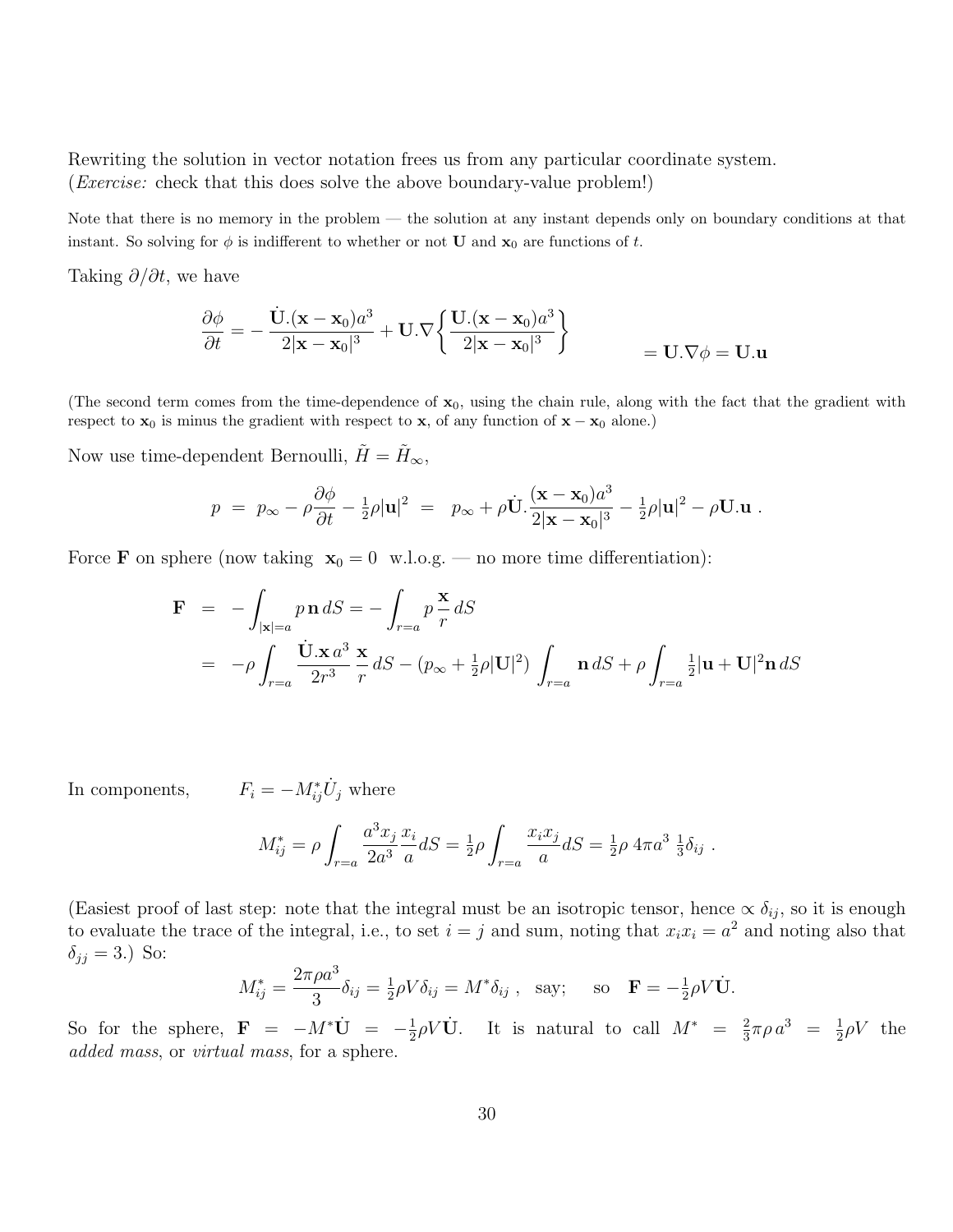(\*For a general, non-isotropic, body the added mass becomes a general, non-isotropic tensor quantity,  $M_{ij}^*$ , not  $\propto \delta_{ij}$ , because the integral involving  $x_ix_j$  will emphasize some directions more than others.<sup>\*</sup>)

As the sphere is accelerated, a body of fluid is accelerated with it. Because the fluid exerts a force on the sphere, the sphere must exert a force on the fluid, in the opposite direction (Newton's third law) — it is of course given by the same calculation as above, with the sign of n reversed.

Application to rising spherical bubble (e.g. air bubble in water under gravity, kept spherical by surface tension if the radius  $a$  is small enough):



Newton's second law for bubble of mass  $m$ : (Archimedes: recall p. 22)

$$
m\dot{U} = \text{buoyancy force} - \text{weight of bubble} - \text{added-mass force}
$$
  
= 
$$
\frac{4\pi a^3}{3} \rho g - mg - \frac{1}{2} \frac{4\pi a^3}{3} \rho \dot{U} \implies \dot{U} = \frac{2M^* - m}{M^* + m} g.
$$

In the limit as  $m \to 0$ ,  $\dot{U} \to 2g$  (upward). In this limit, the added mass is the only relevant mass. It is the mass of just half the volume of water displaced by the bubble, and so the bubble accelerates upward at just twice the gravity acceleration. (\*It will continue to do so until viscosity/turbulence/wake effects are no longer negligible.\*)

#### §3.7 Kinetic Energy

This section gives a different view of problems considered previously, and in particular provides a fairly general proof of d'Alembert's paradox. Consider fluid density  $\rho$ , velocity **u** in volume V.

Kinetic energy 
$$
K = \int_{V} \frac{1}{2} \rho |\mathbf{u}|^2 dV
$$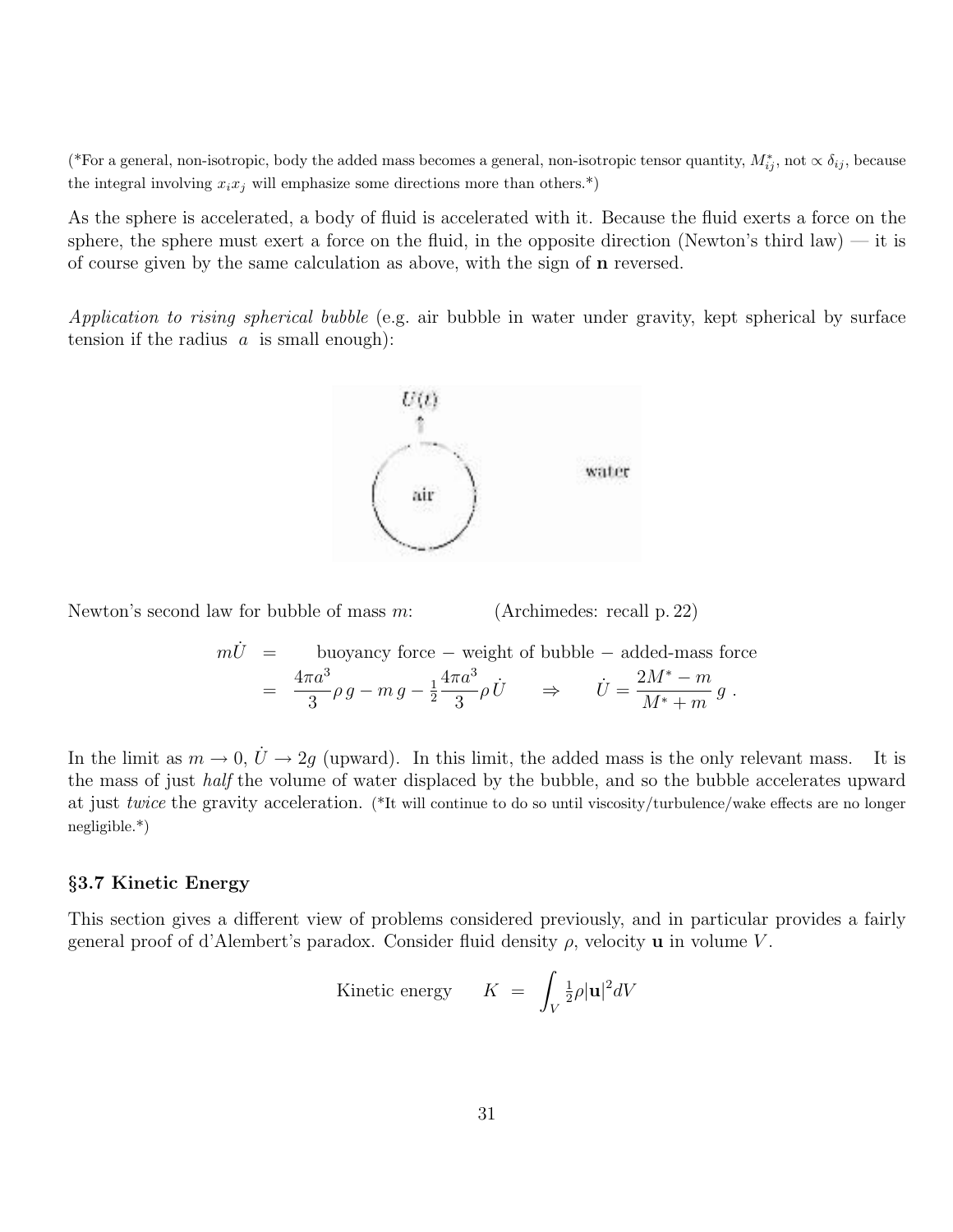Assuming potential flow, with  $\mathbf{u} = \nabla \phi$ , we have

$$
K = \frac{1}{2}\rho \int_{V} (\nabla \phi)^2 dV = \frac{1}{2}\rho \int_{V} (\nabla \phi \cdot (\phi \nabla \phi) - \phi \nabla^2 \phi) dV = \frac{1}{2}\rho \int_{S} \mathbf{n} \cdot (\phi \nabla \phi) dS
$$

$$
= \frac{1}{2}\rho \int_{S} \phi \mathbf{u} \cdot \mathbf{n} dS
$$

where S is the surface bounding  $V$ , and  $\bf{n}$  is now the unit normal vector pointing *outward* from the fluid. If the velocity of points on the boundary is denoted by  $U^{\text{boundary}}$  then, by the kinematic boundary condition,  $\mathbf{U}^{\text{boundary}}$ . $\mathbf{n} = \mathbf{u}.\mathbf{n} = \mathbf{n}.\nabla\phi$  on S and hence

$$
K = \frac{1}{2}\rho \int \phi \mathbf{U}^{\text{boundary}}.\mathbf{n} \, dS.
$$

(You should check that this agrees with what was calculated in the special case of p. 38.)

Now apply this to our standard case of the translating sphere in a fluid at rest far from sphere. Take the origin to be instantaneously coincident with the centre of the sphere,  $x_0 = 0$ , and take the volume V of integration to be the volume  $a < |\mathbf{x}| < R$ , where  $R \gg a$ . Then, by above,

$$
K = \frac{1}{2}\rho \int_{|\mathbf{x}|=R} \phi \, \mathbf{u} \cdot \mathbf{e}_r \, dS - \frac{1}{2}\rho \int_{|\mathbf{x}|=a} \phi \, \mathbf{U} \cdot \mathbf{e}_r \, dS,
$$

where  $e_r$  is the unit vector in the radial direction.

The first integral  $\to 0$  as  $R \to \infty$ . For we have  $\phi = -Ua^3 \cos \theta/(2r^2)$ , so on  $|\mathbf{x}| = R$ ,  $\phi \sim R^{-2}$ , and  $\mathbf{u}.\mathbf{e}_r \sim R^{-3}$ , and since  $dS \sim R^2$  the first integral  $\sim R^{-3}, \to 0$  as  $R \to \infty$ .

Hence

$$
K = -\frac{1}{2}\rho \int_{\theta=0}^{\pi} -\frac{Ua^3 \cos \theta}{2a^2} U \cos \theta \ 2\pi a^2 \sin \theta \, d\theta \qquad \qquad (-\int_0^{\pi} \cos^2 \theta \, d(\cos \theta) = \frac{2}{3})
$$

$$
= \frac{1}{2}\rho U^2 \frac{2\pi a^3}{3} = \frac{1}{2}(\frac{1}{2}\rho V)U^2 = \frac{1}{2}M^*U^2
$$

So the effective mass  $M^*$  of fluid moving with the sphere, and giving rise to kinetic energy (K.E.) of the fluid, is the same as that accelerating with the sphere, and giving rise to the force on it.

This must be the case; we are merely checking that the whole picture is self-consistent. If the sphere accelerates, then

rate of change of K.E. 
$$
=
$$
 rate of working of sphere on fluid i.e.,  $M^* U. \dot{U} = -F.U$ .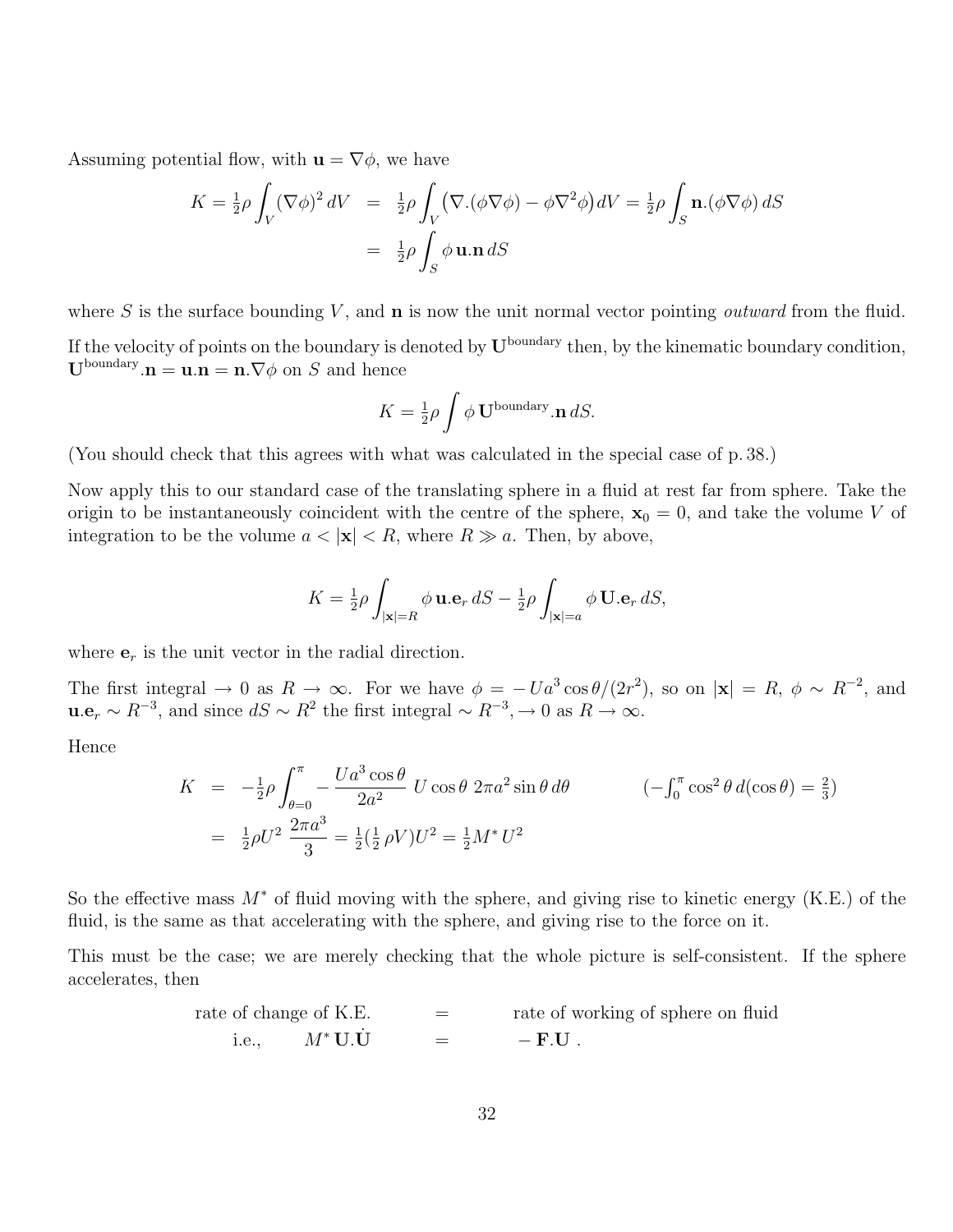(There is no pressure-working at  $\infty$  because  $\mathbf{u}.\mathbf{e}_r \sim R^{-3}$ , cf.  $R^{-2}$  on p. 38.)

So  $\mathbf{F} = -M^*\dot{\mathbf{U}} + \mathbf{F}_{\perp}$  where  $\mathbf{F}_{\perp}$  is a possible force perpendicular to the direction of motion.

Note that the energy argument cannot tell us anything about  $\mathbf{F}_{\perp}$ , because  $\mathbf{F}_{\perp}$  does no work.

\*But the energy argument, applied to a body of arbitrary fixed shape, does, now, lead to a general proof of d'Alembert's paradox if we are prepared to assume — this can be proven, but there is no room here! — that the first integral, the integral over  $|x| = R$  in the above expression for K, still vanishes as  $R \to \infty$  even if the body is no longer a sphere.

(The proof takes the general separation-of-variables solution for  $\phi$ , and shows that all the terms  $O(r^{-1})$  vanish because mass is conserved and the body has constant volume, so that in the far field we have the same magnitude as above,  $O(R^{-3})$ , for the integral over  $|\mathbf{x}| = R$ , plus smaller terms  $O(R^{-4})$ ,  $O(R^{-5})$ ,... Batchelor's book covers this point thoroughly. The argument is like that to be given on p. 49: the body has fixed volume and so there are no  $r^{-1}$  terms in the general solution on p. 25 and its 3-D generalization. Nor, of course, are there any positive powers of  $r$ .)\*

The energy argument now says that (for a body of arbitrary shape)  $F_i = -M_{ij}^* \dot{U}_j + F_{\perp j}$ , and so the drag,  $\mathbf{F} - \mathbf{F}_{\perp}$ , must vanish when  $\dot{\mathbf{U}} = 0$ .

(\*F<sub>⊥</sub> can also be shown to be zero for a three-dimensional body of any shape — essentially by applying the momentum integral over the same volume V, but integrands evanesce more slowly and the argument about  $R \to \infty$  is more delicate! Notice the implication: a glider or other fixed-wing aircraft could not stay airborne if the flow past it were everywhere a potential flow. Yet efficient aircraft, especially high performance gliders, are designed so that the flow past them is as close to potential/irrotational as can be managed. Fixed-wing aircraft and gliding birds stay up because, occupying a relatively small volume, there is a pair of trailing vortices coming off the wings; and  $\nabla \times \mathbf{u}$  is anything but small at the centre of any such vortex. Trailing vortices, in other words, are not incidental features; they are indispensable to staying up! (See p. 50.)\*)

#### §3.8 Steady flow past cylinder with circulation: 2-D lift forces

Two-dimensional flow is conceptually important because for the first time we get a simple potential-flow model in which there is a lift force, that is, a nonzero force component  $\mathbf{F}_{\perp}$  at right angles to the stream U. This was already implied by the crowding of streamlines, solutions on p. 29.

We revert to considering steady flow only; it is again convenient to use the frame in which the obstacle an infinitely long cylinder — is stationary and the flow velocity at infinity is  $U$ .

Now recall the solution for potential flow round the cylinder with circulation  $\kappa$  (last item in §3.2B), p. 29:

$$
\phi = U \cos \theta \left( r + \frac{a^2}{r} \right) + \frac{\kappa \theta}{2\pi} \qquad (U = |\mathbf{U}|)
$$

$$
\mathbf{u} = \nabla \phi = \left( U \cos \theta \left( 1 - \frac{a^2}{r^2} \right), -U \sin \theta \left( 1 + \frac{a^2}{r^2} \right) + \frac{\kappa}{2\pi r} \right)
$$

(components in 2-D polars)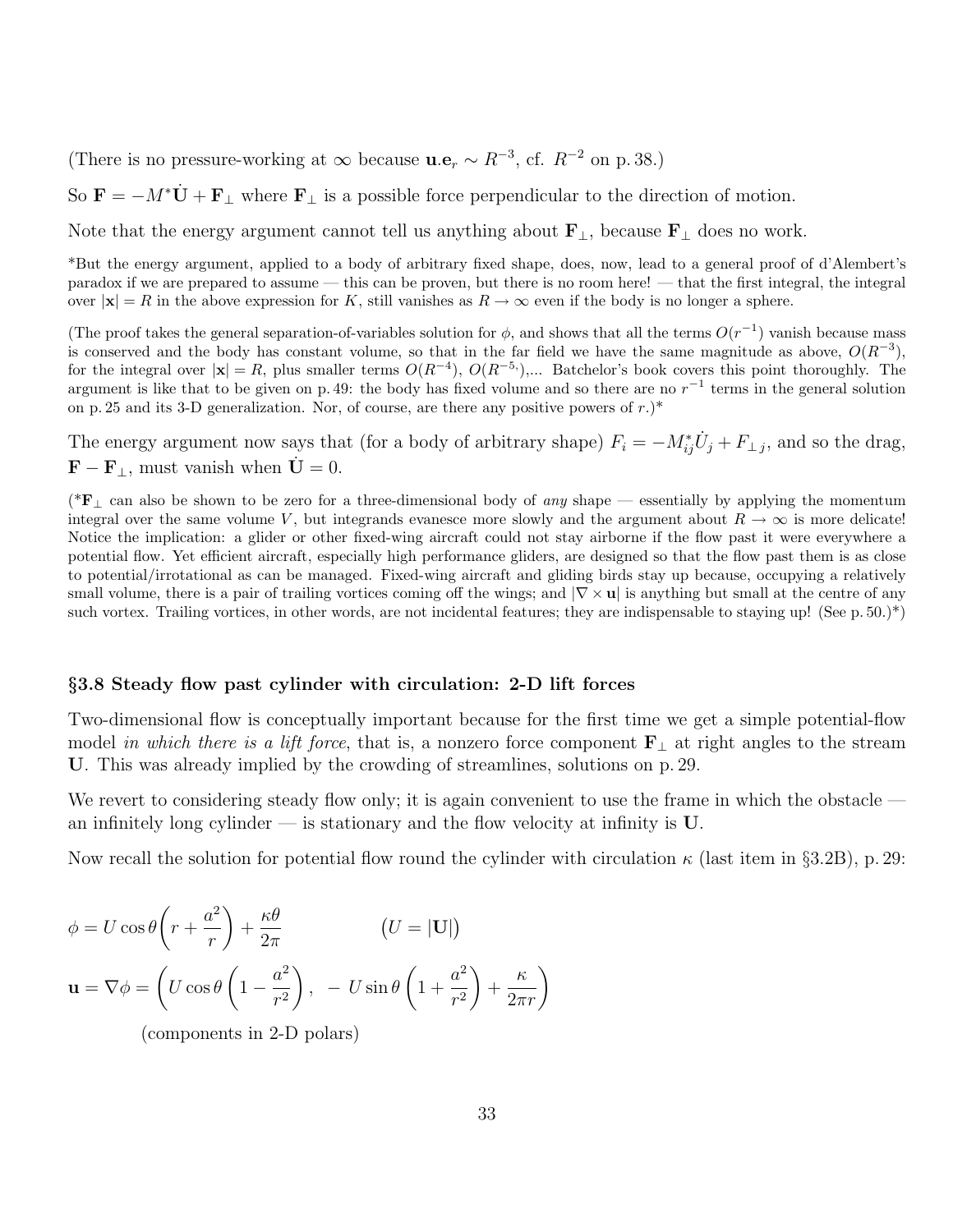

Hence, on surface of cylinder  $r = a, \,$ 

$$
|\mathbf{u}| = \left| -2U\sin\theta + \frac{\kappa}{2\pi a} \right| .
$$



Bernoulli for steady, irrotational flow (now  $\partial \phi / \partial t = 0$ )  $\Rightarrow$ 

$$
\frac{1}{2}\rho \left(\frac{\kappa}{2\pi a} - 2U\sin\theta\right)^2 + p(a,\theta) = \frac{1}{2}\rho U^2 + p_\infty
$$
pressure on pressure at  $\infty$  (neglecting gravity)

Force on cylinder, per unit length (let  $ds = a d\theta$  = element of arc length):

$$
\mathbf{F} = -\oint_{\text{cylinder}} p \mathbf{n} \, ds = -\int_{\theta=0}^{2\pi} \left\{ \frac{1}{2} \rho U^2 + p_{\infty} - \frac{1}{2} \rho \left( \frac{\kappa}{2\pi a} - 2U \sin \theta \right)^2 \right\} (\cos \theta, \sin \theta) a \, d\theta
$$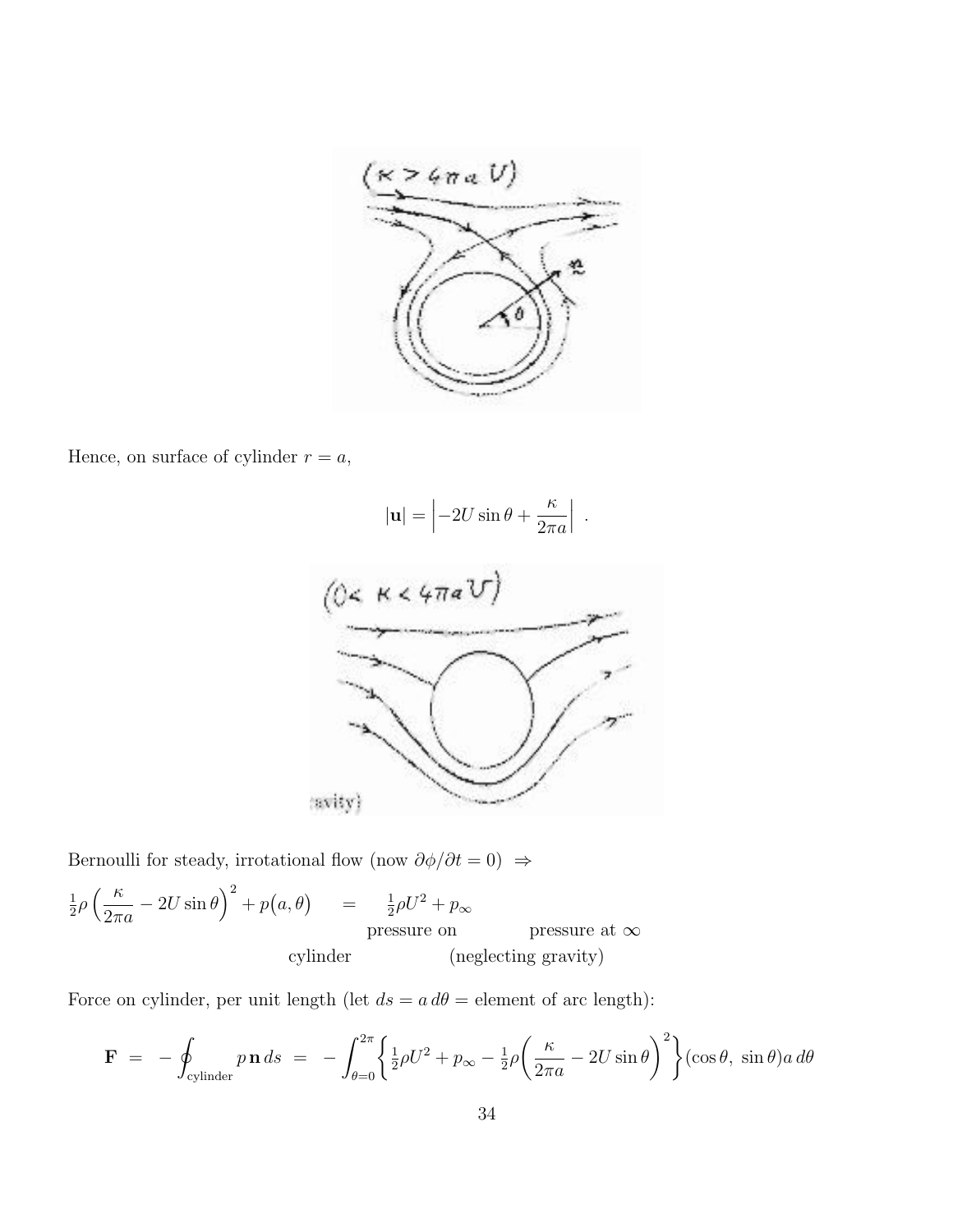$=\frac{1}{2}$  $rac{1}{2}\rho a \int_{0}^{2\pi}$ 0  $\left(A U^2 \sin^2 \theta - \frac{2\kappa U \sin \theta}{\pi a}\right) (\cos \theta, \sin \theta) d\theta$  where A is a constant, about whose value we don't care because its contribution to the integral is zero, by inspection: note that  $\sin^2 \theta \cos \theta$ ,  $\sin^3 \theta$  and  $\sin \theta \cos \theta$  all integrate to zero, being odd functions about some point in  $(0, 2\pi)$ . Recall too that  $\int_0^{2\pi} \sin^2 \theta \, d\theta = \pi$ .

$$
= \frac{-\rho \kappa U}{\pi} \int_{\theta=0}^{2\pi} (0, \sin^2 \theta) d\theta
$$
  
= (0, -\rho \kappa U) per unit length

So there is a *lift force*  $\mathbf{F}_{\perp}$  perpendicular to the oncoming flow, of magnitude  $|\mathbf{F}_{\perp}| = |\rho \kappa U|$ .

E.g., for the case with two stagnation points,  $0 < \kappa < 4\pi aU$  (again recall end of §3.2),

 $\Rightarrow$   $p_A > p_C$ ,  $\Rightarrow$  Force in negative y direction



\*See Batchelor §6.6 for discussion of why this irrotational flow may be relevant to real flows, around rapidly spinning circular cylinders, for which  $\frac{\kappa}{Ua} \gg 1.*$ 

# Lift on an arbitrary aerofoil with circulation  $\kappa$  in uniform flow U

The simple formula  $|\mathbf{F}_{\perp}| = |\rho \kappa U|$  for the lift force holds more generally than for flow around a cylinder. This is a consequence of the momentum integral.

Consider uniform flow U in the positive x-direction with circulation  $\kappa$  in a *clockwise* sense, around an aerofoil that includes the origin; this means  $\kappa < 0$ :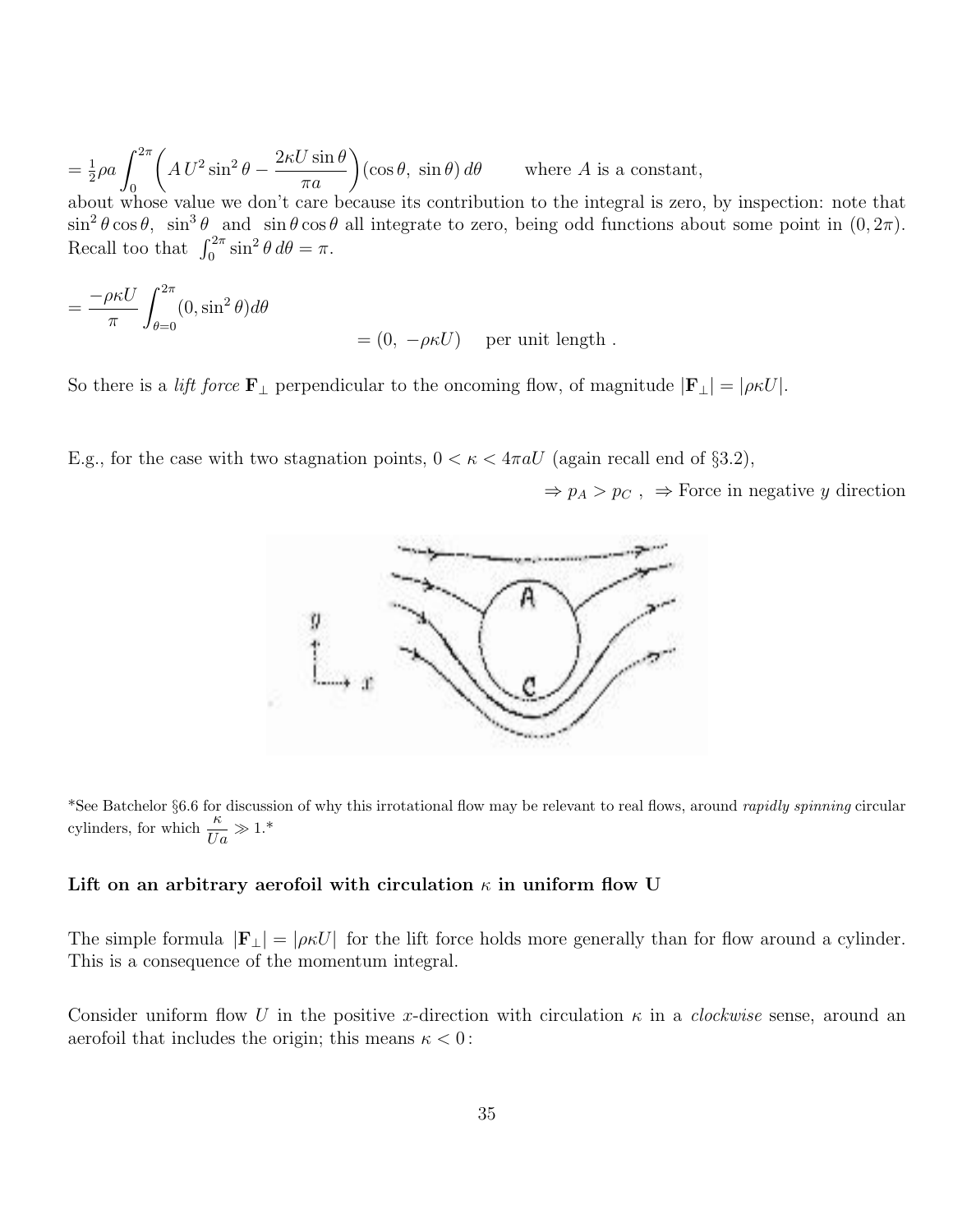

The far-field velocity will be the same as that in the corresponding problem for a cylinder, to sufficient approximation. This means sufficient to be able to apply the momentum integral, as follows. We apply it to the volume (i.e. area in 2-D, or volume per unit z-distance) between the surface of the aerofoil,  $S_a$  say, and a large circle  $S_R$  of radius R and centred at the origin, then consider the limit  $R \to \infty$ . The flow is assumed steady, implying zero rate of change of the momentum (per unit z-distance). Therefore

$$
-\int_{S_{\mathbf{a}}}\left(p\mathbf{n}+\rho\mathbf{u}(\mathbf{u}.\mathbf{n})\right)ds=-\int_{S_{R}}\left(p\mathbf{n}+\rho\mathbf{u}(\mathbf{u}.\mathbf{n})\right)ds\qquad(s=\text{arc length}).
$$

We assume that the boundary of the aerofoil is impermeable. Therefore the second term in the left-hand integral is zero. So the left-hand integral is equal to the force  $\bf{F}$  on the aerofoil:

$$
\mathbf{F} = -\int_{S_R} \left( \rho(\mathbf{u}.\mathbf{n}) \mathbf{u} + p\mathbf{n} \right) ds \ .
$$

Now using Bernoulli for irrotational flow  $(H$  uniform everywhere), continuing to neglect gravity, and noting that constant contributions to  $p$  in the integrand integrate to zero on the right, we get

$$
\mathbf{F} = -\rho \int_{S_R} ((\mathbf{u}.\mathbf{n})\mathbf{u} - \frac{1}{2}|\mathbf{u}|^2 \mathbf{n}) ds.
$$

**Key point:** when the limit  $R \to \infty$  is taken, any contribution to the integrand that is  $O(r^{-2})$  as  $r \to \infty$ will vanish. Now recall the general form of the velocity potential  $\phi$  in the separation-of-variables solution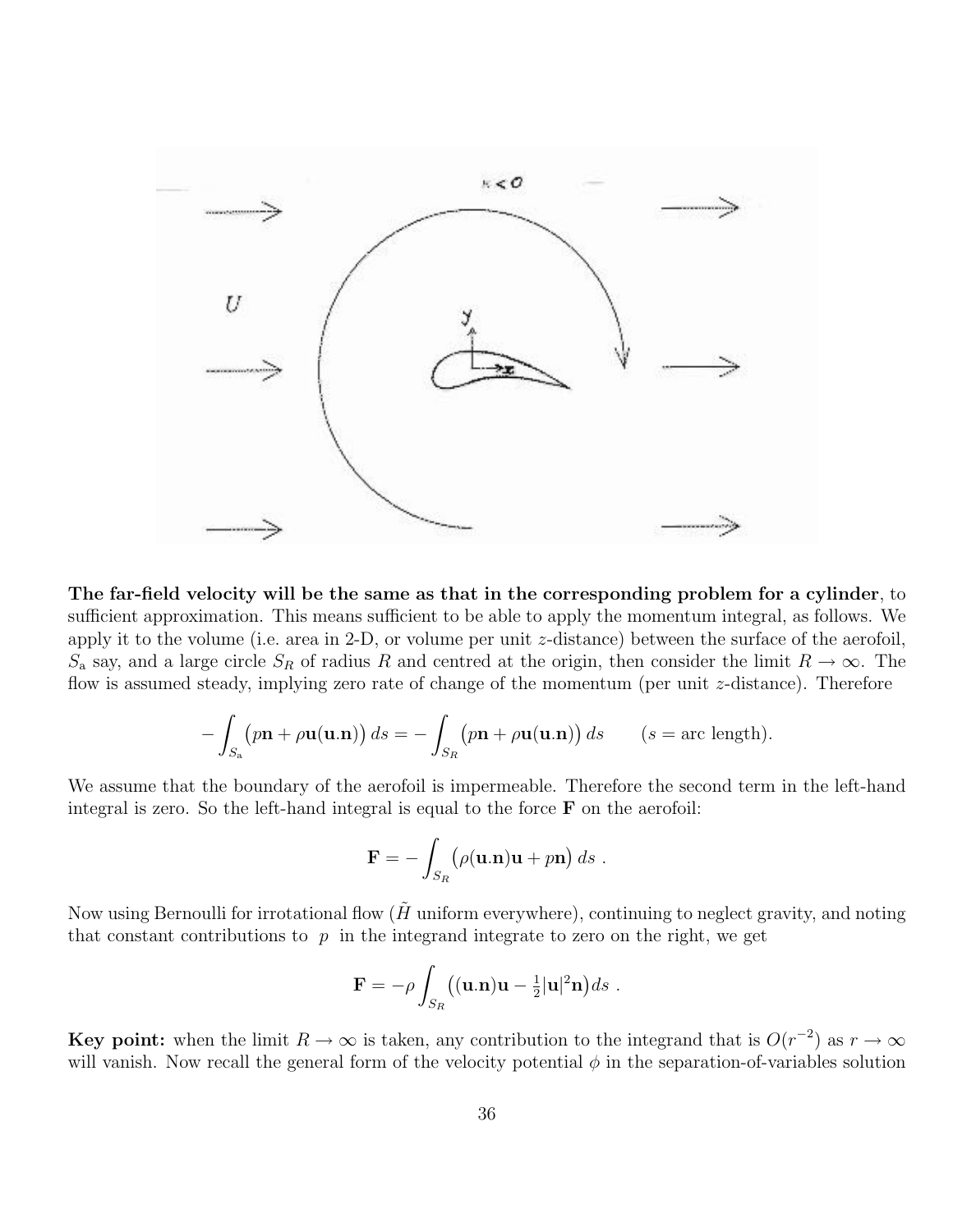for Laplace's equation in 2-D polars (p. 27). We may ignore all the terms in  $r^n$  for  $n \geq 2$  because they all give unbounded velocities  $\mathbf{u} = \nabla \phi$  at large distances from the origin. We may also ignore the log r term, because if that term were nonzero then there would be a finite mass flux to or from infinity, hence into or out of the aerofoil, by mass conservation (contradicting impermeability). Therefore, in the notation of p. 27, with  $\alpha_1 = 0$  and  $A_1 = U$  to match the uniform flow at infinity, and  $B_0 = \kappa/2\pi$  as on p. 28:

$$
\phi = Ur \cos \theta + \frac{\kappa}{2\pi} \theta + \sum_{n=1}^{\infty} \left\{ B_n r^{-n} \cos(n\theta + \beta_n) \right\}
$$

.

Taking the gradient and noting that the resulting contribution from  $\sum_{n=1}^{\infty}$  is  $O(r^{-2})$ , we have **u** in polar components:

$$
\mathbf{u} = \left( U \cos \theta + O(r^{-2}) \right), \quad -U \sin \theta + \frac{\kappa}{2\pi r} + O(r^{-2}) \right) \quad (\text{as } r \to \infty).
$$

Substituting this far-field expression into **u**.**n** and  $\frac{1}{2}|\mathbf{u}|^2$  and noting that  $\mathbf{n} = \mathbf{e}_r$  and hence  $\mathbf{u} \cdot \mathbf{n} = \mathbf{u} \cdot \mathbf{e}_r =$  $U\cos\theta + O(R^{-2})$ , we see that the *Cartesian components* of **F** are

$$
\mathbf{F} = -\rho \int_0^{2\pi} \left( U \cos \theta + O(R^{-2}) \right) \left( U - \frac{\kappa \sin \theta}{2\pi R} + O(R^{-2}), \frac{\kappa \cos \theta}{2\pi R} + O(R^{-2}) \right) R d\theta
$$

$$
+ \rho \int_0^{2\pi} \frac{1}{2} \left( U^2 - \frac{\kappa U \sin \theta}{\pi R} + O(R^{-2}) \right) (\cos \theta, \sin \theta) R d\theta
$$

(because  $\mathbf{n} = \mathbf{e}_r = (\cos \theta, \sin \theta)$ ). Evaluating the integrals in the limit  $R \to \infty$ , and again using  $\int \cos \theta \, d\theta = \int \sin \theta \cos \theta \, d\theta = 0$ , and  $\int \cos^2 \theta \, d\theta = \int \sin^2 \theta \, d\theta = \pi$ , gives (in Cartesian components)

$$
\mathbf{F} = (0, -\rho \kappa U) .
$$

\*Generation of circulation (to give the lift  $\rho \kappa U$ )

To predict lift we need only to predict  $\kappa$ . Setting up flow from rest must involve friction:



(see Batchelor §6.7)

Small (even vanishingly small) friction doesn't allow this as a steady flow. We need to add circulation such that trailing edge velocity is zero; it can be shown that there is just one such value  $\kappa$  of the circulation, when the aerofoil is oriented at a given (shallow) angle: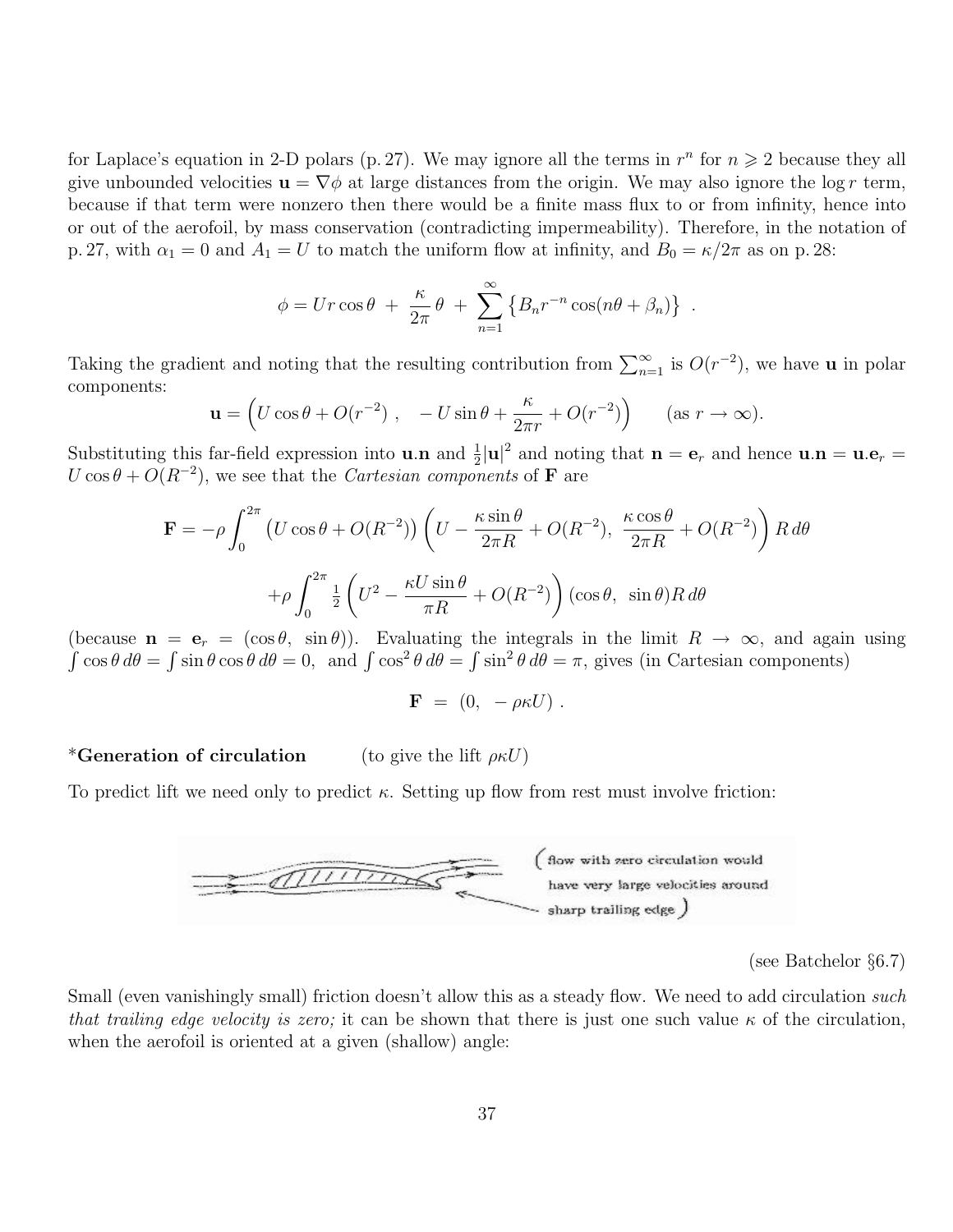

<sup>(</sup>see Batchelor)

Circulation around material circuit  $C_1$  has the nonzero value  $-\kappa$ .

Circulation around the outer material circuit  $C_1 + C_2$ , which surrounded the body at  $t = 0$ , is zero by Kelvin's circulation theorem.

Hence there is a nonzero circulation,  $+\kappa$  about  $C_2$ . There is a *starting vortex* with circulation  $+\kappa$  that is generated around the wing by shedding vorticity from trailing edge when the aircraft starts to move forward. \*Cf. 'teaspoon vortices', done next lecture.\*

What then of trailing vortices — how is lift generated in 3-D?

In 3-D system  $\nabla \cdot \boldsymbol{\omega} = 0$ , so vortex lines cannot end in the fluid. (To a rough approximation, they can be thought of as ending at the wingtips; this idea is used in certain idealized models of aircraft lift. What really happens, though, with fixed-wing aircraft, is that the trailing vortex lines enter the boundary layer on the wings.)



(End of nonexaminable bit)\*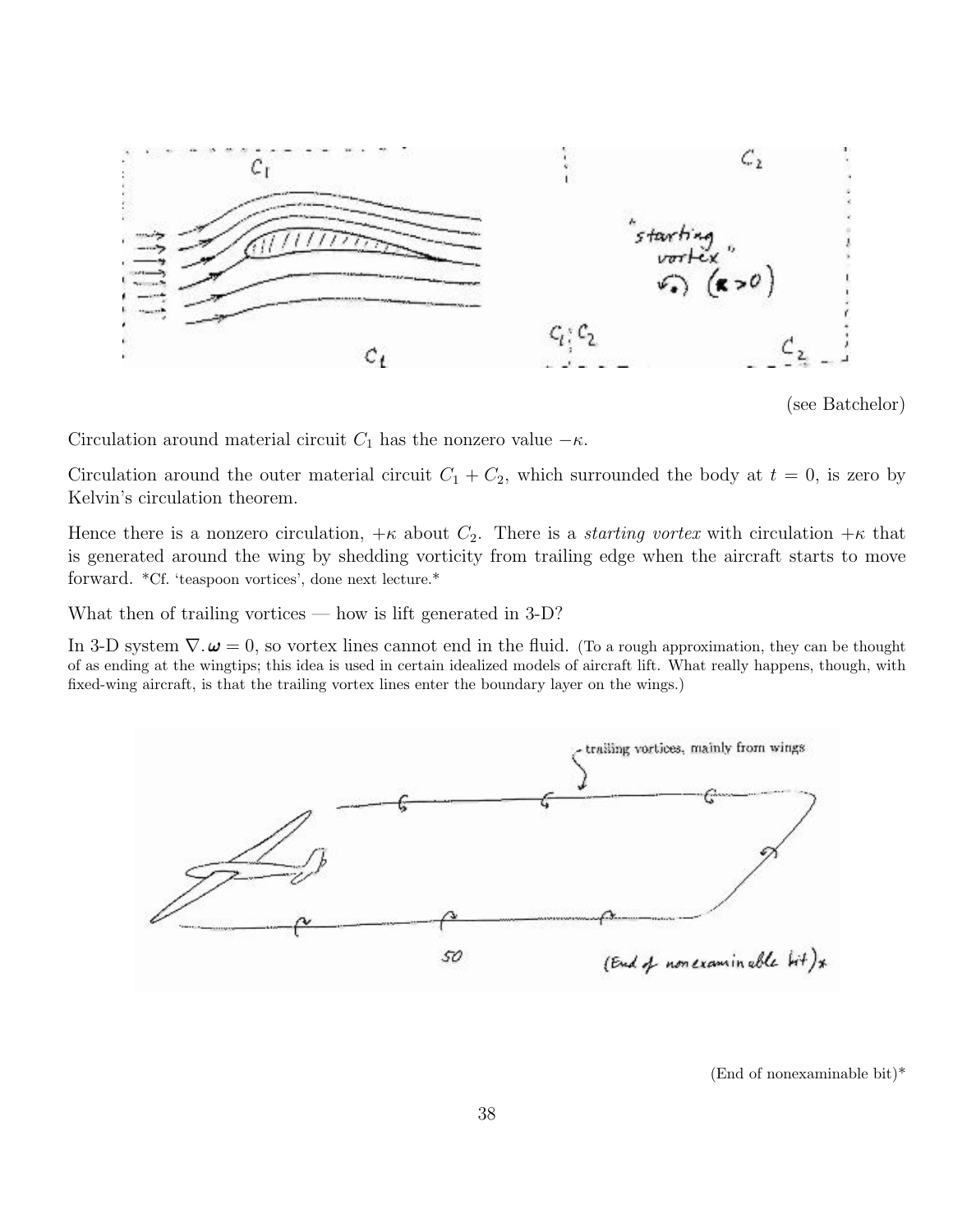#### §3.9 Vortex motion: the point-vortex model

We now develop the simplest possible model in which the vorticity  $\omega = \nabla \times \mathbf{u}$  is nonzero and has a nontrivial role. This is a first step toward being able to describe, understand, and as far as possible predict, a vast variety of fluid flows in the real world — flows having the complicated eddies and vortices that are so conspicuously absent from irrotational or potential flow.

As already hinted in several ways, departures from irrotational or potential flow, i.e. nonzero vorticity  $\omega$ , can be highly significant even if confined to a small part of the fluid domain — essentially because vorticity can be carried by the fluid motion from one place to another: as noted earlier, 'vortex lines move with the fluid'. This is a profoundly different situation from that of irrotational flow, which has no vortex lines to be carried around.

\*Vortex lines can also diffuse through the fluid, if viscosity is important; and they can move through the fluid in other ways, too, if density stratification is important, as in the earth's atmosphere and oceans and in the Sun's interior. But that is another story.\*

When the vorticity distribution  $\omega(\mathbf{x}, t)$  is changed, from whatever cause, there have to be consequent changes in the velocity field. Otherwise,  $\boldsymbol{\omega} = \nabla \times \mathbf{u}$  would fail to hold. The velocity field in turn affects how vorticity is carried around and otherwise changed. There results a nontrivial dynamical behaviour, very often unsteady and chaotic — and very different indeed from flow that is irrotational everywhere.

\*In the abstract language of dynamical systems, fluid systems are nonlinear dynamical systems with infinite-dimensional phase spaces. Because their general character is familar and because they are also easy to observe, they are a uniquely important example. There are other, more abstract reasons (including Poincaré's notion of 'flow' in phase space itself) why concepts from fluid dynamics are of interest in more general dyamical-systems studies.\*

Our simplest possible model can be used to illustrate all the features just mentioned. We confine attention to 2-D inviscid flow, in the xy plane, say, so that the vorticity equation  $D\omega/Dt = (\omega \nabla)u$  becomes simply

 $D\omega/Dt = 0$  with  $\omega = \omega \mathbf{e}_z$ ,

where  $e_z \perp xy$  plane. We take the regions of nonzero vorticity to be *infinitesimally small*. More precisely, we assume that all such regions take the form of what are called *line vortices*  $\|$  z-axis, also called *point* vortices when thinking within the xy plane. Thus  $\omega(x, y, t)$  at any given moment t is zero everywhere except for a finite number of points  $\mathbf{x}_i(t) = (x_i(t), y_i(t))$  in the xy plane.

We can think of each such point vortex as a limiting case in which the vorticity  $\omega$  is confined to a small region that shrinks to zero. In the limit, the area of the region is reduced to zero while increasing the average value of the vorticity in the region, in such a way that the circulation remains finite. Thus the circulation  $\kappa$  of such a vortex is a natural measure of its strength, and by convention is called 'the strength' of the vortex.

Mathematically, the corresponding  $\omega(\mathbf{x})$  is a delta function, corresponding also to the idea of a 'point charge' in electromagnetic problems, or a 'point mass' in particle-dynamical problems like the Newtonian theory of the solar system. Here the volume containing the charge or mass is reduced to zero while the total charge or total mass is held constant.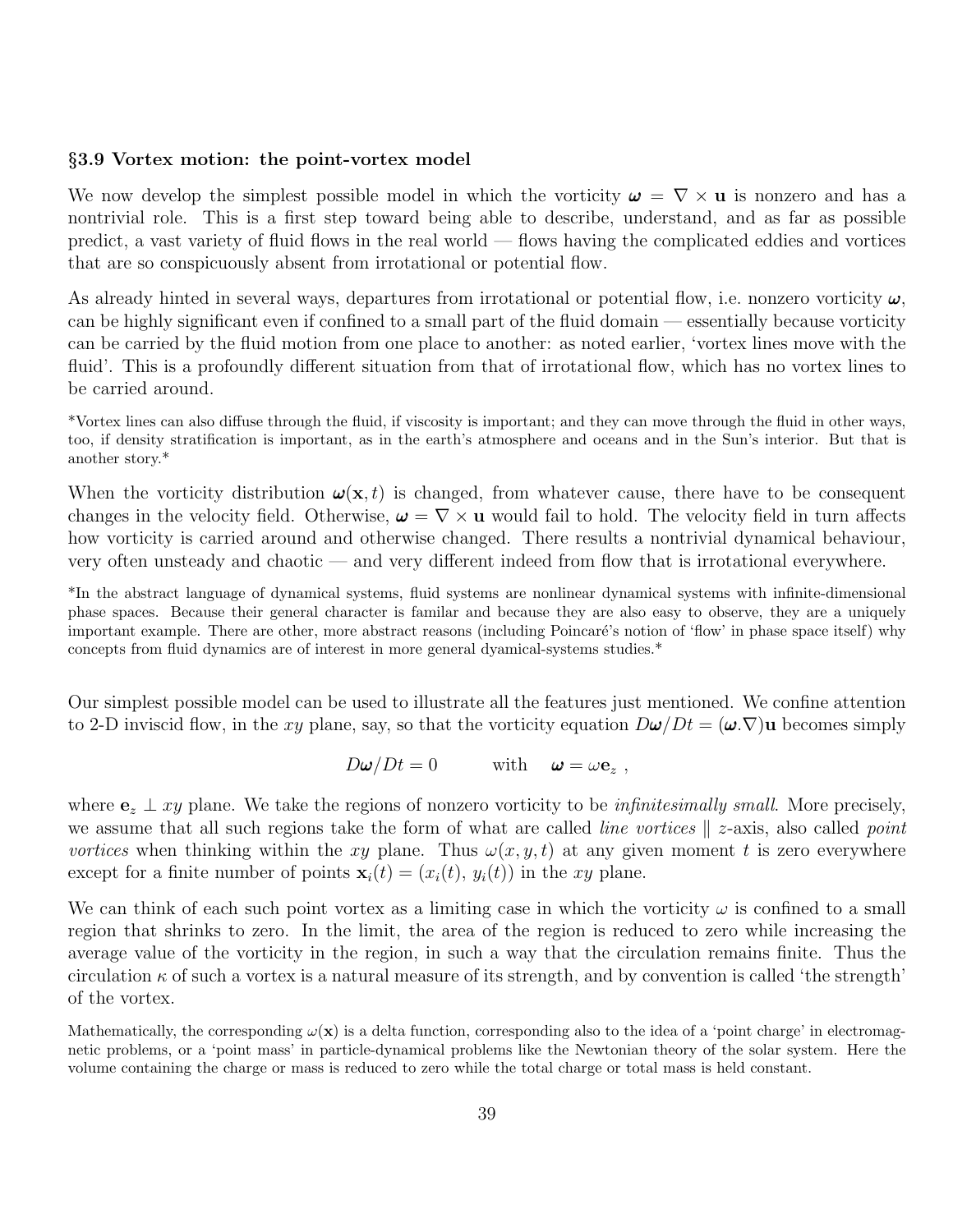Recall from §3.2a the velocity potential for a point vortex at the origin, with circulation  $\kappa$ , i.e. with 'strength'  $\kappa$  (and going back to standard sign convention):

$$
\phi = \kappa \theta / 2\pi,
$$

and recall that this satisfies Laplace's equation everywhere except at the origin. The corresponding velocity field is

$$
\mathbf{u} = \nabla \phi = \frac{\kappa}{2\pi r} \mathbf{e}_{\theta} = \frac{\kappa}{2\pi} \frac{\mathbf{e}_z \times \mathbf{x}}{|\mathbf{x}|^2} = \frac{\kappa}{2\pi} \left( -\frac{y}{x^2 + y^2}, \frac{x}{x^2 + y^2} \right)
$$

where the components in the last expression are referred to Cartesian axes.

Laplace's equation is linear, so we can linearly superpose a finite number  $N$  of point vortices with different strengths and positions  $\mathbf{x}_i$   $(i = 1, ...N)$ , thus

$$
\phi(\mathbf{x}) = \sum_{i=1}^{N} \frac{\kappa_i \theta_i}{2\pi} \quad \text{and} \quad \mathbf{u}(\mathbf{x}) = \sum_{i=1}^{N} \frac{\kappa_i}{2\pi} \frac{\mathbf{e}_z \times (\mathbf{x} - \mathbf{x}_i)}{|\mathbf{x} - \mathbf{x}_i|^2} \quad (\mathbf{x} \neq \mathbf{x}_i \ \forall i). (*)
$$

This, by linearity, satisfies Laplace's equation everywhere except at  $\mathbf{x} = \mathbf{x}_i$ . The crucial point now is that we satisfy  $D\omega/Dt = 0$  by requiring that the  $\mathbf{x} = \mathbf{x}_i$  are functions of time t such that:

## Each vortex is moved by the velocity field due to all the other vortices. $(**)$

This is consistent! The velocity field of one vortex by itself cannot move that vortex. An isolated vortex just sits in one place, spinning but doing nothing else (as is obvious by symmetry; no particular direction is distinguished). The dynamical system thus defined consists of a set of  $N$  first-order nonlinear ordinary differential equations for the N functions  $\mathbf{x}_i(t)$ :

$$
\dot{\mathbf{x}}_i(t) = \sum_{j \neq i} \frac{\kappa_j}{2\pi} \frac{\mathbf{e}_z \times (\mathbf{x}_i - \mathbf{x}_j)}{|\mathbf{x}_i - \mathbf{x}_j|^2} \qquad (i = 1,...N), (\ast \ast \ast)
$$

where  $\dot{\mathbf{x}}_i$  means the time derivative, as usual,  $d\mathbf{x}_i(t)/dt$ , and the summation is from  $j = 1$  to N but omitting the term for which  $j = i$ .

\*Being nonlinear, these differential equations must usually be solved numerically, which is easy these days on any personal computer for modest values of N. It is known that when  $N \geq 4$  the system behaves chaotically, in most cases, implying an exponential blowup in sensitivity to initial conditions as time increases. Such sensitivity is liable to be important whenever the equations are integrated over timescales much longer than  $t_{\text{vort}} \sim 2\pi L^2/\kappa$ , if  $\kappa$  is a typical vortex strength and L a typical separation between vortices so that  $|\dot{\mathbf{x}}_i|$  has typical values of order  $2\pi\kappa/L$ . This is fundamentally like the initialcondition sensitivity that limits the timespan of weather forecasting. It can be shown that cyclones and anticyclones in the real atmosphere behave in some respects like the vortices in our 2-D point-vortex model, with  $t_{\text{vort}}$  values of the order of a day or two. (The real behaviour is closer to 2-D than 3-D because of the stable density stratification, but that is another story.) The expectation of chaotic behaviour for  $N \geq 4$  correctly suggests why it is impracticable to forecast the weather in detail many days ahead.\*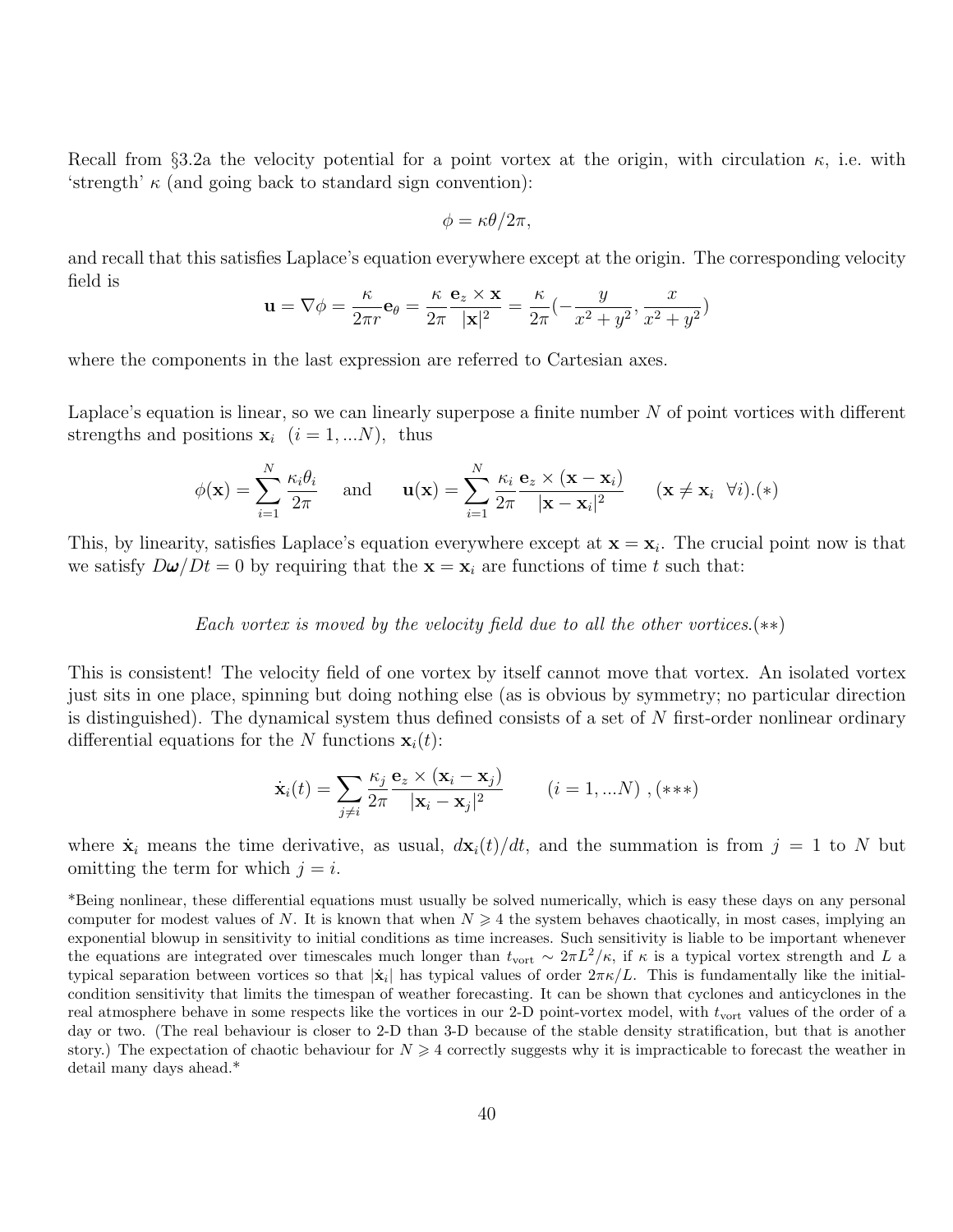There are a few simple cases of (∗∗∗) that are both soluble analytically and practically important.

The simplest is what is called a *vortex pair*, the case  $N = 2$  and  $\kappa_1 = -\kappa_2 = \kappa$ , say. By inspection of (\*\*\*) we see that  $\dot{\mathbf{x}}_2(t) = \dot{\mathbf{x}}_1(t) = \mathbf{U}$  say, from which it follows at once that  $d(\mathbf{x}_1 - \mathbf{x}_2)/dt = 0$ , so that  $(x_1 - x_2)$  is a constant of the motion. The line segment joining the two vortices is constant in length and orientation.

Because of the vector products in (\*\*\*), we see also that  $\mathbf{U} \perp (\mathbf{x}_1 - \mathbf{x}_2)$ . The two vortices move as one, with the same constant velocity **U** having magnitude

$$
|\mathbf{U}| = \frac{|\kappa|}{2\pi|\mathbf{x}_1 - \mathbf{x}_2|}
$$

and directed at right angles to the line joining the two vortices.

\*This property is the 2-D counterpart of the way a circular vortex ring in 3-D, sometimes made visible as a smoke ring, translates through a fluid in the direction at right angles to its plane. The vortex-pair solution also adds to our understanding of how aircraft stay up: the trailing vortices extend a long way behind the aircraft and behave very like our simple 2-D vortex pair, with U directed downward. One can show that the associated velocity field,  $(*)$  with  $N = 2$ , carries nearby air predominantly downward as well, as might be expected from Newton's third law. To stay up, the aircraft has to push air down.\*

# Use of 'images'

The analysis just given solves another problem, that of a single point vortex of strength  $\kappa$  at a point  $\mathbf{x}_1$ at distance d from a rigid straight boundary — a plane boundary if we want to think in  $3-D$  — on which  $u.n = 0$ . We need only compare this boundary-value problem with the problem in which:

- (a) an 'image vortex' of strength  $-\kappa$  is placed at a point  $x_2$  on the opposite side of the boundary, such that the boundary bisects the line segment  $(\mathbf{x}_1 - \mathbf{x}_2)$ , and
- (b) the boundary is then removed.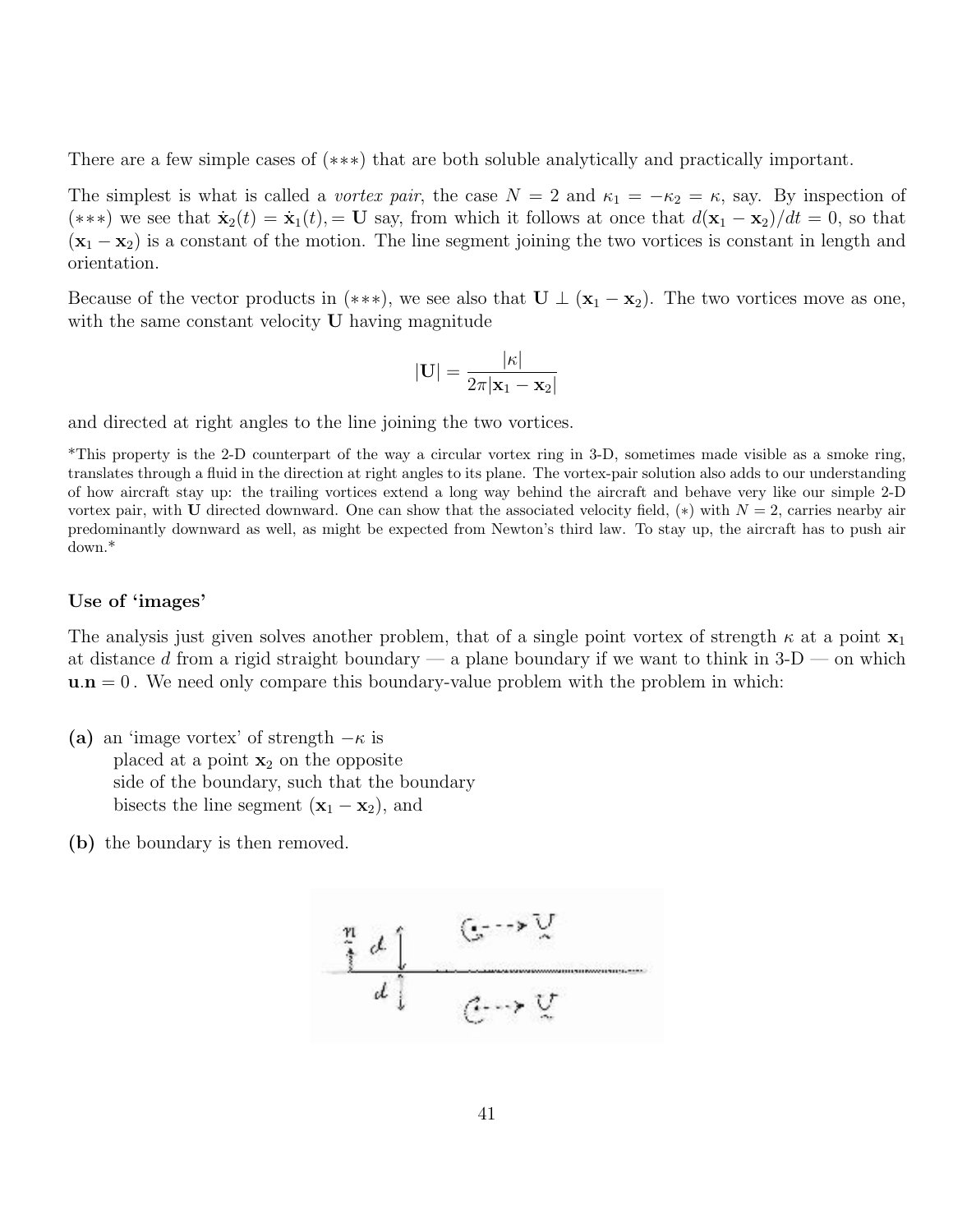This last problem is the *same* problem as that just solved, the vortex-pair problem; so we already know the solution. The points  $x_1$  and  $x_2$  move with the constant velocity  $\dot{x}_1 = \dot{x}_2 = U$  parallel to the former boundary, with  $|U| = |\kappa|/4\pi d$ . Moreover, by symmetry,  $\mathbf{u} \cdot \mathbf{n} = 0$  where the boundary was located; so we can put the boundary back without changing anything!

More specifically, and taking the boundary to be  $y = 0$  — the yz plane if we want to think in 3-D — we have solved the following boundary value problem. We have satisfied Laplace's equation  $\nabla^2 \phi = 0$  in  $y > 0$ with boundary conditions of evanescence at infinity together with

$$
\frac{\partial \phi}{\partial y} = 0 \quad \text{on} \quad y = 0 \quad \text{i.e.,} \quad \mathbf{u}.\mathbf{n} = 0 \text{ with } \mathbf{n} = (0, 1)
$$

and

$$
\phi(\mathbf{x}) \to \frac{\kappa \theta_1}{2\pi}
$$
 as  $|\mathbf{x} - \mathbf{x}_1| \to 0$ ,

where  $\theta_1$  is the angle giving the direction of  $(\mathbf{x}-\mathbf{x}_1)$ , that is,  $\theta_1 = \arctan\{(y-y_1)/(x-x_1)\}$ . Defining also  $(x_2, y_2) = (x_1, -y_1)$ , the image point, and  $\theta_2 = \arctan\{(y - y_2)/(x - x_2)\} = \arctan\{(y + y_1)/(x - x_1)\}$ , we see that the velocity potential and the corresponding velocity field are, for all  $\mathbf{x} \neq \mathbf{x}_1$ ,  $\mathbf{x}_2$ ,

$$
\phi(\mathbf{x}) = \frac{\kappa \theta_1}{2\pi} - \frac{\kappa \theta_2}{2\pi} \qquad \Rightarrow \qquad \mathbf{u}(\mathbf{x}) = \frac{\kappa \mathbf{e}_z}{2\pi} \times \left\{ \frac{(\mathbf{x} - \mathbf{x}_1)}{|\mathbf{x} - \mathbf{x}_1|^2} - \frac{(\mathbf{x} - \mathbf{x}_2)}{|\mathbf{x} - \mathbf{x}_2|^2} \right\} \ .
$$

#### 2-vortex problems in general

The properties that  $\dot{\mathbf{x}}_1(t) \perp (\mathbf{x}_1 - \mathbf{x}_2)$  and  $\dot{\mathbf{x}}_2(t) \perp (\mathbf{x}_1 - \mathbf{x}_2)$  can be seen, again by inspection of (\*\*\*), to hold for all point-vortex problems with  $N = 2$ , including, that is, cases where  $\kappa_1 \neq \kappa_2$ . All these 2-vortex problems share the property that  $|x_1-x_2|$  is a constant of the motion, making them all analytically soluble. The motion is always on arcs of circles, if we include straight lines by regarding them as circles of infinite radius.

In the case  $\kappa_1 = \kappa_2 = \kappa$ , for instance, the two vortices move around each other at speed  $|\mathbf{U}| = |\kappa|/4\pi a$  in the same circle, of radius a say, centred on the midpoint  $\mathbf{x}_{mid} = \frac{1}{2}$  $\frac{1}{2}(\mathbf{x}_1 + \mathbf{x}_2)$ . The midpoint is, indeed, stationary:  $\dot{\mathbf{x}}_1 = -\dot{\mathbf{x}}_2$ , so that  $\dot{\mathbf{x}}_{mid} = 0$ . For further variations on this theme, try Q1 on Ex. Sheet 3.)

#### More complicated boundaries:

The method of images can handle more elaborate boundary configurations. The next simplest is two boundaries forming a right-angled corner, say the positive x and y axes. With this configuration, a single point vortex of strength  $\kappa$  at  $(x_1 > 0, y_1 > 0)$  has three images, at  $(x_1, -y_1), (-x_1, y_1), (-x_1, -y_1)$ with strengths respectively  $-\kappa$ ,  $-\kappa$ ,  $\kappa$ . From (\*\*\*) we have

$$
\dot{x}_1 = \frac{\kappa}{2\pi} \left\{ \frac{1}{2y_1} - \frac{y_1}{2(x_1^2 + y_1^2)} \right\} = \frac{\kappa}{4\pi} \frac{x_1^2}{y_1(x_1^2 + y_1^2)}
$$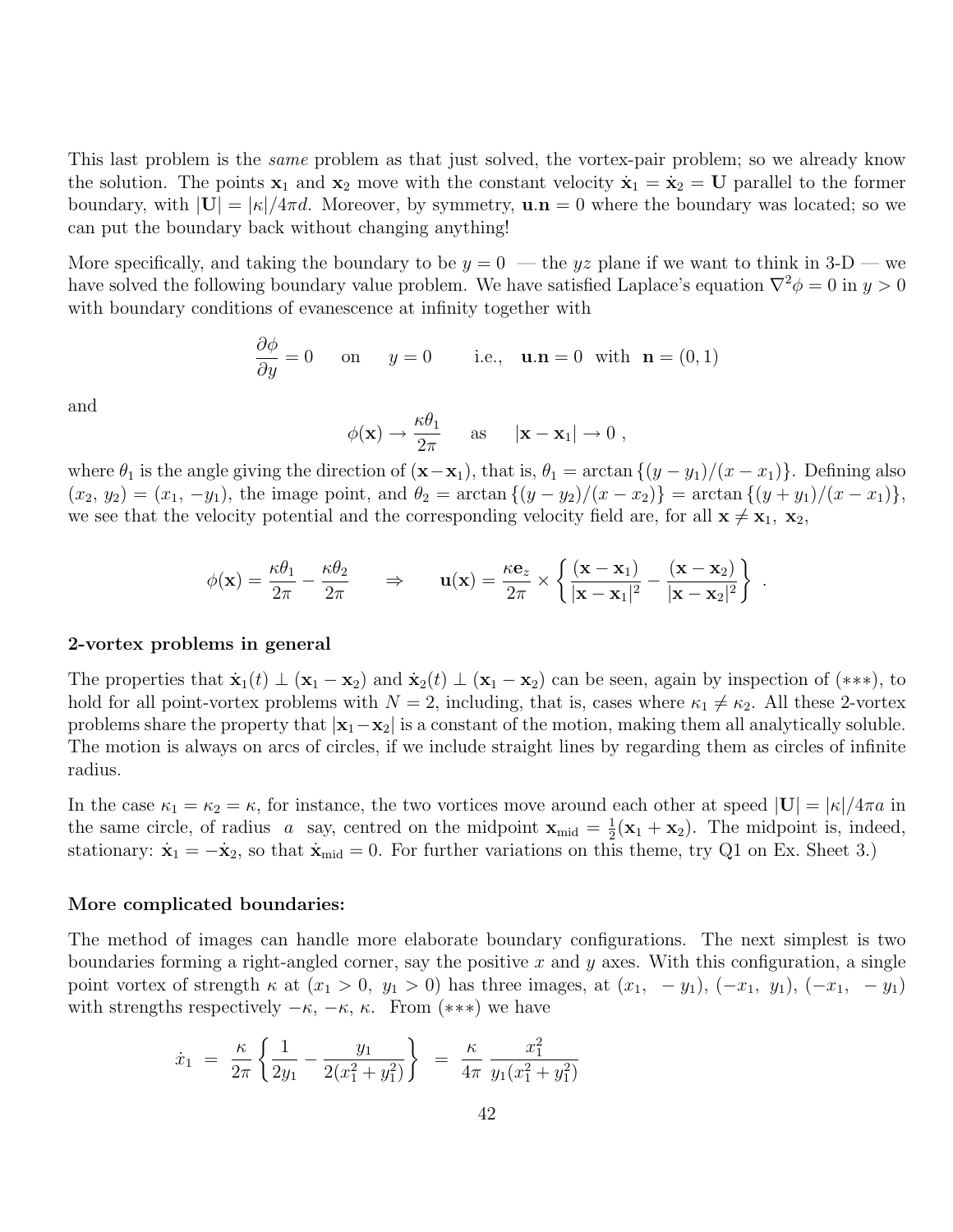and

$$
\dot{y}_1 = \frac{\kappa}{2\pi} \left\{ -\frac{1}{2x_1} + \frac{x_1}{2(x_1^2 + y_1^2)} \right\} = -\frac{\kappa}{4\pi} \frac{y_1^2}{x_1(x_1^2 + y_1^2)}
$$

It is easy to deduce the path of the vortex, because

$$
\frac{dy_1}{dx_1} = \frac{\dot{y}_1}{\dot{x}_1} = -\left(\frac{y_1}{x_1}\right)^3,
$$

.

which can be integrated to give

$$
\frac{1}{x_1^2} + \frac{1}{y_1^2} = \text{constant}.
$$

The path is sketched below.



By removing one boundary, we see that the same solution describes a vortex pair approaching a single boundary. The two vortices move apart.

\*Aircraft trailing vortices behave like this when the aircraft lands or takes off: the wingtip vortices migrate away to either side of the runway. These vortices can be formidably strong for a large aircraft like a jumbo jet: smaller aircraft beware! You can see qualitatively the same thing in miniature by spoon-dipping in a teacup. With a little practice you can generate a half-vortex-ring, made visible by a pair of dimples on the surface, moving toward the side of the cup. The dimples move apart as they approach the boundary.\*